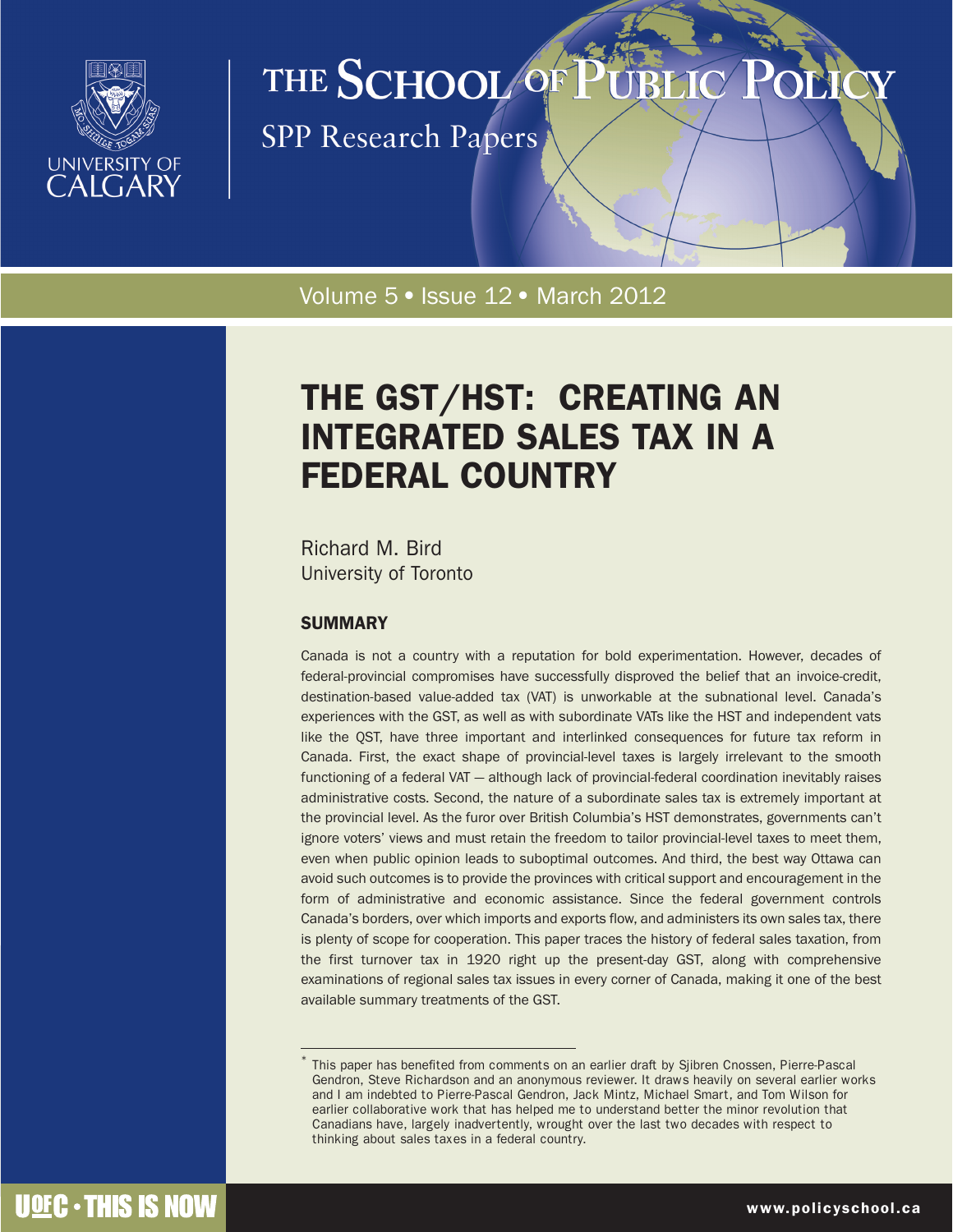# 1. INTRODUCTION

Canada is not a country known around the world for its revolutionary spirit. When it comes to sales taxes, however, Canada has turned out to be not simply a bold innovator, but at the forefront of what may turn out to be a tax revolution in some respects. For decades prior to (and even after) the introduction of the federal Goods and Services Tax (GST) in 1991, tax experts at the OECD, the IMF, and elsewhere  $-$  including me<sup> $1$ </sup>  $-$  had argued almost unanimously that the invoice-credit, destination-based value-added tax (VAT) pioneered in the European Union was inherently a central government tax that simply could not work properly at the subnational level of government.*<sup>2</sup>* However, Canada's experience over the last two decades demonstrates conclusively that this view is incorrect; not only can it be done, but it has been done, and done well. India, Brazil and even the European Union can arguably learn from Canadian experience. Nor is this the only feature of Canada's current sales tax system worthy of study and perhaps even emulation elsewhere. Other works will discuss how the sales tax system forged in Canada's political fires over the last few decades may, and probably should, change further in the future. Before thinking about changes, however, it is perhaps a good idea to consider carefully what we have already done, why we did it, when and how, and to sketch in broad terms what the results to date have been.

Section 2 of the paper outlines the prolonged and traumatic emergence of the GST from the ashes of the long-standing federal manufacturer's excise tax (MST) and notes some ways in which Canada's GST differs from VATs in other countries. Since the most distinct feature of the VAT in Canada is clearly the extent to which it has become a provincial as well as federal tax, Section 3 then discusses the (almost) parallel evolution of the Quebec Sales Tax (QST) as well as the development and expansion over time of the Harmonized Sales Tax (HST) in a number of other provinces. Finally, Section 4 concludes with a brief evaluation of Canada's significant contribution to one of the biggest fiscal stories of the last half century — the emergence of the VAT as a major tax around the world  $-$  and a few speculations about possible future developments.

# 2. THE GST: ITS GESTATION, BIRTH, AND EFFECTS

Contrary to what some Canadians may still think, the GST did not spring forth full-blown from the mind of former prime minister Brian Mulroney. On the contrary, its appearance on the political scene in the late 1980s was the result of decades of increasingly unhappy experience with other forms of federal sales taxation, notably the manufacturers' sales tax (MST). Similarly, the combined federal and provincial version of the GST, the HST (the adoption of which seems to have hit many citizens in British Columbia out of the blue in 2010), was the culmination of two trends — increasing recognition of the inefficiency of the 50-year-old provincial retail sales tax (RST) and growing awareness of the benefits that federal and provincial governments, as well as citizens in general, have to gain from a more integrated national sales tax system.

*<sup>1</sup>* Bird, Richard M. (1993) "Federal-Provincial Taxation in Turbulent Times," *Canadian Public Administration*, 36 (4): 479-96.

<sup>&</sup>lt;sup>2</sup> An important exception, however, was Cnossen ((1983) "Harmonization of Indirect Taxes in the EEC," in Charles E. McLure, Jr., ed., *Tax Assignment in Federal Countries* (Canberra: ANU Press)), whose argument that what were essentially "subnational" VATs (the different member country VATs in the European Union) could work satisfactorily without border controls has proven to be correct — at least in Canada.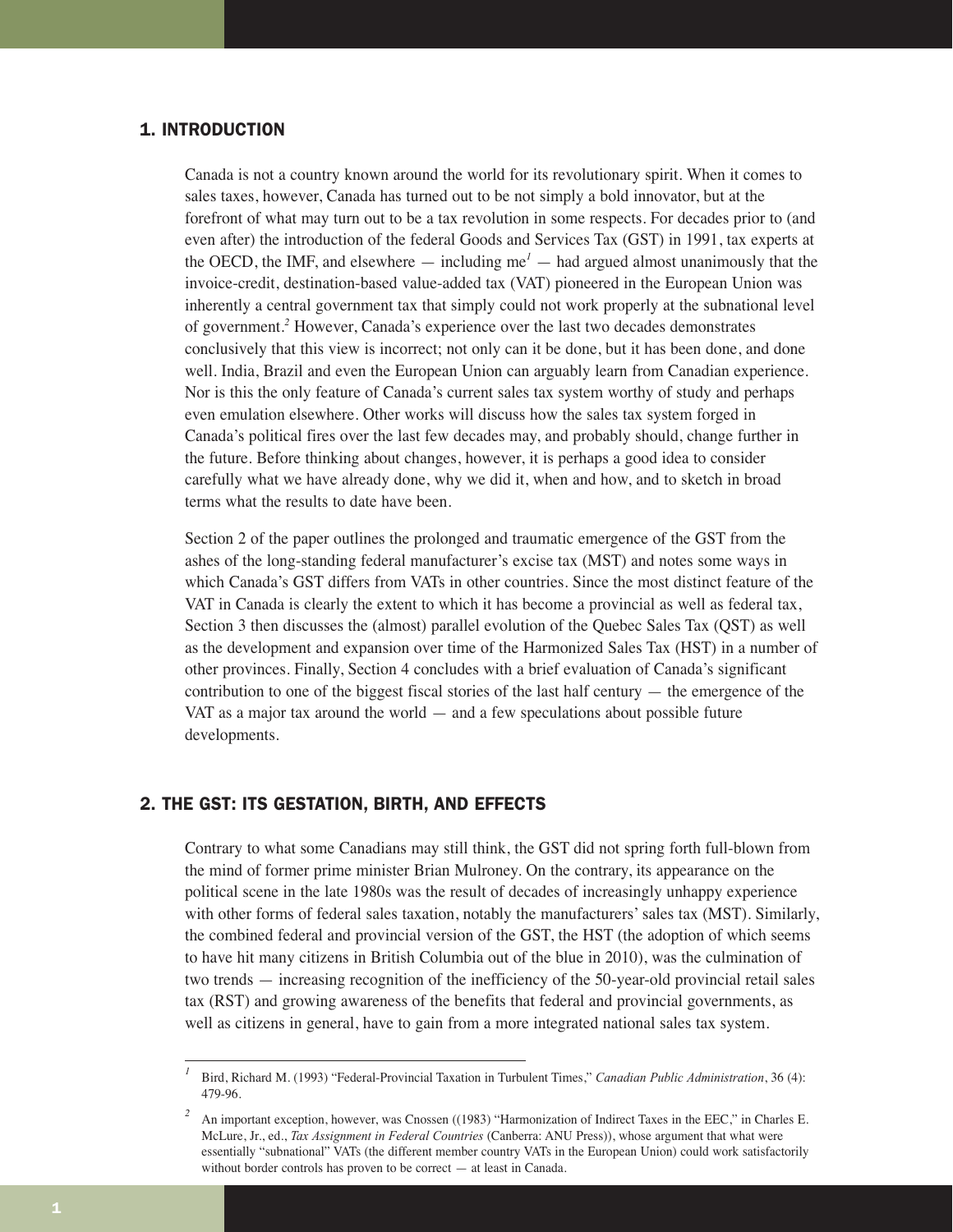To set the stage, several points may be noted. First, in 2011 six out of 10 provinces encompassing about 80 percent of Canada's population imposed some form of provincial VAT on a base that is, in all but minor ways, now harmonized with that of the federal GST. Second, and perhaps surprising to some, there has been no significant increase in the composition of revenue as a result of this major change in the way in which consumption is taxed. In 1989-90, the federal MST yielded 15.2 percent of federal taxes, or 2.7 percent of GDP; in 2010-11, the equivalent figures for the federal GST were, respectively, 12.0 percent and 1.7 percent.*<sup>3</sup>* Similarly, at the provincial level, where general sales taxes accounted for only 13.7 percent of own revenues in 2009,*<sup>4</sup>* compared to 14.1 percent in 1989-90,*<sup>5</sup>* the figures hardly suggest that any kind of fiscal revolution has been spearheaded in Canada by sales tax reform in recent decades. Despite the heated political rhetoric heard, usually at election times, about sales tax issues, perhaps the best way to characterize the GST (and its running mate, the HST) is thus simply as an economically desirable fiscal reform that has had surprisingly little effect on the level or structure of government revenues. In short, the GST/HST story in Canada — as in most countries*<sup>6</sup>* — has not resulted to any significant extent either in higher taxes or bigger governments, but rather in governments being able to finance their expenditures in economically less damaging ways.*<sup>7</sup>*

Although it has had little impact on the level or composition of government revenue, VAT in the form of the GST did not come to Canada quickly or quietly. Its gestation period was long and its birth in 1991 was politically painful. Indeed, in its early years the GST was the most heartily disliked tax in Canada.*<sup>8</sup>* One result of all the initial opposition was that from the beginning the GST has had certain characteristics that are not particularly desirable from a technical perspective.*<sup>9</sup>* Another result was the rather peculiar arrangement made with the province of Quebec to have the provincial tax administration administer the federal GST in that province together with its own independent VAT, the QST. Equally peculiar in some ways were the arrangements made a few years later to have the federal government administer in several provinces (New Brunswick, Nova Scotia, and Newfoundland and Labrador) a uniform provincial VAT, the HST, essentially on the same base as the GST at eight percent  $-$  a rate substantially below the retail sales tax (RST) rates (10 percent, 12 percent and 12 percent respectively) formerly in place in these provinces.

*<sup>3</sup>* Department of Finance (2011) *Fiscal Reference Tables*.

*<sup>4</sup>* Canadian Tax Foundation (2011) *Finances of the Nation 2010*. Toronto.

*<sup>5</sup>* Statistics Canada (1992) *Public Finance Historical Data 1965/66-1991/92*. Ottawa: Minister of Industry, Science and Technology.

Keen, Michael and Ben Lockwood (2006) "Is the VAT a Money Machine?" *National Tax Journal* 59 (4): 905-928.

*<sup>7</sup>* True believers in the "Leviathan" tax model (Brennan, Geoffrey and James M. Buchanan (1980) *The Power to Tax: Analytical Foundations of a Fiscal Constitution* (New York: Cambridge University Press)) would expect less economically costly taxation to result in larger governments and, in all likelihood, more "wasteful" expenditure, but there is little evidence in support of this assertion. Kenney and Winer ((2006) "Tax Systems in the World: An Empirical Investigation into the Importance of Tax Bases, Administration Costs, Scale and Political Regime," *International Tax and Public Finance*, 13: 181–215), for example, show that although governments make more use of relatively less costly taxes, this does not necessarily imply a larger government share in total.

*<sup>8</sup>* Bird, Richard M. (1994) *Where Do We Go From Here? Alternatives to the GST* (Toronto: KPMG Centre for Government).

*<sup>9</sup>* Smart, Michael (2011) Departures from Neutrality in Canada's Goods and Services Tax, paper prepared for the 2nd Symposium on Tax and Economic Growth, The School of Public Policy, University of Calgary, November.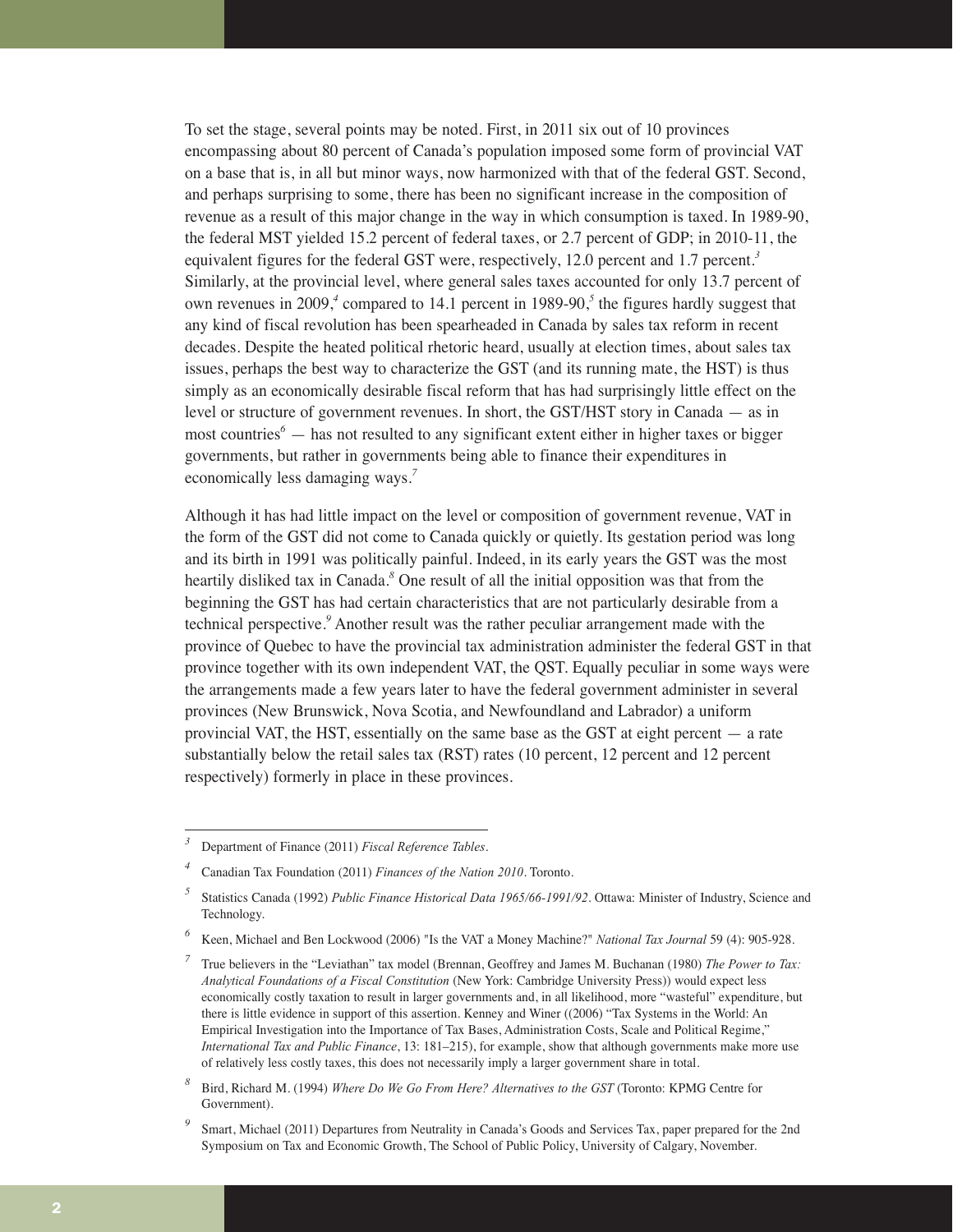After the initial turbulence died down, however, for a decade or so it appeared that the GST had become a stable and accepted part of the Canadian tax system. Then in 2006, the newly elected Conservative government took the somewhat surprising step of living up to one of its campaign promises by reducing the GST tax rate from the seven percent rate initially imposed in 1991 to six percent in 2006, and then to the current rate of five percent in 2008. In 2010 something else new and important happened when Ontario and British Columbia joined the HST system, while maintaining their provincial rates at the previous RST levels of eight percent and seven percent respectively. In addition, in 2010 Nova Scotia raised its former eight percent rate to 10 percent. But these developments were not the end of the story. In 2011, following a bitter political fight that pivoted to a considerable extent on the issue of the HST, British Columbia's new government decided to replace the HST in 2013 by, in effect, the same old RST which the HST had replaced in 2010. If this actually happens, as now seems likely, then British Columbia will become only the sixth jurisdiction in the world — and the first in the developed world — to abolish a VAT once one was in place.*<sup>10</sup>* Since every other jurisdiction that abolished its VAT soon imposed one again, perhaps over time the VAT seesaw will again swing the other way on the West Coast. In any case, the loss of BC from the HST roster has been offset by another important recent development in 2011, namely, that, after maintaining its own separate QST system for two decades, Quebec has, in effect, now agreed to adopt the same tax base as the HST in 2013, although it will continue, as now, to administer both the federal and provincial sales taxes within the province.*<sup>11</sup>*

# A. The Evolution of the GST

To begin at the beginning, Canada first introduced a federal sales tax in 1920 in the form of a one percent turnover tax, applied to all sales except those at retail. The aim of the new tax, which was largely modelled on several similar taxes in Europe, was essentially to pay off the debts incurred as a result of the First World War.*<sup>12</sup>* Although one fiscal historian labelled the introduction of the tax "a quick, easy delivery,"*<sup>13</sup>* from the beginning the new tax was exceedingly unpopular with business, largely owing to its effects on non-integrated firms such as wholesalers. As a result, after a number of modifications, the turnover tax was replaced in 1924 by a six percent tax on sales by manufacturers — the so-called manufacturers' sales tax (MST).*<sup>14</sup>* Although there was little or no public discussion of any of these early sales taxes, all of which were essentially invisible to final consumers, this tax too proved to be so unpopular with manufacturers that, in response to their continuing complaints, the rate of the MST was gradually lowered to a token one percent in 1930, with the apparent intention of abolishing it the next year. However, the Depression intervened, and the ensuing increases in fiscal deficits soon led to an increase of the basic MST tax rate to eight percent in 1936, the year in which the MST yielded an all-time high of 31 percent of federal revenue.*<sup>15</sup>*

<sup>&</sup>lt;sup>10</sup> Its predecessors in the retreat from the VAT were Belize, Ghana, Grenada, Malta, and Vietnam. See Bird, Richard M. and Pierre-Pascal Gendron (2007) *The VAT in Developing and Transitional Countries* (New York: Cambridge University Press). All have subsequently reintroduced the tax.

<sup>&</sup>lt;sup>11</sup> Although having two administrations (the federal government and the Quebec government), for what is argued here to be, now in most respects one tax undoubtedly makes both administrative and compliance costs higher than they would otherwise be, it is not evident that there has been any significant reduction in compliance levels as a result.

*<sup>12</sup>* Due, John F. (1957) Sales Taxation (Urbana: University of Illinois Press).

*<sup>13</sup>* Gillespie, W. Irwin (1991) *Tax, Borrow and Spend: Financing Federal Spending in Canada, 1867-1990* (Ottawa: Carleton University Press). Page 108.

<sup>&</sup>lt;sup>14</sup> Although the tax is legally called an excise tax, in fact it has always been imposed on all domestic sales by manufacturers and importers.

*<sup>15</sup>* Due (1957) op. cit.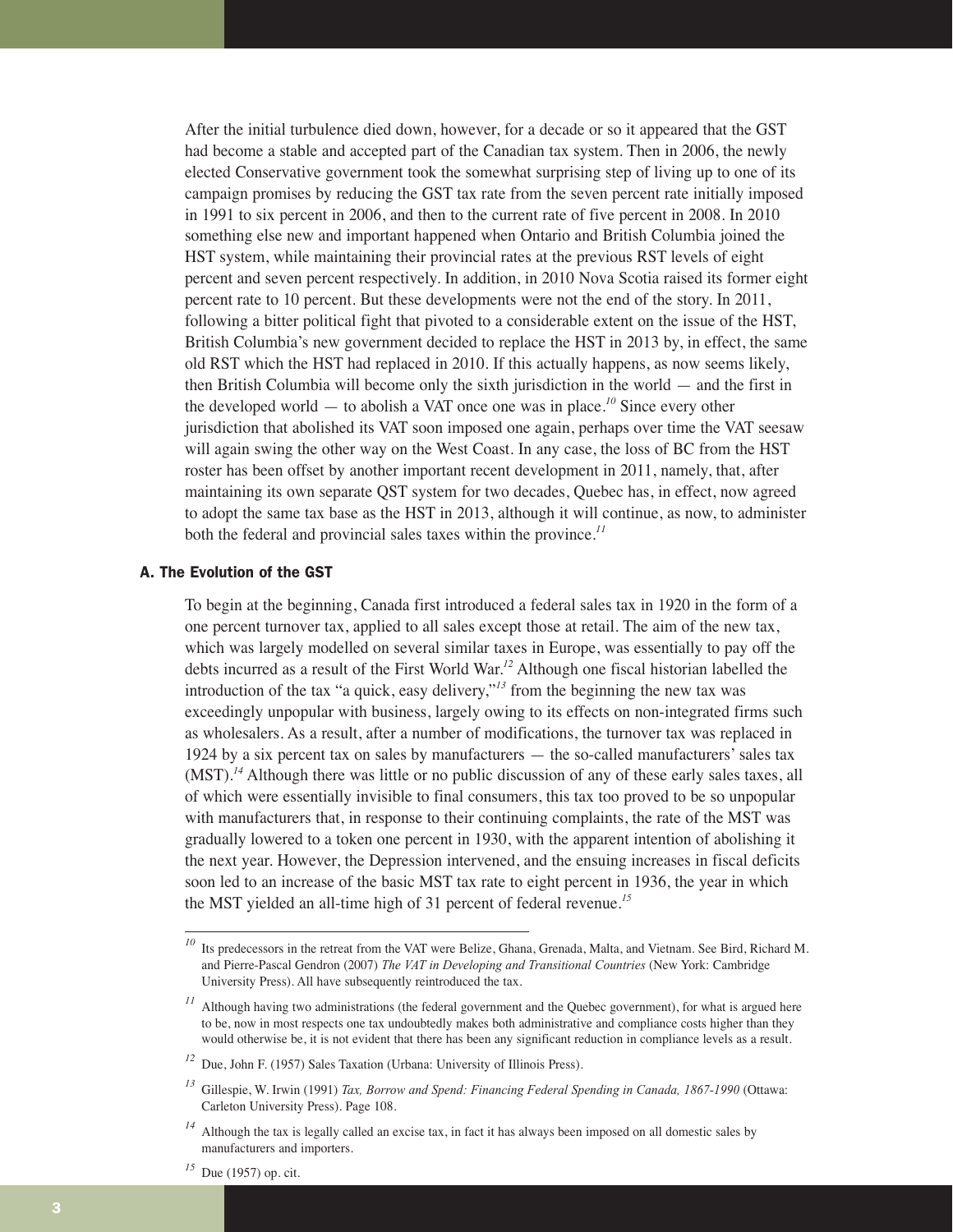Despite the revenue importance of the MST, the Rowell-Sirois report at the end of the 1930s recommended the elimination of this tax for two reasons: its regressivity and the "cascading" that resulted from taxing inputs.*<sup>16</sup>* Although no attention was paid to this recommendation at the time, the rate of the MST was not further raised during the Second World War, in part to hold down price (and hence wage) increases. Soon after the war, however, the rate began to creep up again. Unsurprisingly, so did the volume of complaints about the structure and operation of the tax from manufacturers. This time the response, in 1955, took the form of establishing what turned out to be the first of many committees intended to recommend reforms for the MST. This pioneering committee's basic recommendation was to move the MST forward to the wholesale level, largely in order to respond to business complaints about the increasing valuation problems that had arisen as the federal government attempted, through an extensive series of administrative regulations, to treat different types of sales by taxpayers (to other manufacturers, to wholesalers, to retailers, and to final consumers) more evenly.*17, 18* While nothing was done in response to this report, it turned out to be only the first in a series of subsequent official reports that recommended various reforms in the sales tax.*<sup>19</sup>*

The first such report was that of the Carter Commission a decade later. The Commission, after discussing briefly the possibility of a value-added tax, concluded that the best road to pursue would be to introduce an integrated "national" retail sales tax under which the provinces would administer a combined federal and provincial tax.*<sup>20</sup>* In response, the government of the day stated that, although it intended to restructure the federal sales tax, it wanted first to deal with the income tax. Given the scope of the income tax reform finally adopted in 1971, it is not surprising that, in the end, another decade passed before the first official discussion paper on the sales tax reform finally emerged.*<sup>21</sup>* In essence, this study supported the recommendation of the report of the 1956 sales tax committee to move to a wholesale level tax, as did another report two years later.*<sup>22</sup>* Although both these reports recognized, as had the Carter Commission, that a federal retail level tax would be economically preferable, both thought such a tax would be too complicated to implement, owing to the existence of retail sales taxes in most provinces.

As time went on, however, the federal government changed its tune. Although immediately preceded by yet another report*<sup>23</sup>* that favoured a wholesale tax, an important report in 1983 concluded that there were three alternatives that should be considered as possible replacements

*<sup>16</sup>* Report (1940) *Report of the Royal Commission on Dominion-Provincial Relations* (Ottawa: King's Printer).

*<sup>17</sup>* Report (1956) *Report of the Sales Tax Committee to the Minister of Finance* (Ottawa: Queen's Printer).

<sup>&</sup>lt;sup>18</sup> As Gillis ((1985) "Federal Sales Taxation: A Survey of Six Decades of Experience, Critiques, and Reform Proposals," *Canadian Tax Journal*, 33 (1): 68-98) notes, another persistent business complaint from domestic manufacturers was that their MST base unfairly included costs, such as advertising, that were not incorporated in the MST base of competing importers.

*<sup>19</sup>* A useful brief review of the various reports is provided in Domingue, Richard and Jean Soucy (2000) *The Goods and Services Tax: 10 Years Later* (Ottawa: Library of Parliament).

*<sup>20</sup>* Report (1966) *Report of the Royal Commission on Taxation* (Ottawa: Queen's Printer).

*<sup>21</sup>* Department of Finance (1975) *Federal Sales and Excise Taxation*, Discussion Paper (Ottawa: Government of Canada, June).

*<sup>22</sup>* Department of Finance (1977) *Report of the Commodity Tax Review Group* (Ottawa: Government of Canada, June).

*<sup>23</sup>* Department of Finance (1982) *Proposal to Shift the Federal Sales Tax to the Wholesale Trade Level* (Ottawa: Government of Canada, April).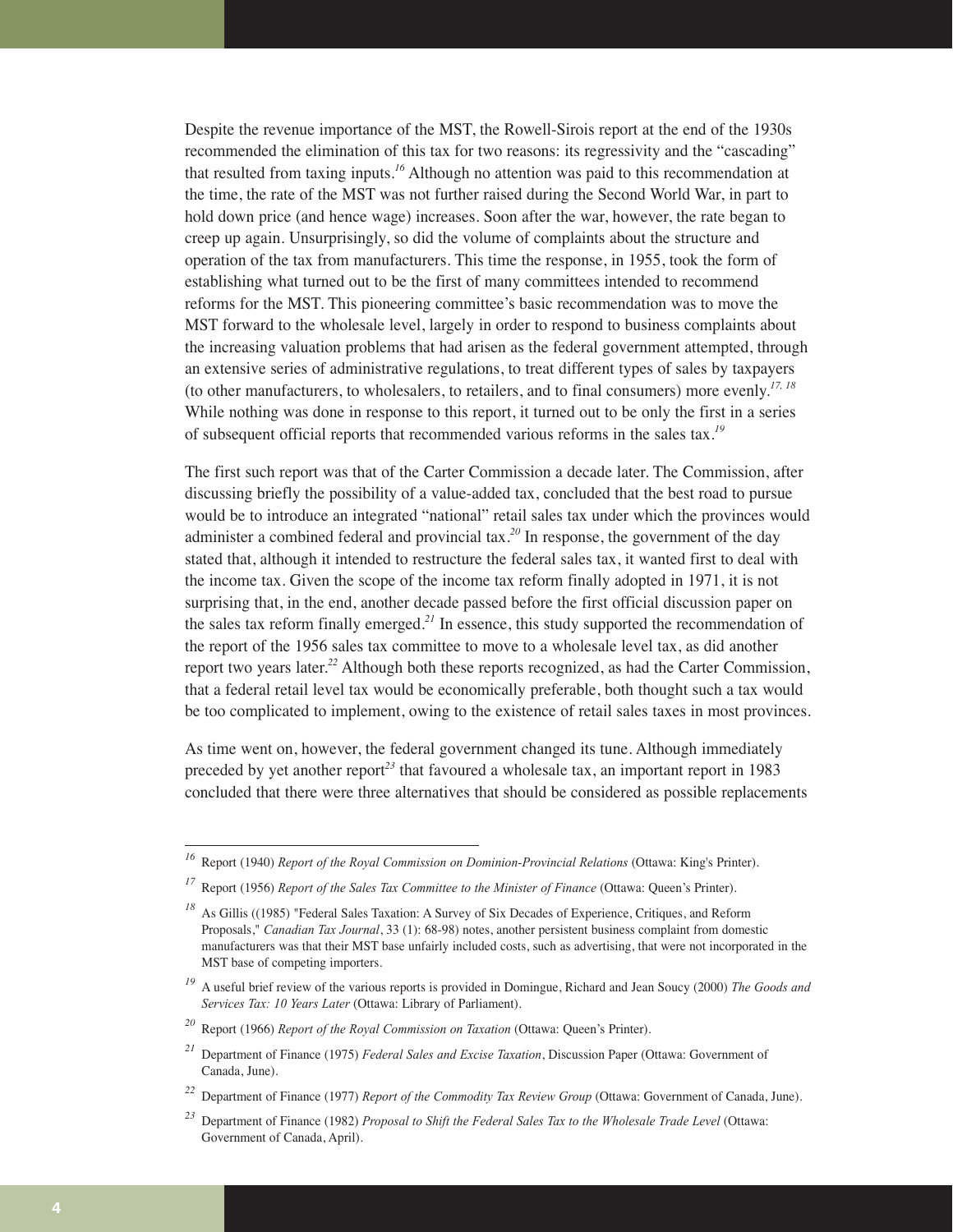for the MST: an integrated national retail sales tax (as had been recommended by the Carter Commission), a separate federal retail sales tax, or a federal VAT.*<sup>24</sup>* Moreover, even if a purely federal VAT were to be introduced, this report urged that provinces should be "encouraged to join in the administration of such a tax."*<sup>25</sup>* All in all, it did not come as too much of a surprise when the new Progressive Conservative government officially announced in November 1984 that it was considering replacing the MST by a VAT.

One reason it was not a surprise is because by the 1980s, perceptions of sales taxation had changed for a number of reasons. Not only were consumption taxes, and especially VATs, being viewed more favourably in large part owing to their adoption in the European Union, but the federal deficit — almost eight percent of GDP in 1984 — was increasingly worrying the federal government. One result was that tax rates, especially that of the MST, began to creep upward over the next few years. Simply in order to sustain sales tax revenues, it proved necessary to raise the basic MST rate several times: from nine percent to 10 percent in 1984, 11 percent in January 1986, 12 percent in April 1986, and finally, in 1989, to 13.5 percent.*26, 27* In addition to these rate increases, by the end of the 1980s the base of the MST had been moved forward on an industry-by-industry basis to encompass more and more of the distributive sector, largely through administrative rulings. However, many of these base changes were increasingly being successfully challenged by taxpayers with the result that, despite the 50 percent increase in the tax rate over the last five years, it was becoming more and more difficult to maintain revenue from the MST simply by raising the rate on a shrinking base. Still, since most citizens did not know the tax existed  $-$  and 15 percent of revenue from an invisible tax was no small gift  $-$  the federal government made a bold and controversial decision when it finally decided at the end of the 1980s to scrap the MST and replace it with a VAT.

In addition to the simple desire to maintain revenues, another important factor that shaped this decision was increasing concern about the undesirable economic effects of the MST. Almost one-half of the revenue collected from this tax came not from consumption, but rather from taxes on such business inputs as the purchase of investment goods. These input taxes then cascaded through the system and were incorporated in the price of such exempt items as food as well as in export prices.*<sup>28</sup>* Moreover, the significant taxes imposed on capital goods by the MST raised the cost of capital and discouraged investment in physical capital. A federal government that had just signed a free-trade agreement with the United States and was increasingly worried about Canada's international competitive position did not want to tax investment and exports or favour imports. Moving to a VAT had the advantages of both reducing the taxation of business inputs and treating exports and imports more neutrally.*<sup>29</sup>*

*<sup>24</sup>* Department of Finance (1983) *Report of the Federal Sales Tax Review Committee* (Ottawa: Government of Canada, May).

*<sup>25</sup>* Department of Finance (1983) op. cit. Page 58.

*<sup>26</sup>* Bird, Richard M., Jack M. Mintz and Thomas A. Wilson (2006) "Coordinating Federal and Provincial Sales Taxes: Lessons from the Canadian Experience", *National Tax Journal* 59 (4): 889-903.

<sup>&</sup>lt;sup>27</sup> The MST rate for building materials was also increased, from five percent to nine percent over this period, while the rate for alcohol and tobacco rose from 12 percent to 19 percent. Further, the MST base was expanded to include most telecommunication services in 1983 (initially at a rate of six percent, later raised to eight percent).

*<sup>28</sup>* Kuo, Chun-Yan, Thomas C. McGirr, and Satya N. Poddar (1988) "Measuring the Non-Neutralities of Sales and Excise Taxes in Canada," *Canadian Tax Journal*, 36: 655-70.

<sup>&</sup>lt;sup>29</sup> For a contemporary (and less favourable) assessment of the economics of substituting a VAT for the MST, see Whalley, John and Deborah Fretz (1990) *The Economics of the Goods and Services Tax* (Toronto: Canadian Tax Foundation). See also the interesting subsequent assessment in Kesselman, Jonathan R. (1997) *General Payroll Taxes: Economics, Politics, and Design* (Toronto: Canadian Tax Foundation), chap. 8.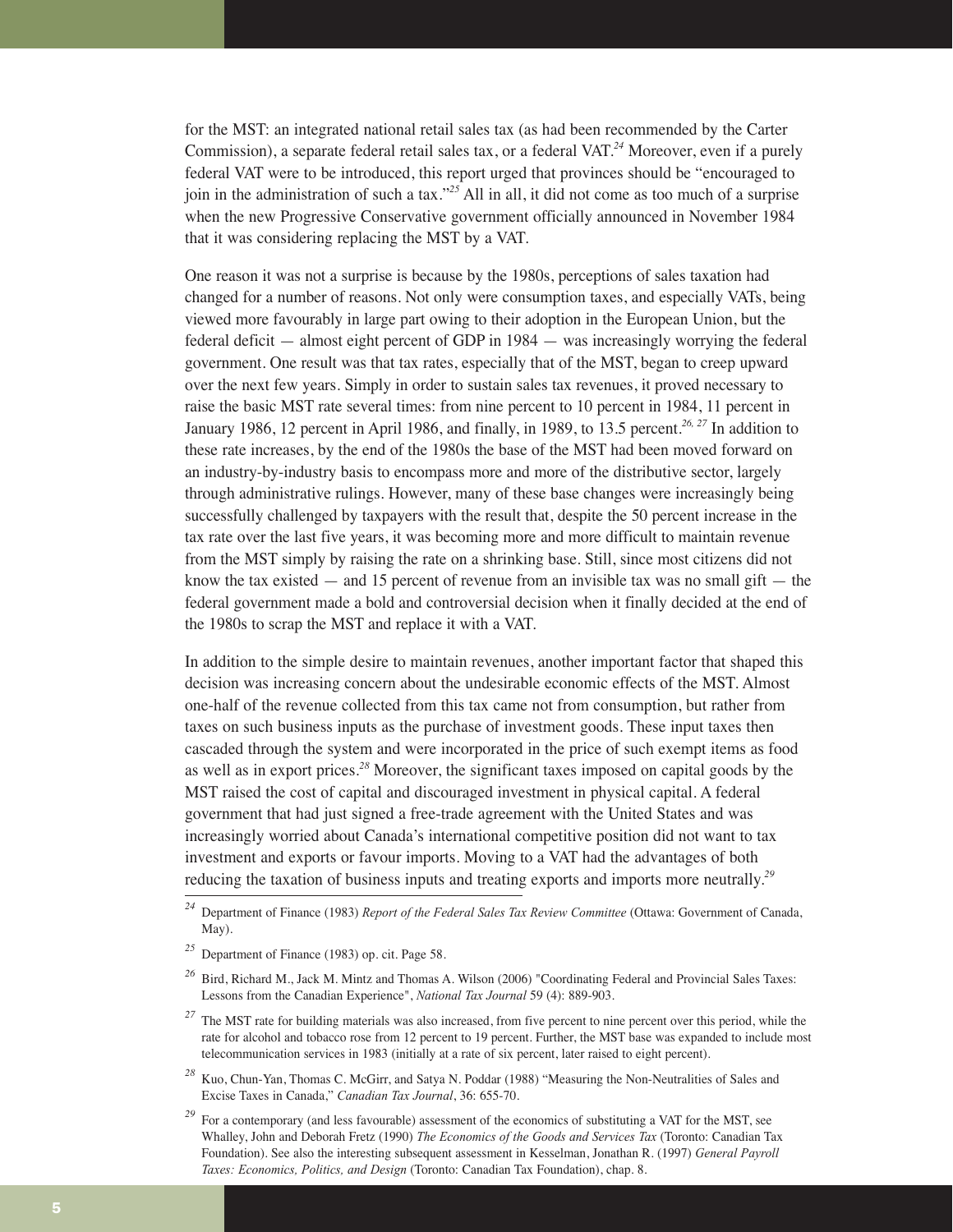Earlier indications of government intentions had suggested that although the MST was likely to be replaced by a VAT, the new sales tax might take the form either of a business transfer tax (an accounts-based subtraction-method VAT) or the more familiar (European-style) creditinvoice VAT.*<sup>30</sup>* In its 1987 white paper, however, the government stated that it would prefer to replace both federal and provincial sales taxes by a single "national" VAT.*<sup>31</sup>* Although the 1987 reform proposals encompassed both income and sales tax reforms, and income tax rates were soon reduced, in the end the federal government postponed sales tax reform until after the 1988 election, thus foregoing any chance to present a comprehensive tax package in which what were (at least in appearance) sales tax increases could be offset by income tax reductions. Moreover, by the time sales tax reform returned to the policy agenda in 1989, it had become clear that there was no support for an integrated national sales tax. In the end, therefore, the federal government decided to introduce its own invoice-credit VAT — called the Goods and Services Tax (GST) — to replace the MST.*<sup>32</sup>*

# B. Enter the Provinces

One important reason for this decision was simply because the federal government was not alone in the sales tax field. Interestingly, the first subnational sales tax in Canada was actually a local retail sales tax (RST) imposed in Montreal in 1935. The first provincial RST was not imposed (in Saskatchewan) until 1937. When Quebec imposed a similar RST in 1940, it not only left the Montreal tax in place, but also introduced a similar tax in Quebec City.*<sup>33</sup>* Subsequently, the municipal sales tax (at rates of one or two percent) spread to a number of other municipalities in Quebec, until it was finally abolished by the province in 1964.*<sup>34</sup>* Other provinces did not introduce RSTs until after the war, beginning with British Columbia in 1948 and concluding with Manitoba in 1967.*<sup>35</sup>* By 1989, just prior to the introduction of the GST, there were no general local sales taxes in any province, as is still the case today. In contrast, by 1989 all provinces except Alberta had entered the sales tax field, levying RSTs at rates ranging at the time from seven to 12 percent.

Since the GST operates very differently than the RST, it appears more complex to the firms that actually pay the taxes over to the government. To consumers, however, a sales tax that they have to pay when they buy anything is a sales tax, no matter what it may be called or to which government the money flows. To most Canadians, the proposed GST thus looked like a new — and very unwelcome — federal addition to the familiar provincial RST.

Unsurprisingly, provincial reaction to the federal proposal was also both immediate and largely negative. Three provinces — Alberta, Ontario, and British Columbia — launched legal action against the federal government for exceeding its constitutional powers by introducing such a tax. Although it did not join in this suit, Quebec too declared that it considered the decision to be unconstitutional. In 1992, the Supreme Court ruled in favour of the federal government.

*<sup>30</sup>* Mintz, Jack M. (1995) "The Business Transfer Tax as a Consumption Tax," *Tax Notes International,* 10 (1): 75-86.

*<sup>31</sup>* Department of Finance (1987) *Tax Reform in 1987: Sales Tax Reform* (Ottawa: Department of Finance, June).

*<sup>32</sup>* Department of Finance (1989) *The Goods and Services Tax* (Ottawa: Department of Finance, April).

*<sup>33</sup>* Perry, J. Harvey Perry (1955) *Taxes, Tariffs and Subsidies: A History of Canadian Fiscal Development* (2 vols.; Toronto: University of Toronto Press).

*<sup>34</sup>* Johnson, James A. (1974) "New Tax Sources and Tax-Sharing for Canadian Municipalities," in Canadian Tax Foundation, 1973 *Conference Report* (Toronto), pp. 591-612.

*<sup>35</sup>* Robinson, A.J. (1986) *The Retail Sales Tax in Canada* (Toronto: Canadian Tax Foundation).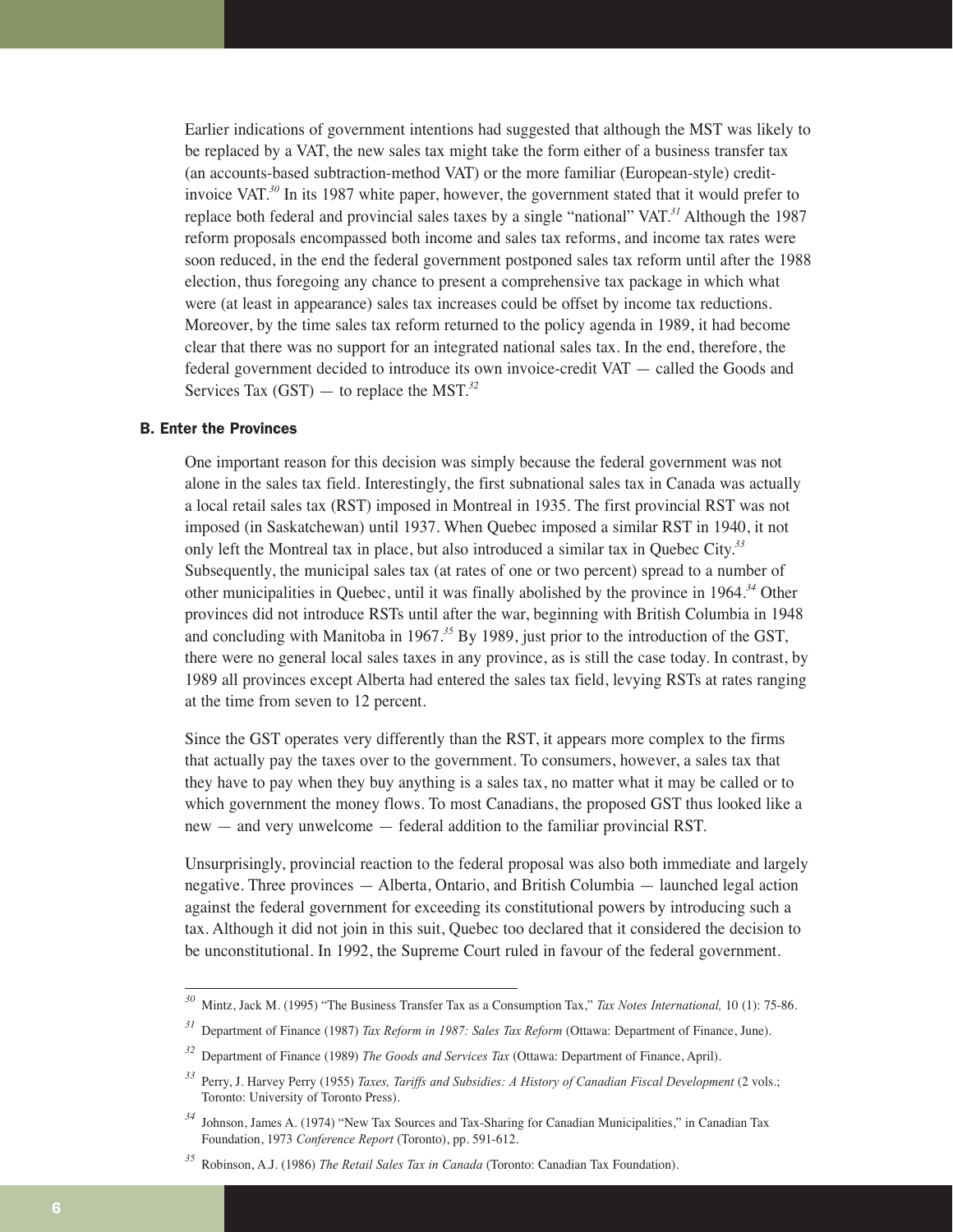Long before then, however, negotiations on a possible joint sales tax approach had begun with several provinces, including Quebec. Interestingly, Prince Edward Island, Manitoba, and Saskatchewan also entered into negotiations with the federal government, although to this day none of these provinces has entered into any arrangements with respect to sales taxation (except with respect to certain imports of goods from other countries).*<sup>36</sup>*

On January 1, 1991, Canada finally laid its antique manufacturers' sales tax to rest and followed most countries around the world by introducing a new federal VAT, the GST. Although the federal-provincial fuss had largely faded away by the time the GST was introduced in 1991, many experts remained concerned about the administrative and compliance complexities of the VAT, and many citizens were bothered by the perceived regressivity of the tax. The case for reforming the federal sales tax was undoubtedly strong and the government had been committed to do so for some years. Nonetheless, it is not clear why this particular government, unlike so many previous governments, actually decided to take this leap. Equally, it is far from clear why it agreed to the unusual arrangements made with Quebec in 1991, not only to change its own RST into a VAT closely modelled on, but not identical to, the federal GST, but also to administer the federal GST in the province. As discussed below, the reasons may have been both to ensure that at least one province would simultaneously adopt a VAT and perhaps also to show some responsiveness to the increasingly strong political demands from Quebec for more policy autonomy.*<sup>37</sup>* In any case, the deeds were done. The consequences soon followed.

The replacement of the MST was originally proposed in 1987 as part of a comprehensive reform of the federal income and sales taxes. Unfortunately, although income taxes were indeed reformed (and rates reduced), sales tax reform did not occur until several years later. Unsurprisingly, when it did arrive, the GST was seen for the most part as simply yet another tax grab by the federal government. The common perception that the GST was a new and regressive federal tax that would produce large new revenues for the federal government was undoubtedly a key reason why the GST proved so unpopular.*<sup>38</sup>* This issue added considerable political heat to the fire already set alight by the concurrent prolonged controversy over the free-trade agreement with the United States. In the end, the government was able to push the GST through Parliament only by  $-$  for the first time in Canadian history  $-$  reviving a longforgotten constitutional power to appoint new Senators in order to force through final legislative approval. The ruling Progressive Conservative party paid the price in the 1993 election, however. In what was probably the most dramatic collapse ever of a political party in a stable democratic country, the Conservatives were virtually eliminated from Parliament, falling from a majority of 169 seats to a pitiful remnant of only two elected members.*<sup>39</sup>*

*<sup>36</sup>* PEI does not have any such agreement, however. For details, see CBSA (2010) *Non-Commercial Provincial Tax Collection Programs*, Memorandum D2-3-6, Ottawa, July; (2010a) *Accounting for the Harmonized Sales Tax, Provincial Sales Tax, Provincial Tobacco Tax and Alcohol Markup/Fee on Casual Importations in the Courier and Commercial Streams*, Memorandum D17-1-22, Ottawa, July.

<sup>&</sup>lt;sup>37</sup> For discussion of changing federal-Quebec relations in tax and other fields over the years, see Bird, Richard M. and François Vaillancourt (2006) "Changing With the Times: Success, Failure and Inertia in Canadian Federal Arrangements, 1945-2002," in Jessica S. Wallack and T. N. Srinivasan, eds., *Federalism and Economic Reform: International Perspectives* (Cambridge: Cambridge University Press), pp. 189-248.

*<sup>38</sup>* For a more detailed discussion of the initial controversies about the GST, see Bird (1994) op. cit.

<sup>&</sup>lt;sup>39</sup> There were, of course, other issues than the GST — notably opposition to NAFTA — that produced this dire result. For a useful appraisal of the politics of GST adoption in Canada and elsewhere, see Eccleston, Richard (2007) *Taxing Reforms: The Politics of the Consumption Tax in Japan, the United States, Canada and Australia* (Cheltenham, United Kingdom: Edward Elgar).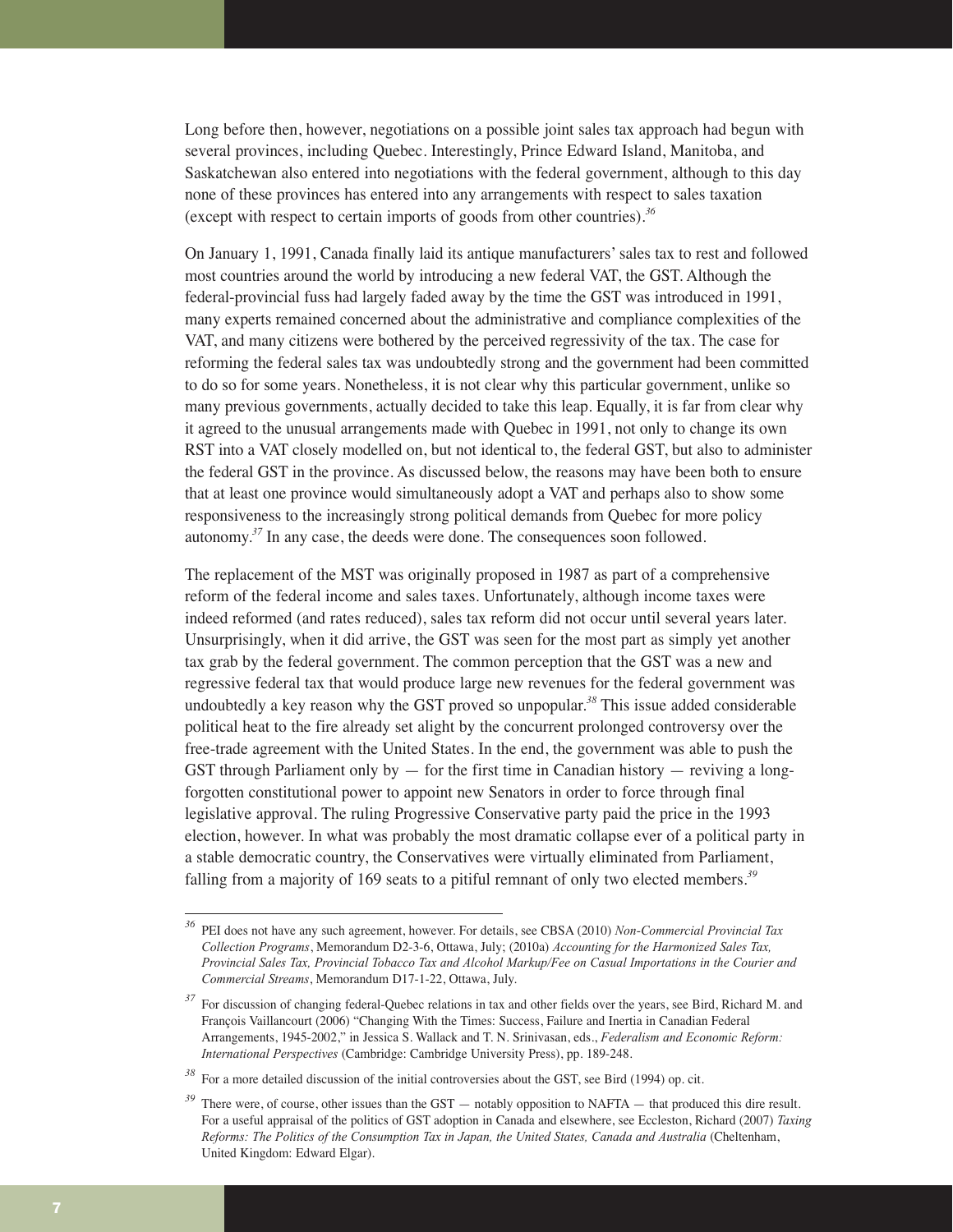In the circumstances, it is not surprising that one of the campaign promises of the newly elected Liberal government was to replace the VAT with some other form of consumption tax, which they originally thought might take the form of the business transfer tax.*<sup>40</sup>* In the end, however, the Commons Finance Committee concluded that the business transfer tax would not function well because under Section 125 of the Constitution provincial bodies could not be taxed and because it would require making purchases from non-registered businesses ineligible deductions from the tax base, thereby making the tax much like a credit-invoice VAT in any case. The Committee therefore recommended that the federal GST should instead be replaced by a harmonized federal-provincial sales tax.*<sup>41</sup>* In 1996, after long negotiations, three provinces (New Brunswick, Nova Scotia, and Newfoundland and Labrador) finally agreed, in return for a substantial initial payment from the federal government, to replace their RSTs with a new provincial VAT called the Harmonized Sales Tax (HST) imposed on the same base as the GST.<sup>42</sup> The federal government then declared victory, claiming that, as initially promised in its election campaign, it had indeed replaced the  $GST - by$  the (renamed but, at the federal level, identical) GST/HST. After vigorously attacking the GST during its ultimately successful 1993 election campaign, the Liberal government in the end thus not only kept the tax but also persuaded three other provinces to sign on to a form of provincial VAT that was, unlike the provincial VAT in force since 1991 in Quebec, applied by the federal government directly to the same base as the federal GST.

When the new HST came into force in 1997, Canada had thus given birth to not one but three variants of VAT — the federal GST, the essentially identical provincial HST collected by what is now the Canada Revenue Agency (CRA), and the increasingly similar QST collected, together with the federal GST, by the Quebec Ministry of Revenue (Revenu Quebec, RQ). Five provinces — Prince Edward Island, Ontario, Manitoba, Saskatchewan, and British Columbia — continued to impose RSTs, with PEI (like Quebec) actually including the GST in the base of its provincial tax. Finally, Alberta, floating on a sea of oil, continued to soldier on without any form of general sales tax, as did the three northern territories, which depend almost entirely on federal transfers.

# C. Was It Worth the Effort?

Developments in provincial sales taxation are considered further in Section 3 below. Before turning to this issue, however, it is worth first considering briefly whether the administrative and political effort of moving to the GST was worthwhile. On balance, the evidence seems clear: from the perspective of Canada (if not that of the political party that introduced the tax),

*<sup>40</sup>* Mintz (1995) op. cit.

*<sup>41</sup>* Standing Committee on Finance (1994) *Replacing the GST: Options for Canada* (Ottawa: House of Commons, June).

*<sup>42</sup>* The compensatory payment to the HST provinces was intended to offset approximately one-half of the initial estimated revenue loss, since provincial sales tax rates were being substantially reduced in all three provinces. The payment was calculated by applying the following percentages to the estimated revenue loss in excess of five percent of existing revenues: 100 percent for the first two years, 50 percent in the third year, and 25 percent in the fourth year.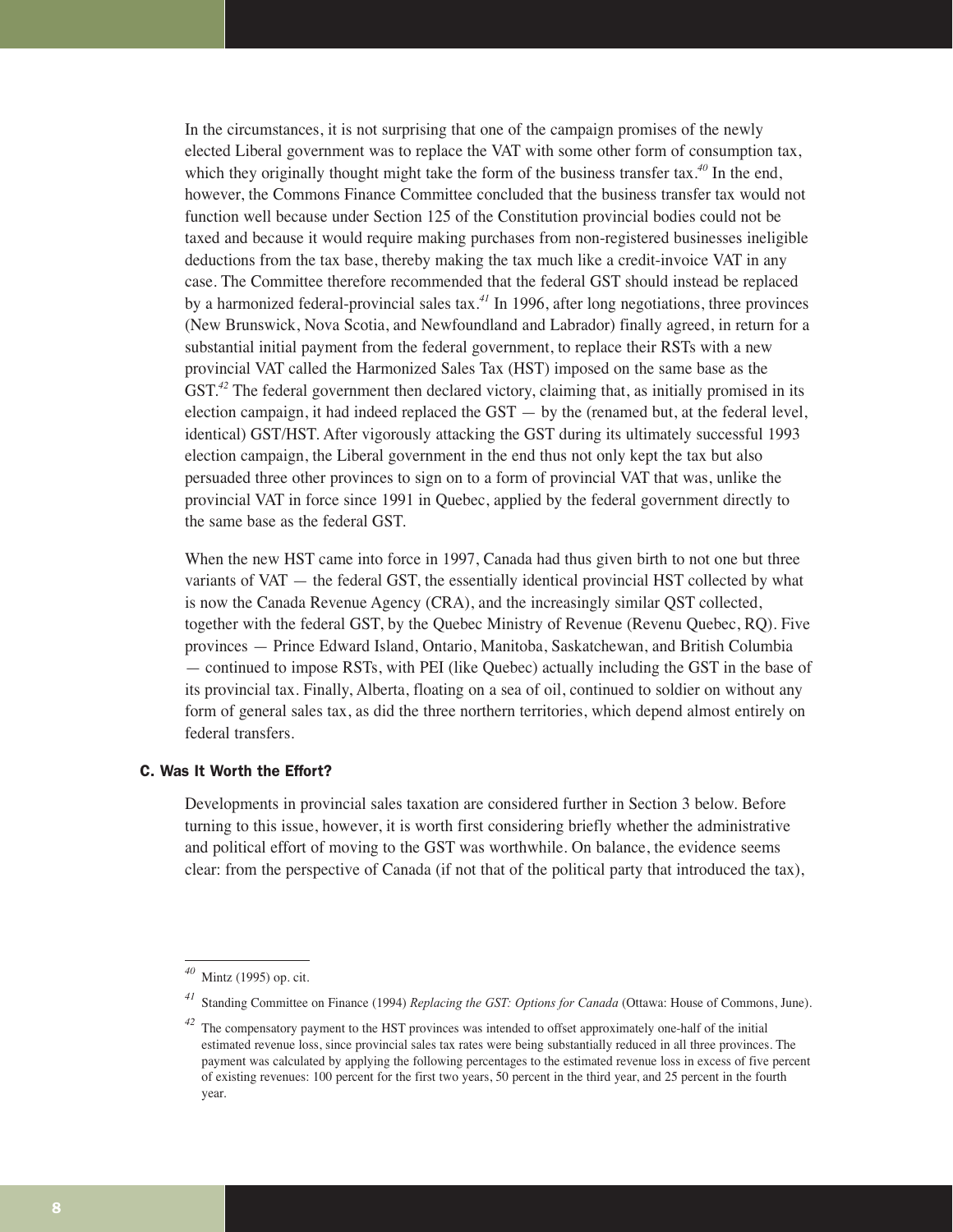it was. Essentially, the GST satisfied the two principal objectives set out when it was first proposed: to stabilize the revenues from this source — without, however, substantially increasing revenues<sup> $43$ </sup> — and to improve economic performance by reducing the hidden taxation of exports and investment. Even the new government that came to power after the 1993 election, although it had explicitly campaigned on a platform of eliminating the GST, in the end did little more than to change the name of the tax to the present GST/HST. The GST, it seemed, was here to stay.

One result of its difficult birth, however, was that the GST in some respects is not as good a tax as it might be. For instance, from both an administrative and economic perspective, it is arguably inferior to the new model comprehensive GST that had been implemented in New Zealand in 1986.*<sup>44</sup>* At one point, the Standing Committee on Finance had urged the government to apply the New Zealand model and impose the VAT on as broad a base as possible, in particular including food.*<sup>45</sup>* In the end, however, Canada chose to take a very different route, one that both narrowed the base and considerably increased the costs and complexity of the GST.

Canada's GST is hardly unique in being an uneasy compromise between political expediency (basic groceries, special small business rules, etc.) and conceptual perfectionism (the treatment of fringe benefits, sales by non-residents, etc.). But the GST is unique in several respects, most obviously in the simple fact that everyone in Canada sees it, all the time. The high political visibility of the GST meant that most Canadians thought of it as a new tax, in part because the previous federal sales tax had been invisible to the public. Although the GST law allowed registered firms to quote either tax-exclusive or tax-inclusive prices, in virtually every case retailers treated the new GST exactly like the existing RST, by adding it onto the price at the cash register so that Canadians got the bad news every time they had to dig into their pockets to pay the tax. Such "separate quotation" of the GST constantly reminds people of its existence, and may hence to some extent make it more difficult to expand the level of government activities.*<sup>46</sup>* Chetty, Looney and Kroft argue that tax-exclusive pricing may also, if consumers decide their purchases on the basis of the ex-tax price shown on the price sticker rather than the amount rung up on the cash register, lead them to make inferior consumption decisions.*<sup>47</sup>* In any case, the high visibility of the GST, and perhaps even some desire to restrain federal spending, likely figured among the reasons why the new Conservative government, when it finally returned to power after over a decade of post-GST exile in the political wilderness, chose to cut this tax rate in 2006 and 2008.

In an attempt to offset the widespread public impression that the GST was a new tax that would substantially increase government revenues, all GST revenue (net of credits and rebates) was transferred to a newly created Debt Servicing and Reduction Account, with all the proceeds being formally earmarked to debt service and reduction. Of course, this was simply window dressing since the cost of debt service was much larger than GST revenue. As Bird ((1994) op. cit.) notes, it also appears to have had little visible effect upon the unfavourable initial perception of the tax by many Canadians at the time. British Columbia recently attempted along similar lines —but unsuccessfully to deflect criticism of its new HST by earmarking HST revenues for health spending.

*<sup>44</sup>* For a detailed discussion of the current GST in New Zealand, which like all taxes has its problems, see Krever, Richard and David White, eds. (2007) *GST in Retrospect and Prospect* (Wellington: Thomson Brookers Ltd).

*<sup>45</sup>* Standing Committee on Finance and Economic Affairs (1988) *Eleventh Report. Minutes of Proceedings and Testimony*, Issue Number 147 (Ottawa: House of Commons, March 15).

*<sup>46</sup>* Bird, Richard M. (2010) "Visibility and Accountability — Is Tax-Inclusive Pricing a Good Thing?" *Canadian Tax Journal*, 58 (1): 63-76.

*<sup>47</sup>* Chetty, Raj, Adam Looney, and Kory Kroft (2009) "Salience and Taxation: Theory and Evidence," *American Economic Review*, 99 (4): 1145-77.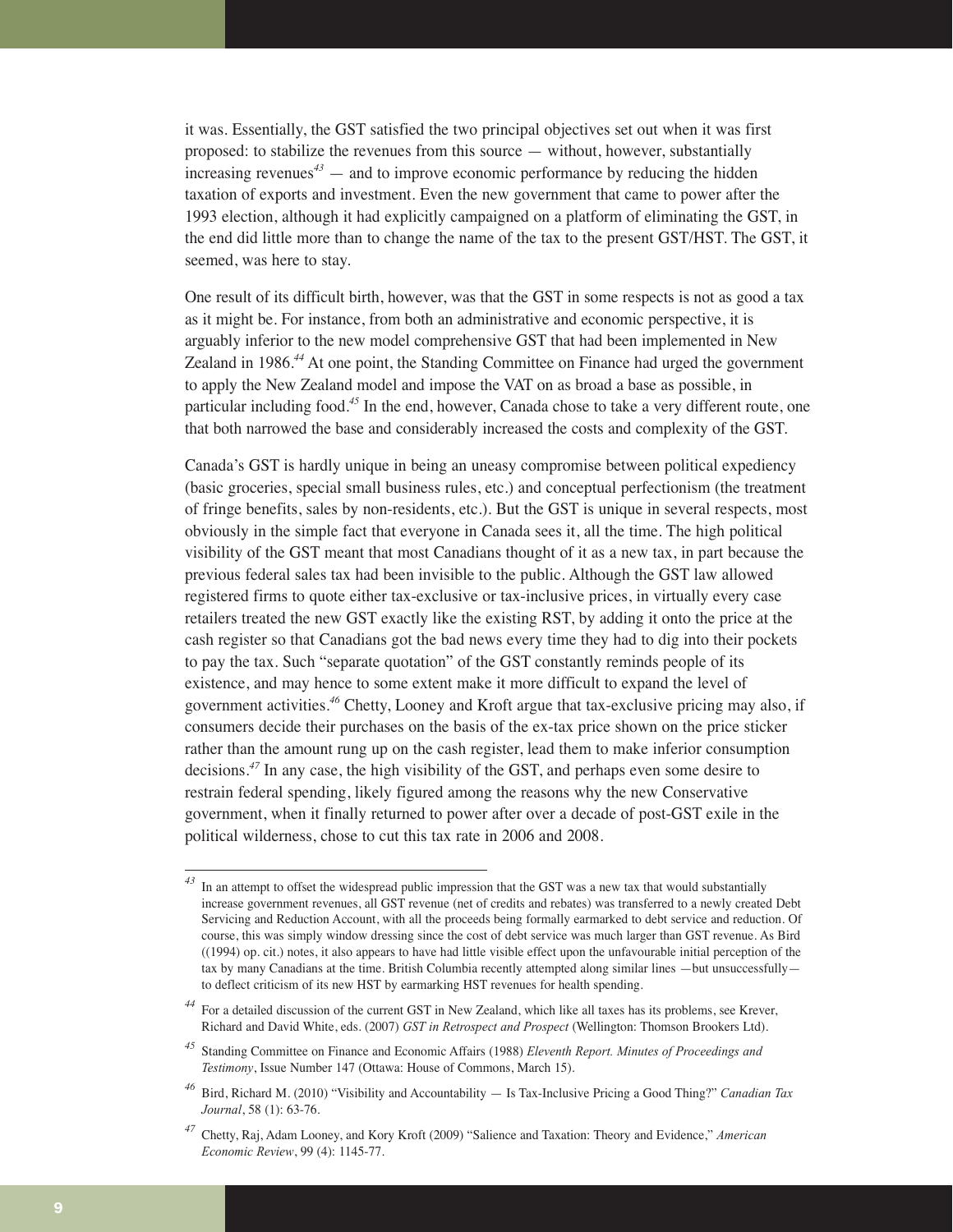Canada's GST stands alone among the over 150 VATs in the world in rejecting tax-inclusive pricing.*<sup>48</sup>* How did this happen? For constitutional reasons — since provinces are restricted to levying only direct taxes*<sup>49</sup>* — provincial retail sales taxes are imposed as taxes on purchasers rather than sellers. Separate quotation of the RST in part reflects this legal requirement, in addition to mirroring the common US practice of separate quotation of such taxes, with which many Canadians were familiar. The federal GST is under no such constraint, however. The main reason the GST law provides for either tax-inclusive or tax-exclusive pricing is presumably because, under the constitution, provinces have power over property and civil rights, which clearly includes power over advertising and posting prices.*<sup>50</sup>* Another reason may have been simply to avoid further public attacks on the federal GST initiative as a hidden tax.

Whatever the reason for including the tax-exclusive pricing option, it has always been clear that the original federal intention was eventually to move towards a system of tax-inclusive pricing (as in the EU VAT), with GST shown separately on the receipt or invoice, but included in the posted price, rather than tax-exclusive pricing (as in the RST). In the real world, however, given the extensive and highly negative publicity accompanying the introduction of the GST, it is not surprising that, when vendors were given the option of tax-exclusive pricing, almost all of them chose to do so.*<sup>51</sup>* Whatever the story, tax-exclusive pricing continues to prevail in Canada — although, as suggested in Section 4, this may perhaps change in the future.

Canada's GST is also distinct in a number of other ways. For one thing, Canada adopted a unique double dip approach to dealing with the issue of sales tax regressivity when it both zero-rated basic foods and provided an income tax credit intended to offset the perceived regressivity of the GST. Since on the whole, there was no net increase in sales taxes when the GST was introduced and the new tax, unlike the tax it replaced, resulted in little cascading, there probably was not much impact on the net redistributive outcome of the fiscal system as a result of the GST-MST substitution in the first place.*<sup>52</sup>* In any case, to the extent regressivity was considered a problem, the logical approach, in view of Canada's long tradition of providing refundable income tax credits for those whose income is low enough to qualify, was

*<sup>48</sup>* Bird (2010) op. cit.

*<sup>49</sup>* Alarie, Benjamin and Richard Bird (2011) "Tax Aspects of Canadian Fiscal Federalism," in G. Bizioli and C. Sacchetto, eds., *Tax Aspects of Fiscal Federalism: A Comparative Analysis* (Amsterdam: IBFD), pp. 77-134.

*<sup>50</sup>* Sherman, David M. (2009) "Tax-Included Pricing for HST – Are We There Yet?," *Canadian Tax Journal*, 57 (4) 839- 56.

*<sup>51</sup>* At the time the HST was introduced in 1996, the federal government again attempted to move to tax-inclusive pricing but again responded to public pressure by backing down. See Murrell, David and Weiqui Yu (2000) "The Effect of the Harmonized Sales Tax on Consumer Prices in Atlantic Canada," *Canadian Public Policy* 26 (4): 451- 460.

The issue is obviously a complex one, and subject to considerable dispute, as evidence by the early conflicting analyses of Grady ((1990) "An Analysis of the Distributional Impact of the Goods and Services Tax," 38(5/6) *Canadian Tax Journal* 38 (5/6): 632-643) and Gillespie ((1991a) "How to Create a Tax Burden Where No Tax Burden Exists: A Critical Examination of Grady's "An Analysis of the Distributional Impact of the Goods and Services Tax," *Canadian Tax Journal* 39 (4): 925-36). The issue of GST regressivity has subsequently has been revisited a number of times in the literature without throwing all that much more light on it. Two recent contributions suggest that replacing the RST by the HST in several provinces in 1996 had little distributional impact (Smart, Michael and Richard M. Bird (2009) "The Economic Incidence of Replacing a Retail Sales Tax by a Value-Added Tax: Evidence from Canadian Experience", *Canadian Public Policy* 35 (1): 85-97) and that the GST and QST are roughly proportional in Quebec, with the small regressivity in the bottom income quintile being more than offset by the federal and provincial credit (Godbout, Luc and Suzie St-Cerny (2011) "Are Consumption Taxes Regressive in Quebec?" *Canadian Tax Journal*, 59 (3): 463-93).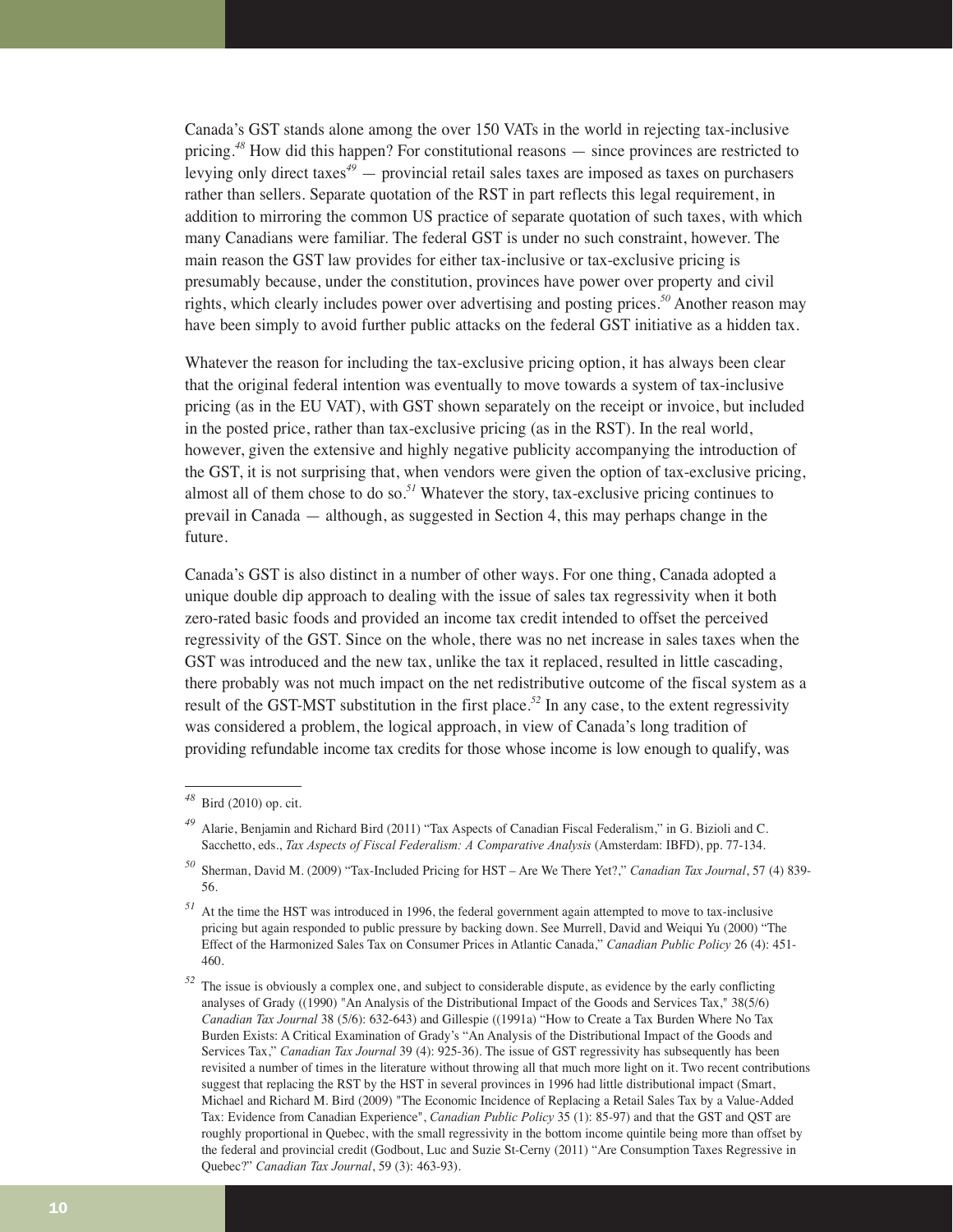simply to create yet another refundable income tax credit — the GST credit — set at a level providing a more than sufficient offset to any conceivable additional regressivity that might arise from the introduction of the GST. Indeed, the inclusion of this credit as part of the sales tax reform packages appears to have assuaged the regressivity concerns expressed by such social policy advocates as Battle.*<sup>53</sup>* However, few ordinary Canadians seem to have connected the proposed new income tax offset with what they saw as a new tax on food, and in the run-up to the introduction of the GST, criticism of its alleged regressivity as a food tax continued to mount.

The outcome was an almost comical situation in which, at the moment when the entire implementation package for a GST that did tax food was ready to be launched at the end of 1989, the government of the day unexpectedly decided that food — specifically something called "basic groceries" — was not to be taxed. Although the GST credit intended to offset the now nonexistent tax on food remained in place, the result of this sudden about-face was that everyone involved in preparing for the introduction of the tax had to go back to the drawing board, decide — rather arbitrarily (e.g., five doughnuts are taxable but six or more are exempt) — exactly what was meant by "basic groceries," redraft the law, regulations, and returns accordingly, and adjust the rate and revenue estimates as required. Of course, untaxing food, unlike the targeted GST credit, is not particularly progressive in its incidence, since it benefits everyone who eats regardless of income level.*<sup>54</sup>* This double dipping (credit plus zero-rating) not only subsidizes high-income eaters, but introduces still more complexity into what, in perhaps a slightly overwrought moment, I once called "probably the most complex VAT law in the world."*<sup>55</sup>*

Another result of the strong political feelings aroused by the GST was that it proved difficult to live up to the common advice from VAT experts to the effect that the most important year for any VAT administration is the first one, during which — at least ideally — every VAT registrant should be visited by a VAT official to make sure that the enterprise knows both what its obligations are and how to comply with them — and also to make the enterprise aware that somebody is watching it.<sup>56, 57</sup> It would have been difficult in any case to meet this requirement, both because of the extremely wide net cast by the new GST, which went much further than most VATs in sweeping into the tax base thousands of entities (especially in the non-profit and public sectors) that previously had had little or nothing to do with the tax department, and the relatively few well-trained officials available for the task. In addition to these initial problems, however, although it is (unsurprisingly) difficult to document, it appears that the strong visceral and visible public dislike of the tax may have led to a conscious decision by the new government not to enforce the GST very rigorously.

*<sup>53</sup>* Battle, Ken (1999) *Credit Corrosion: Bracket Creep's Evil Twin* (Caledon Inst. of Social Policy).

*<sup>54</sup>* The estimated revenue cost of zero-rating basic groceries (\$3.34 billion in 2010) is almost as high as that of the GST credit (\$3.85 billion). See Department of Finance (2011a) *Tax Expenditures and Evaluations 2009*. Interestingly, a research paper from the Agricultural Institute of Canada proposed that the GST should be imposed on food — and the revenues used to finance "sustainable agriculture." See Maynard, Hugh and Jacques Nault (2005) *Big Farms, Small Farms: Strategies and Sustainable Agriculture to Fit All Sizes* (Ottawa: Agricultural Institute of Canada, September). Earmarking always seems an attractive solution to funding problems to those concerned with particular policy questions.

*<sup>55</sup>* Bird, Richard M. (1994a) "The Cost and Complexity of Canada's VAT: the GST in International Perspective," *Tax Notes International* 8 (1): 37-47.

*<sup>56</sup>* Tait, Alan A. (1988) *Value-Added Tax: International Practice and Problems* (Washington: International Monetary Fund).

*<sup>57</sup>* Smith, Michael. (1992) *The Clean Launch: How Revenue Canada, Customs and Excise Implemented the GST* (Ottawa: Canadian Centre for Management Development) provides a much more positive account of the success of the GST launch than the version in the text because he focuses, understandably, almost entirely on the extensive and largely successful administrative reorganization within the revenue agency, a subject not discussed here.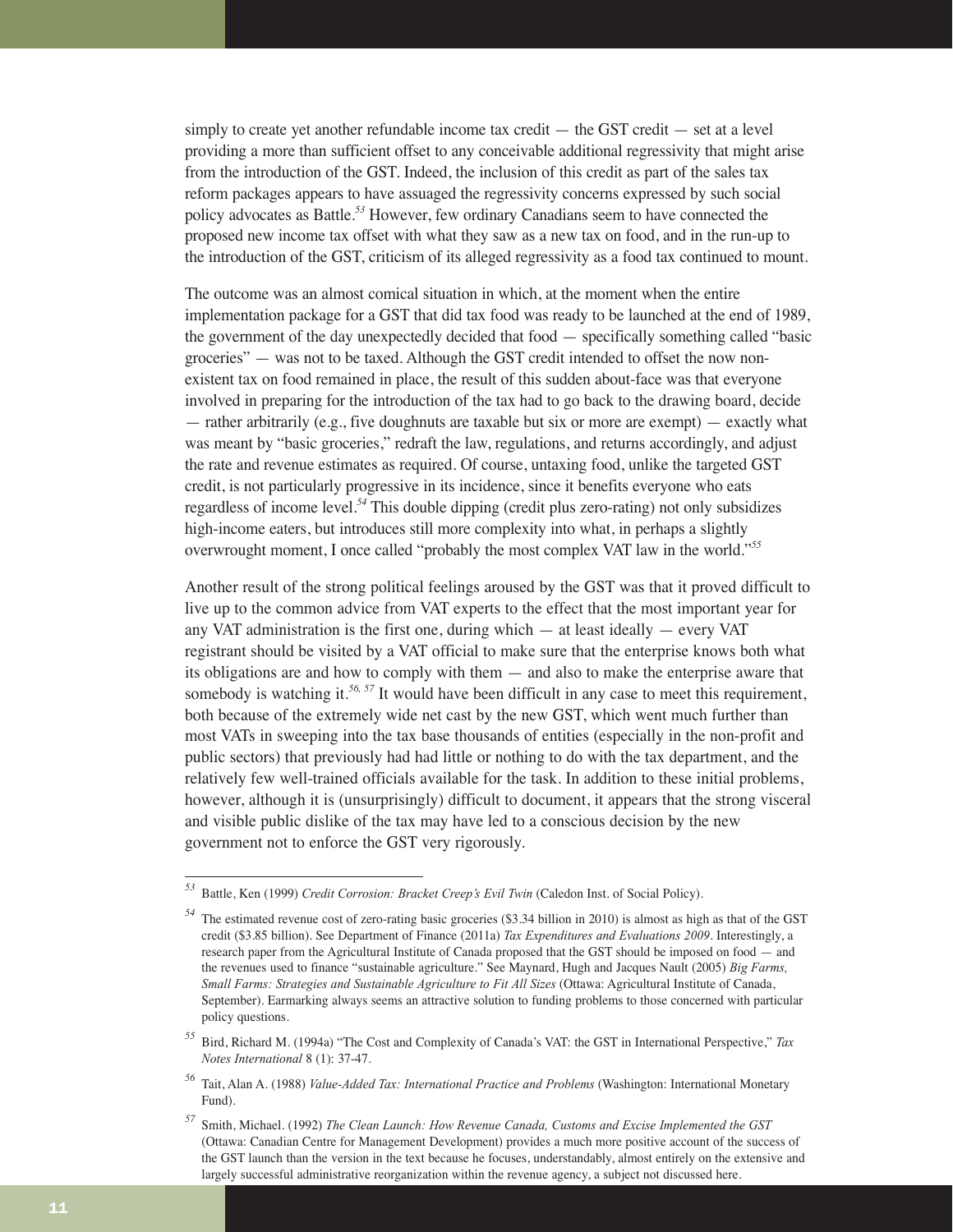In any case, one immediate consequence of the introduction of the GST, encouraged by the way exchange rates were moving at the time, was a marked increase in cross-border shopping.<sup>58</sup> Most Canadians live within a driving time of one to two hours to the United States, and in those days, when the Canada-US border was becoming thinner and not thicker, as it has since 2001, many took advantage of the relative cheapness of buying south of the border. For this and other reasons, some analysts even argued that the result of introducing the GST in Canada may well have been to increase tax evasion rather than to reduce it, as the experience of other countries had suggested might occur.*59, 60* While most of the initial administrative difficulties and lapses were overcome with time, even almost a decade after the introduction of the GST, the Auditor General of Canada was still pointing out serious flaws in GST administration, particularly with respect to audit.*61, 62* On the whole, however, by international standards Canada's GST administration has generally been good, with most of its initial (and current) problems apparently being more attributable to problems arising from tax design rather than to bad management.*<sup>63</sup>*

Some of the complexity of the GST reflects what I have elsewhere called Canada's "rebate model."*<sup>64</sup>* In addition to the case of food (discussed above) and the financial sector, which is basically exempt (as in the European Union) although the GST taxes more fee-based services than do most EU countries,*65, 66* special treatment is provided for many other activities, including small businesses, non-profit organizations, charities, the public sector, housing, and financial services. Many activities benefit from a variety of reliefs. With respect to education, for example, in addition to an exemption for tuition, rebates are granted for book purchases

*<sup>58</sup>* Boisvert, Michelle and Wayne R. Thirsk (1994), "Border Taxes, Cross-Border Shopping, and the Differential Incidence of the GST," *Canadian Tax Journal* 42: 1276-1293.

*<sup>59</sup>* Spiro, Peter S. (1993) "Evidence of a Post-GST Increase in the Underground Economy," *Canadian Tax Journal* 41: 247-258.

*<sup>6</sup>* Bird ((1994) op. cit.) reports survey evidence that appears to support the view that the GST may have significantly worsened "tax morale" in Canada. The link between tax morale and tax performance is explored in Bird, Richard M., Jorge Martinez-Vazquez and Benno Torgler (2008) "Tax Effort in Developing Countries and High Income Countries: The Impact of Corruption, Voice and Accountability," *Economic Analysis & Policy*, 38 (1, 2008): 55-71.

*<sup>61</sup>* Auditor General of Canada (1999) *Report of the Auditor General of Canada* (Ottawa: Government of Canada).

*<sup>62</sup>* A recent US report (Government Accountability Office (GAO) (2008) *Value-Added Taxes: Lessons Learned from Other Countries on Compliance Risks, Administrative Costs, Compliance Burden, and Transition* (GAO-08-0566, Washington, April)) notes that Canada had difficulty in getting many firms registered prior to VAT implementation. Given the exceptionally wide net that Canada's GST cast, as well as the fact that until the very last minute most Canadians, including many prospective GST registrants, did not believe that the tax would actually be introduced, this problem is easily understandable.

*<sup>63</sup>* As Firth and Mckenzie ((2011) The GST and Financial Services: Pausing for Perspective, Paper prepared for the 2nd Symposium on Tax and Economic Growth, The School of Public Policy, University of Calgary, November) emphasize, one of the more regrettable features of bad GST design has been the increasing use of vague retroactive amendments to deal with various problems. Bass and Gendron ((forthcoming) "Sales Taxation," in Heather Kerr, Ken McKenzie and Jack Mintz, eds., *Tax Policy in Canada* (Toronto: Canadian Tax Foundation) similarly note that the fuzziness of the basic law in some respects has given the Canada Revenue Agency (CRA) what is arguably too much administrative discretion in administering the GST.

*<sup>64</sup>* Bird, Richard M. (2009) "The GST in Canada: Plus Ça Change, Plus C'est la Même Chose?," *Bulletin for International Taxation*, 63 (8/9, August-September 2009): 414-23.

*<sup>65</sup>* Gendron, Pierre-Pascal (2008) "VAT Treatment of Financial Services: Assessment and Policy Proposal for Developing Countries," *Bulletin for International Taxation* 62 (11): 494-506.

*<sup>66</sup>* As mentioned later, in contrast the QST zero-rates listed financial institutions (although this is soon to change).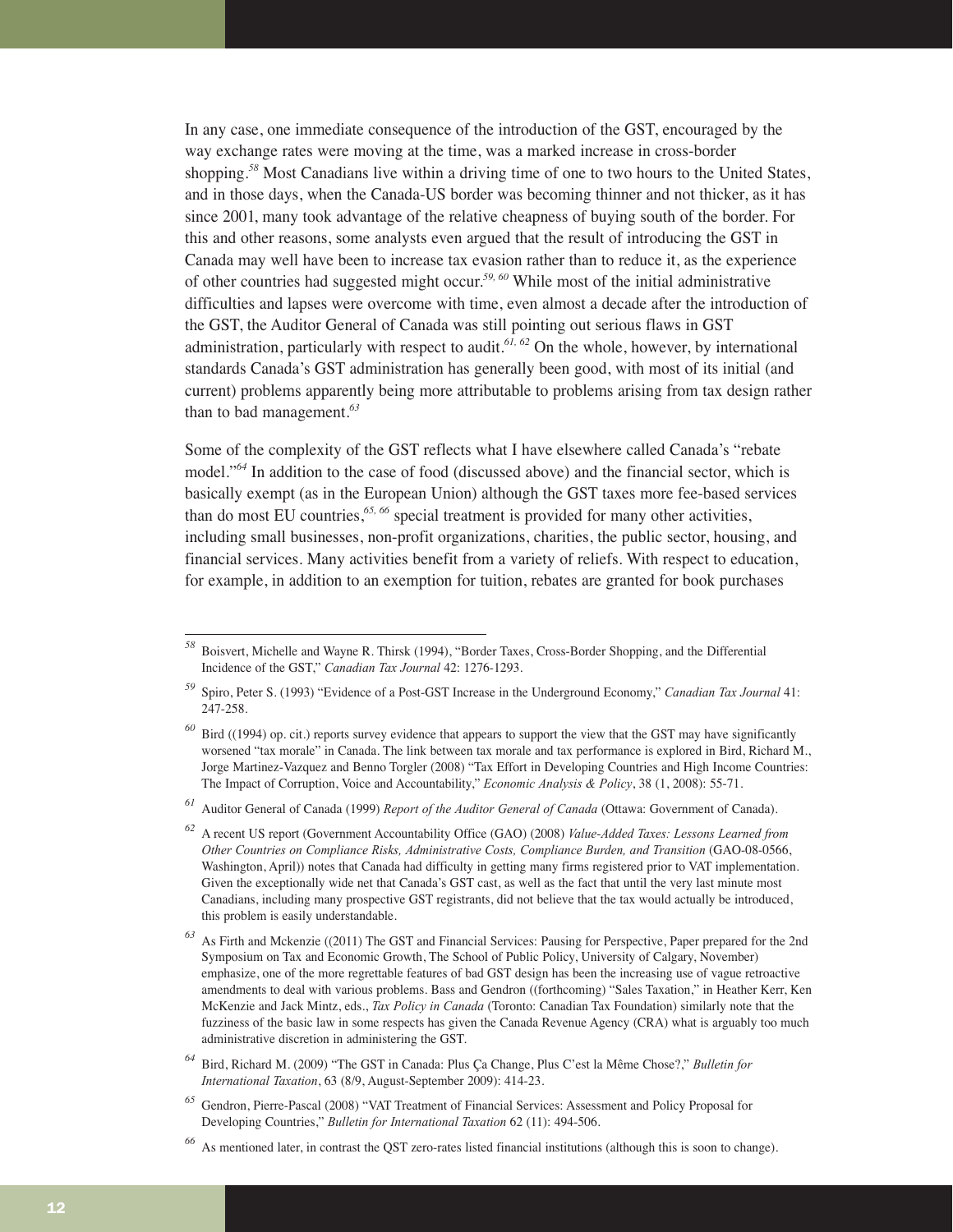made by public institutions and, more generally, rebates of input tax at prescribed percentages are paid to colleges, schools, and universities.*<sup>67</sup>*

Canada's rebate approach to taxing the public and non-profit sectors, as well as real property, is perhaps more logical than the way in which these sectors are handled under the VATs of many EU member states, though less so than that of New Zealand or Australia.*<sup>68</sup>* Some other developed countries with a VAT have some domestic zero-rating for food along the lines of though usually less extensive than — that for "basic groceries" in Canada. However, few if any have refundable (and hence non-wasteable) income-linked VAT credits administered as part of their personal income tax systems. Similarly, some countries also have some form of rebate (usually called refund) system for foreign visitors, as Canada did until recently.*<sup>69</sup>* None, however, appears to have used the rebate approach as enthusiastically as Canada has done. The GST may have only one positive rate, but between exemptions, zero-rating, and rebates in practice it has many different effective rates varying by sector and activity.

Some of the most complicated sections of the GST deal with issues that receive virtually no mention in most discussions of VAT, notably the taxation of the public sector, non-profit organizations and charities. The complications with respect to the public sector at first glance may seem surprising since constitutionally under Section 125, "no land or property belonging to Canada or any province shall be liable to taxation." This provision appears to imply that the GST should simply not be applied to supplies by either the federal or provincial governments or their agents (such as Crown corporations). Nonetheless, the federal government in fact not only subjects purchases by federal departments, agencies and corporations to the GST, presumably in part in order to simplify the administration of the tax by vendors, but also charges tax on its own taxable supplies.<sup>70</sup> However, sales to the provinces (and provincial corporations) are zero-rated.

*<sup>67</sup>* This system is not simple. Every university, for example, carries out both exempt activities and taxable activities, and therefore is required to prorate its input credits. Although universities are eligible for a 67 percent rebate of GST paid on all eligible inputs, careful accounting is required to ensure that inputs used to provide a lengthy list of prescribed property or services are excluded. Moreover, other rules also come into play; for example, if a computer purchased by a university will be used more than 50 percent by an associated hospital, the rebate of input tax may be based on the higher (83 percent) rebate for hospitals.

*<sup>68</sup>* For recent discussions of various treatments of the public sector and housing sectors in various countries, see Gendron, Pierre-Pascal (2010) "How Should the United States Treat Government Entities, Non-Profit Organizations, and Other Tax-Exempt Bodies Under a VAT?" *Tax Law Review* 63 (2): 477-508 and Poddar, Satya (2010) "Treatment of Housing under VAT", *Tax Law Review* 63 (2): 443-70. Smart ((2011) op. cit.) discusses these issues in Canada, while Firth and McKenzie ((2011) op. cit.) critically review the present GST treatment of the financial sector.

*<sup>69</sup>* In 2006, the government decided to end the rebate for tourist expenditures in 2007. This policy change was perhaps motivated in part by an internal audit study (Canada Revenue Agency (2006) "Audit of GST/HST Visitor and Domestic Rebate Programs", available at www.cra-arc.gc.ca/gncy/ntrnl/2006/rbts-eng.html) that found that in the 2004-05 fiscal year, over 622,000 visitor rebate claims for a total of \$59 million were processed and that these claims accounted for over two-thirds of the total rebates processed but less than two percent of the amount of rebates. Substantial GST incentives are still offered to both foreign conventions and tourist packages, however. With the GST, as with most taxes, once you give something away, it is very hard to take it (completely) back.

*<sup>70</sup>* Taxes on such purchases, however, are then remitted by ministerial order. The HST provinces similarly pay GST on their purchases. Interestingly, both the province of Prince Edward Island (which levies its own RST) and the territory of Nunavut (which has no sales tax) have also agreed to pay tax on taxable purchases. Such agreements are reciprocal, that is, the federal government agrees to pay RST on its purchases if the province or territory had such a tax (Nunavut does not). Presumably the federal government attempts to negotiate such arrangements through the reciprocal tax agreements related to GST that it has with all provinces in part to simplify administration, since from the perspective of vendors, it is obviously simpler to be able to apply tax than to deal with exemptions. Another reason might perhaps be to face governments with the real (tax-included) relative prices of different inputs. Such agreements are needed in any case to deal with a variety of other issues, such as the characterization of financial services in Quebec and whether hospitals in particular provinces are considered part of the provincial public sector or not.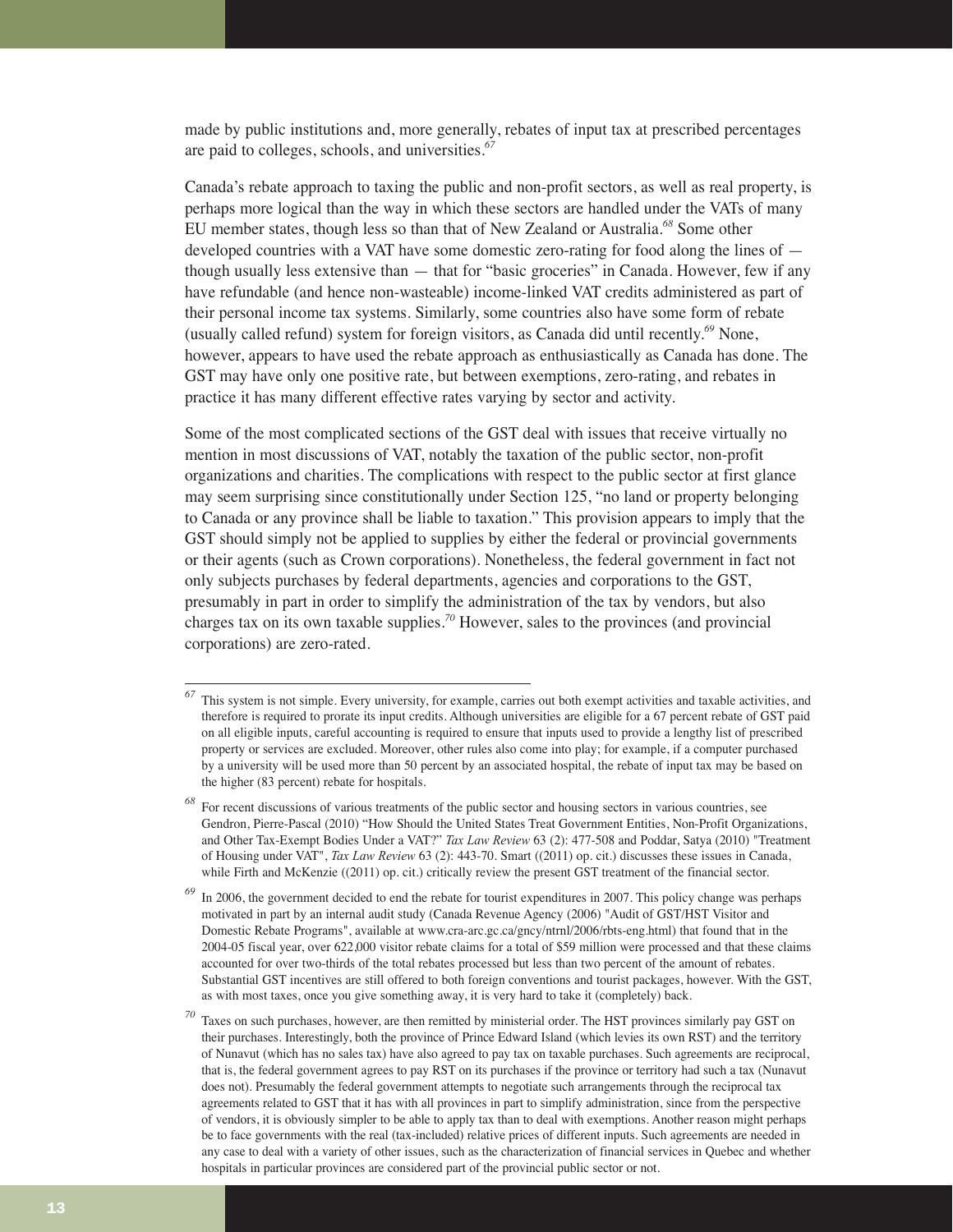On the other hand, the important public sector institutions included in the so-called MASH (municipal-academic-school-hospital) sector are not zero-rated but instead exempted, which means that, unlike provincial governments, these institutions are subject to tax on business inputs. To offset this tax burden, a partial refund (rebate) of taxes on inputs purchased by the MASH sector was established, with the aim of keeping such institutions more or less in the same relative position as they had previously been under the MST (which was embodied in the prices of their inputs). Although the refunds varied by type of institution, on average they amounted to roughly two-thirds of input taxes paid by the sector.*<sup>71</sup>*

In addition, special treatments are applied to a number of small businesses. For example, the so-called Quick Method permits certain businesses to calculate their GST liability by multiplying their taxable sales by a stated rate, rather than reporting separately the output tax due and the input tax credits claimed. The rate is, for instance, 1.8 percent for small retail businesses compared to the basic GST rate of five percent. Different rates are set for retailers and wholesalers and (at less favourable rates) for service businesses. These presumptive rates may perhaps have initially been based on some studies of the average ratio of taxable inputs in such businesses, although if so, such studies have not been made public. In any case, the result of applying such presumptive rates is that, for those taxpayers (and their customers and suppliers), the GST is no longer a VAT, but simply a lower rate (and cascading) gross receipts tax similar to Canada's original 1920 turnover tax. Additional special systems exist for certain qualifying non-profit or public organizations and for businesses that can use a simplified method of accounting for input tax credits. Since less than five percent of GST taxpayers use any of these simplified accounting systems,*<sup>72</sup>* one has to wonder whether much of this complexity in the system serves any great economic or political end.

In summary, the GST is both highly visible to consumers and far from a simple tax for many GST registrants. The original law was long and complicated, partly because the need for compromise resulted in many of the special treatments of different sectors and activities already mentioned. It was also complex because a good many aspects of the income tax law such as the treatment of automobile benefits provided to an employee — were carried over to the GST.*<sup>73</sup>*

*<sup>71</sup>* This is simply the (approximate) average of the percentage rebates allowed for the various components of the MASH sector. Given the huge and varied collection of VAT registrants in Canada lumped together as non-profits, the 50 percent rebate such entities receive seems more likely to be a compromise between 0 percent and 100 percent, rather than based on any careful study. Interestingly, as of 2009 the same (arbitrary) rate applied in all the provincial VATs, although in other sectors, most provinces apply rebates that differ from the federal GST rebate, as well as those in other VAT provinces. The appeal of a good compromise unblemished by any factual basis should not, it seems, be underestimated. Similar, but not identical, treatments apply with respect to various public- interest activities, as well as to housing, in the HSTs applied in different provinces. See Bird, Richard M. and Pierre-Pascal Gendron (2010) "Sales Taxes in Canada: The GST-HST-QST-RST 'System,'" *Tax Law Review* 63 (3): 517-582.

*<sup>72</sup>* Canada Revenue Agency (2004) *Compendium of GST/HST Statistics 2004 Edition* (2002 Tax Year).

*<sup>73</sup>* Bird (1994a) op. cit.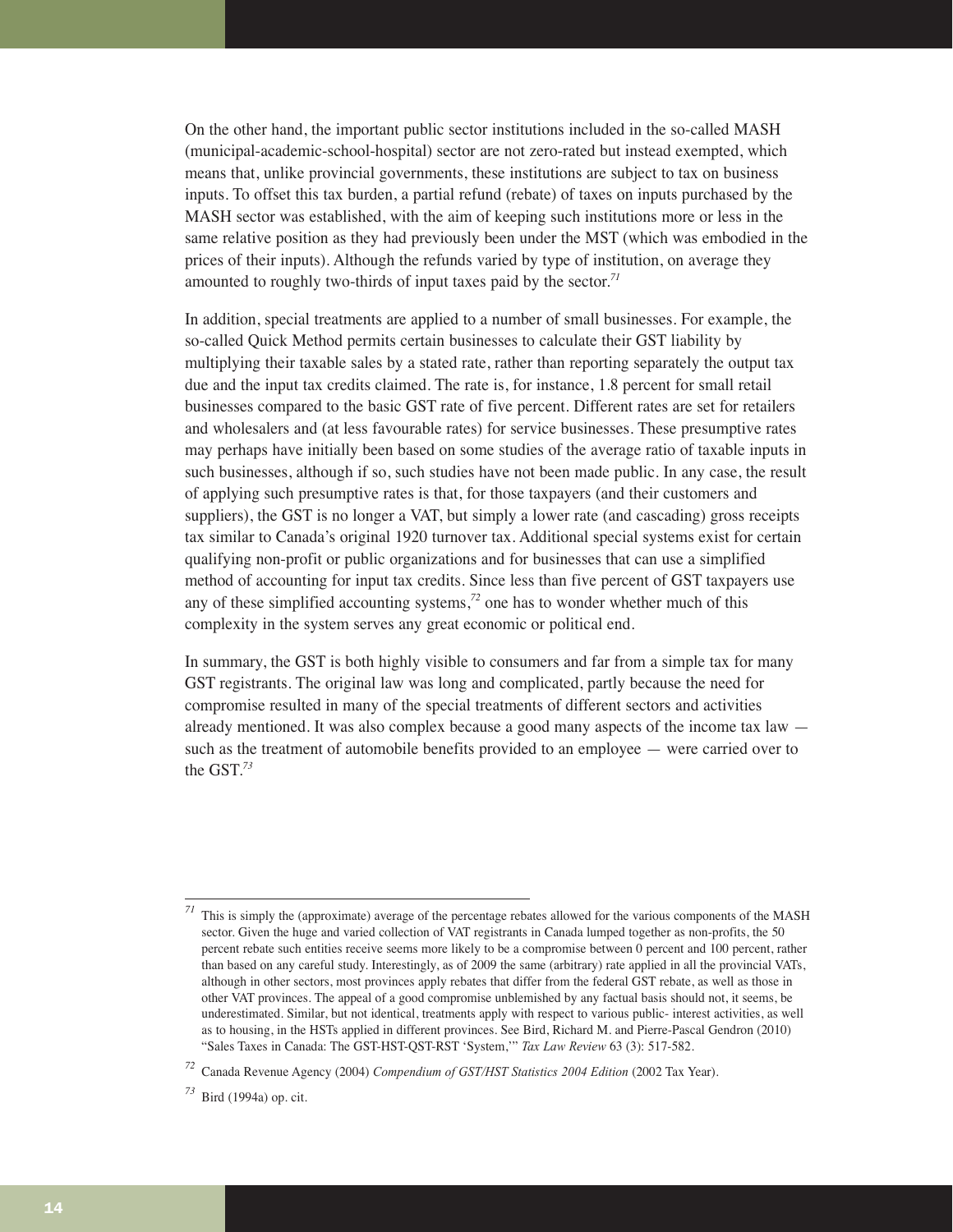Although some of this initial complexity was reduced over time, new complications and obscurities have crept in, to the point where the body of tax law and regulation that would-be GST tax specialists are expected to master in Canada is becoming almost as formidable as in the case of the income tax. Some of this complexity may reflect the apparent fact that Canadians, unlike Europeans but much like Americans, appear unwilling either to leave the details to regulations or to deal with many problems by broad definitions subject to administrative interpretation. But a good deal of it derives from the fact that the scope of the GST was deliberately designed to be more comprehensive than that of most European VATs, as shown by the extent to which it attempts to encompass the (inherently not revenue-productive) activities of non-profit and public sector organizations. As Smart suggests, $74$  it is perhaps time to rethink whether much of this complexity serves any purpose — unless, perhaps, as Bass and Gendron suggest, the resulting increased degree of discretion in administering the tax that complexity gives the CRA is considered desirable.*<sup>75</sup>*

# 3. PROVINCIAL SALES TAXES: FROM RSTS TO HST

The main economic benefit of the GST is that it frees most business inputs from tax. However, many people do not see this as an improvement, perhaps because they think that if business pays the tax, that means they  $-$  the public  $-$  do not. Hidden taxes may be economically distorting, but they often appear to be more palatable politically than visible ones. The GST was initially criticized not only as a new tax on transactions, but also because it expanded the tax base to encompass a much broader range of consumer services. The prices of manufactured goods, like automobiles, may have gone down a bit over time, but people were understandably much more aware of the fact that the price of eating at a restaurant or having one's hair cut went up. Moreover, for many small businesses and especially for the many small service firms that, for the first time, had to deal with the federal sales tax, the GST constituted a new and unwanted additional compliance burden.*<sup>76</sup>* In addition, as already discussed, a wide variety of public, charitable, and non-profit organizations that had previously escaped both the income tax and the RST were now faced with coping with the intricacies of the GST. Finally, and most importantly, the provincial governments understandably saw the federal government as crowding them out of tax room at the retail tax level, and complicating their already sufficiently difficult fiscal lives.

*<sup>74</sup>* Smart (2011) op. cit.

*<sup>75</sup>* Bass and Gendron (forthcoming) op. cit.

*A* concession was made to the inevitable complaints of the millions of small businesses (less than \$2 million in sales) that, for the first time with the GST, had to deal with the federal sales tax administration by providing a special onetime subsidy (maximum C\$1000) to assist in the upgrading of cash registers and similar systems. As with food, Canada appears to have gone the extra mile in this respect compared to other countries that have adopted VATs. See OECD (1988) *Taxing Consumption* (Paris: OECD).

Similarly, when Ontario decided to move from an RST to an HST, part of its initial package was a transitional credit of up to \$1000 for businesses with less than \$2 million in taxable sales. As with the GST credit to individuals, however, it is not clear that those who benefited from these measures were any happier with the tax changes as a result.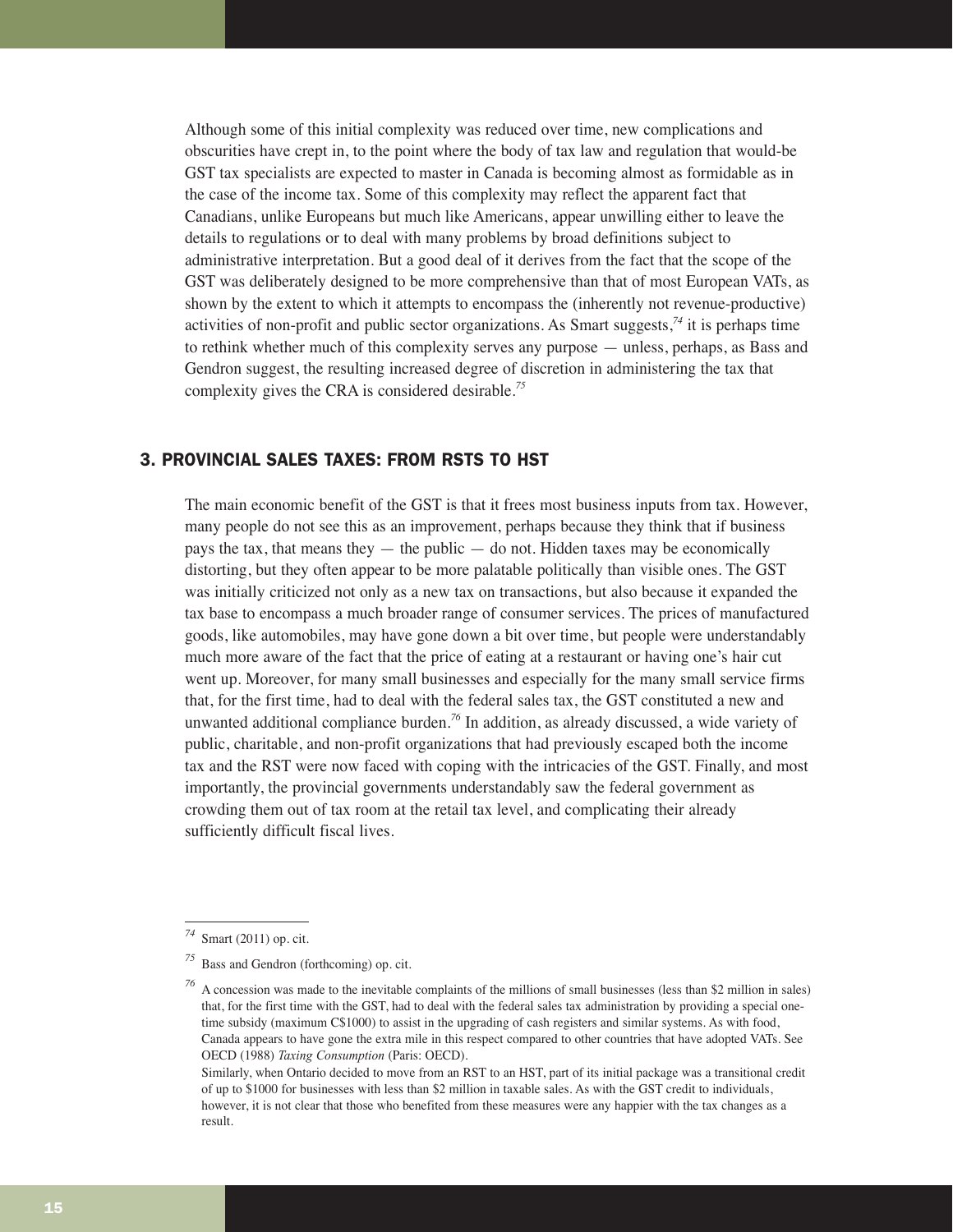# A. The Quebec Sales Tax

In this setting, it is not too surprising that, although several early official reports discussed different ways in which federal and provincial sales taxes might work together, in the end none of these paths was followed. Nonetheless, apparently desperate to get some province on board the GST train, the federal government finally managed to strike a rather curious deal with Quebec, so that when the GST was introduced at the federal level in 1991, Quebec simultaneously replaced its RST by a new provincial VAT, the Quebec Sales Tax (QST).

Under the federal-Quebec agreement, Quebec was to collect not only the QST, but also the federal GST, and to be compensated by the federal government for the costs it incurred in doing so.*<sup>77</sup>* The HST path of a combined federal and provincial tax, administered federally, was undoubtedly the preferred federal approach. However, the federal government probably accepted this very different arrangement with Quebec, not only because of its rather strained relations with the province at the time, but also in an attempt to induce other recalcitrant provinces to hop on (some variant of) the GST bandwagon.

In any case, the result was that for 20 years, Quebec has been the only subnational jurisdiction in the world to operate a destination-based VAT.*<sup>78</sup>* The QST is a destination-based, creditinvoice VAT that subjects most goods and services consumed in Quebec to tax at a statutory rate, currently, of 9.5 percent. However, since unlike most provincial sales taxes, the QST applies on the GST-inclusive price of goods and services, its effective rate is 9.975 percent. Goods and services that are produced and consumed in Quebec or imported in the province are subject to tax. Transactions conducted in the province are also subject, usually at the same time, to the GST at the five percent rate. Both taxes are collected at the point of sale, and their amounts are shown separately on the invoice.

The QST applies to a base that is now substantially harmonized with that of the federal GST. However, the story did not begin this way. Initially, the QST differed from the GST in several important respects. For example, some taxes on business inputs were not refunded (especially those on fuel, telecommunications, and automobile repairs). Even some administrative practices differed from the GST, such as the tax accounting period and some aspects of the registration process. The most important initial difference was that it was not until July 1992 that the QST was extended to cover most services and real property.*<sup>79</sup>* By 1996, however, many of the initial differences from the federal GST had been removed and the two taxes were imposed on similar, though not identical bases.

*<sup>77</sup>* This fee is negotiated annually.

*<sup>78</sup>* Technically the VATs applied by EU member states operate similarly to subnational VATs in the context of the European single market. The only true subnational VATs other than in Canada, however, are in Brazil and India. The Brazilian state VATs, which have been in operation much longer, are entirely origin-based. In the case of India, where state VATs for the most part have only been in operation for a few years and there is no encompassing national VAT, as yet the treatment of interstate trade is not clear, but for the most part they appear to be essentially origin-based. See Bird, Richard M. (2010a) "Central and Subnational VATs in Federal Countries," in Ehtisham Ahmad and Abdulrazak Al Faris, eds., *Fiscal Reforms in the Middle East: The VAT in the Gulf Cooperation Council* (Cheltenham UK: Edward Elgar), pp. 38-75.

*<sup>79</sup>* Mintz, Jack M., Thomas A. Wilson and Pierre-Pascal Gendron (1994) "Canada's GST: Sales Tax Harmonization Is the Key to Simplification," *Tax Notes International*, 8: 661-78.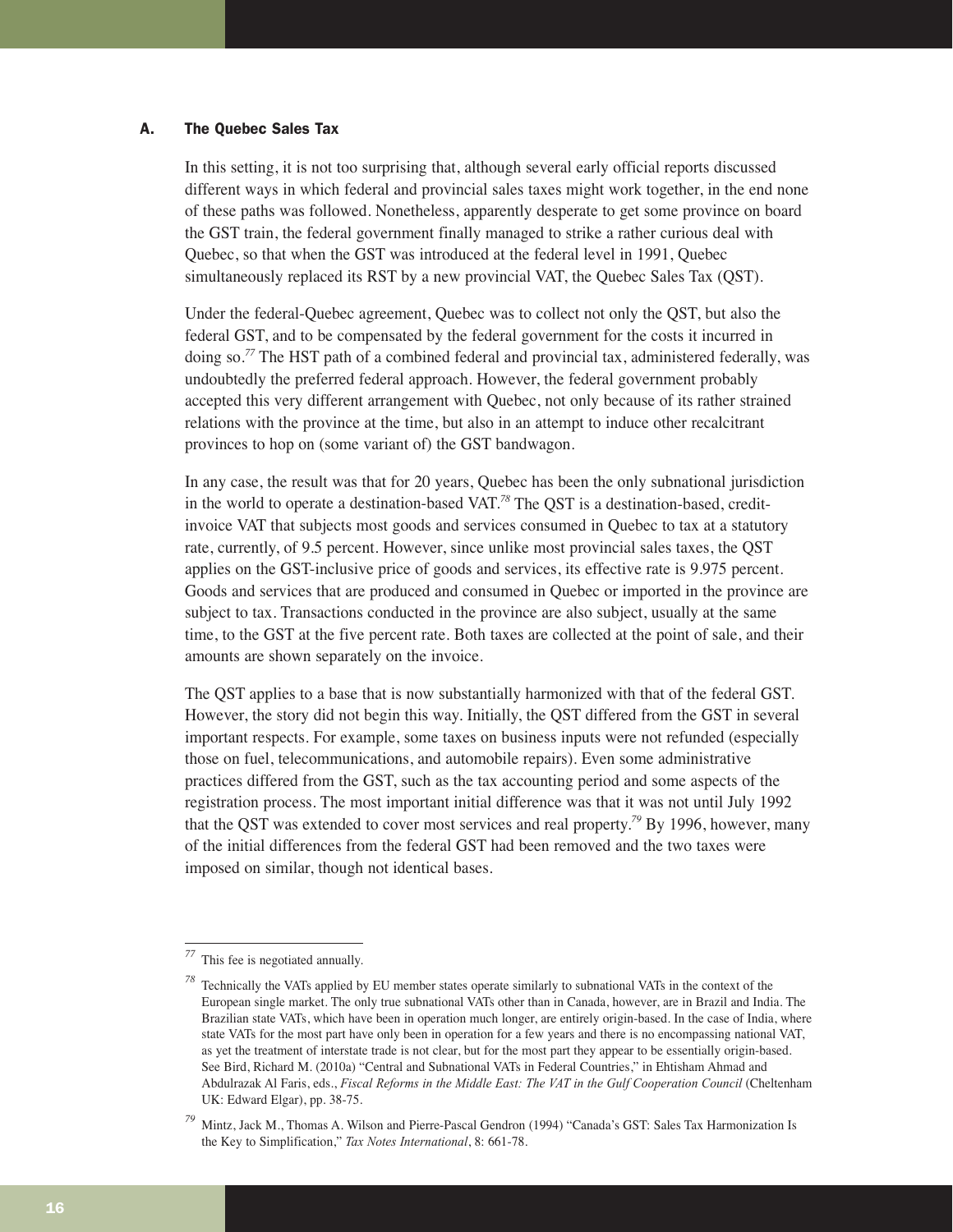Apart from the QST treatment of interprovincial trade and books, the most important difference is the treatment of financial institutions, which are exempt under GST but zero-rated under OST.<sup>80</sup> This means that financial institutions can recover the QST they pay on most of their inputs. The rationale for this favourable treatment presumably was to improve the attractiveness of basing the headquarters of financial institutions in Quebec, particularly relative to neighbouring Ontario (which, until it adopted the HST in July 2010, taxed significant inputs to such institutions — for example, computing equipment). Two other features of the QST, however, reduce the beneficial effects of this zero-rating for financial institutions. First, as noted below, most financial institutions are subject to certain restrictions on their ability to claim ITRs. Second, the Quebec government imposes a special compensatory tax on the wages and paid-up capital of listed financial institutions (as, interestingly, does France). This tax originally was intended to offset the negative revenue effects of zero-rating, although it clearly does so imperfectly and at the cost of considerable additional complication in terms of compliance and administration, as well as economic efficiency. As discussed below, the current treatment of the financial sector in Quebec is due to change substantially in 2013.

The treatment of trade under the QST is not straightforward. Ignoring minor exceptions, goods are zero-rated if exported outside Quebec, whether to another province or outside Canada. Exports of services to non-residents of Quebec are also zero-rated, unless the sale is made to an individual who is a non-resident of Quebec but is in Quebec when he or she orders the service, or the service is provided to an individual during his or her stay in Quebec. In these two cases, both the GST and QST apply and the services are deemed to be consumed in Quebec. Imports of goods into Quebec from abroad are subject to both GST and QST. For non-commercial imports, both taxes are (like most provincial sales taxes) collected by the Canadian Border Security Agency (CBSA). Goods imported from elsewhere in Canada by Quebec residents who are not registrants are subject to QST on a self-assessment basis. If, however, the person importing the goods is a registrant for QST purposes and the imports are for use exclusively in commercial activities, then no QST is payable, provided the registrant would have been eligible to claim an input tax refund  $(ITR)$  — the equivalent of the GST's input tax credit  $(TTC)$  — had tax been paid. In effect, the treatment of interprovincial imports is thus similar to the deferred payment system now applied in the European Union.

What all this means is that, apart from rebating input taxes on interprovincial exports, Quebec acts in exactly the same way as a province with an RST, or no sales tax at all. Although as administrator of the federal tax in Quebec it applies the GST/HST on out-of-province supplies, it does not apply its own tax. Fraudulent interprovincial transactions are not seen as a big problem. If zero-rated interprovincial exports are re-imported into the province by QST registrants for commercial purposes, there would normally be no tax anyway, and if they are imported by non-registrants they are supposed to be self-assessed. The latter provision is unlikely to be any more successful than the similar use-tax provisions found in most RSTs; on the other hand, it is also unlikely to be any less successful.

*<sup>80</sup>* Gendron (2008) op. cit.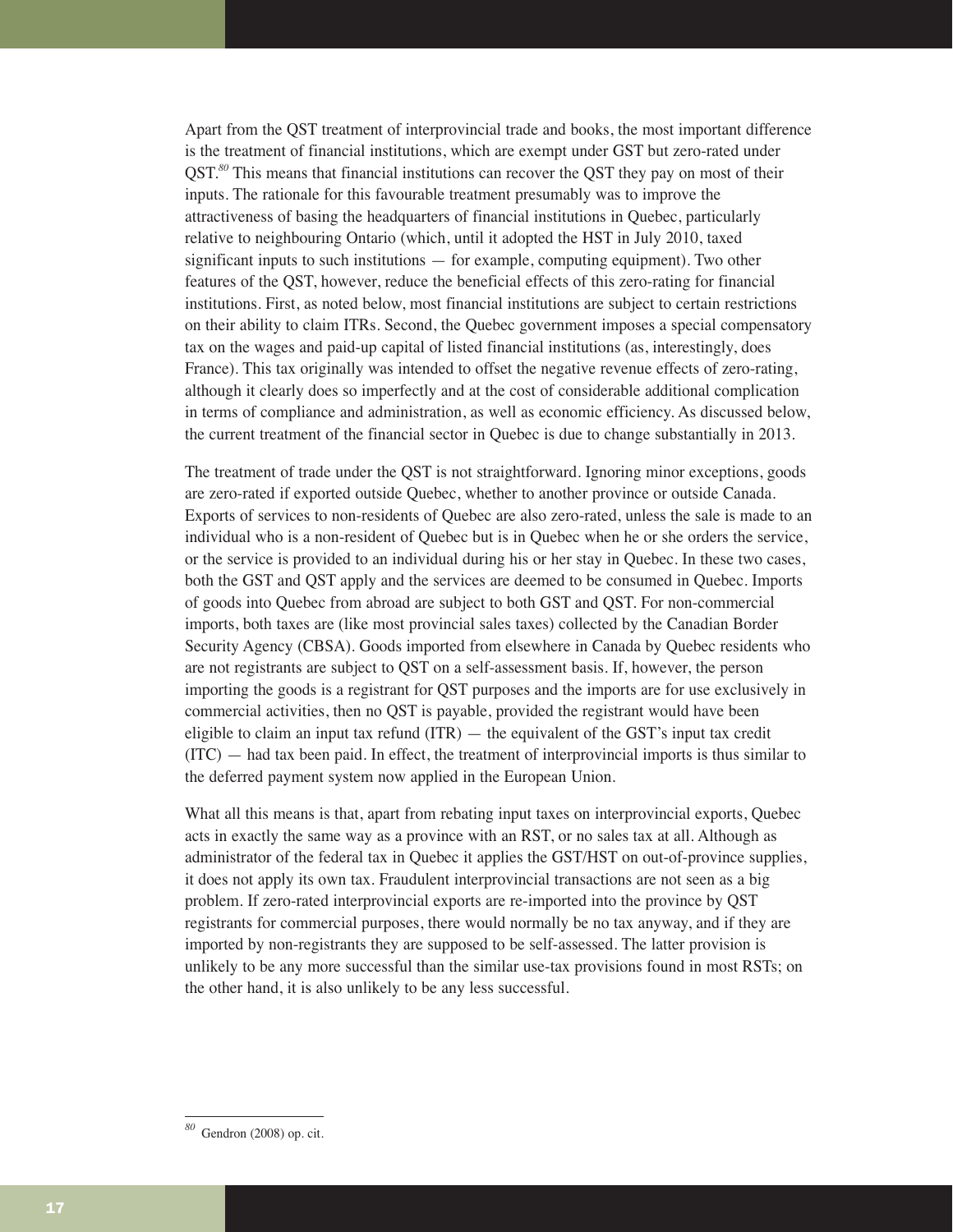Despite the progressive harmonization of the QST and GST bases over time, one important difference is that from the very beginning, input tax credits have been more limited under the QST than under the GST, with restrictions applying in particular to large businesses (annual taxable sales over \$10 million). Not only is this threshold fairly low, but most financial institutions are deemed large businesses. This large-business provision evidently is intended to protect QST revenues. It does so at a cost, however, both imposing some tax on business inputs and creating some incentive for businesses to inefficiently split operations to avoid the threshold. As noted below, Ontario has recently imposed similar restrictions under its new HST, as did BC. Rather astonishingly, the federal government agreed to implement this provision for these provinces at no cost to them for a period of five years (followed by a threeyear phase-out), provided the scope of the ITC restrictions did not exceed that presently in force under the QST. Such restrictions are clearly undesirable in principle since they counteract one of the major economic benefits of moving to a VAT. Presumably, they are motivated largely by revenue considerations — although no one seems to have estimated either the revenue gain or the economic cost associated with ITC restrictions, let alone their net effect in welfare terms.

The Quebec administrative model, under which the provincial government administers both the provincial and (for a fee) the federal VAT, is unique in the world. For example, Revenu Quebec (RQ) registers GST payers in the province, as well as registering a slightly larger population of QST registrants.*<sup>81</sup>* The emergence, and acceptance, of this dual system reflects a number of specific conditions. The Quebec and federal governments have a history of sometimes-stormy relations, with breakthroughs achieved through tough negotiations and subsequent cooperation. In this instance, it appears that both provincial administration and the QST's GST-inclusive base were presented by the Quebec government as necessary conditions for harmonizing its tax with the GST. The first of these conditions appears to have resulted from the determination of the (then-separatist) government that the provincial government should as much as possible be the face of government to the people of the province; the second was presumably motivated by revenue considerations.

Perhaps reflecting the fact that overall taxation levels in Quebec are high in relation to the Canadian average, RQ had over the years become a relatively sophisticated and aggressive tax authority. Hence, the federal government, which desperately wanted some province to publicly support its initial move to a VAT, appears to have assumed, probably correctly, that it was unlikely to lose in revenue terms by accepting these conditions. The quality of RQ as a tax administrator and its detailed knowledge of its taxpayer population, when added to the economies of scale from collecting two taxes together rather than separately, perhaps made the package a not unattractive one. Indeed, with good information exchange, hitching the QST to the GST may well have helped both governments protect their revenues. RQ's benefit from this arrangement likely exceeds the administrative fee it receives from CRA, not least because the initial agreement to impose QST on the GST itself created a small permanent stream of additional revenues for the Quebec treasury. Moreover in light of the size and service-intensity of the Quebec economy, the shift over time to (approximately) the GST tax base probably increased both the revenue and the revenue-elasticity of the provincial tax system. In addition, since RQ both has better knowledge of the local tax base and a direct incentive to collect and enforce the GST, because the QST base grows when GST collections grow, both parties may have benefited in revenue terms from this arrangement to some extent.

*<sup>81</sup>* In 2007-08, for example, 616,052 entities were registered for QST compared to the 588,489 entities registered for GST in Quebec.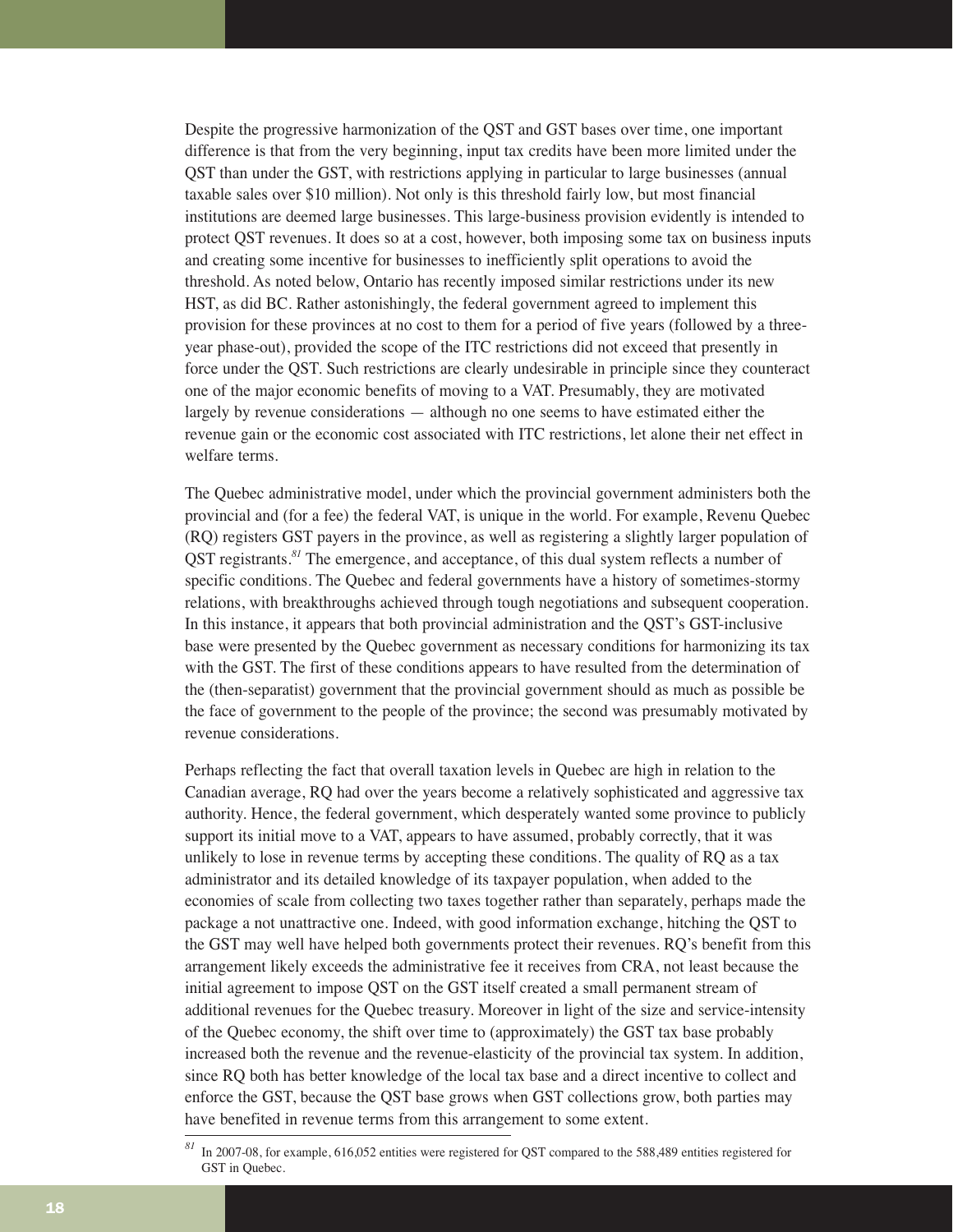Unfortunately, there appears to be no publicly available assessment of how well these arrangements have worked. All that is known is that between 2002 and 2007, RQ fully harmonized its management systems with the new GST management system used by CRA. Given this, and the recent Ontario and BC agreements discussed below, it is perhaps not surprising that Quebec too has now chosen in effect  $-$  though not in name  $-$  to adopt the HST base in 2013. Given the current federal government's campaign pledge to strike a deal with Quebec with respect to sales taxes, and to pay \$2.2 billion for doing so, the province's decision to move its tax base even closer to the GST base — including both a change to the exemption approach to financial institutions (and a phase-out of the present complementary tax on such institutions), as well as a gradual phase-out of its input credit restrictions (more or less matching the Ontario arrangements discussed elsewhere) — as well as to cease including GST in the QST tax base is understandable.*<sup>82</sup>*Equally understandable, however, is Quebec's intention to continue administering both the federal and provincial sales taxes in the province and to retain its separate QST rather than becoming a participating province in the HST system. Although some important details about the new system remain unclear, the interesting and unique Quebec experiment with a largely independent provincial VAT is now over except in three (important) respects: the QST remains solely a provincial law; it is administered solely by the provincial government; and the amount of sales tax revenue yielded by the QST depends on the amount actually collected in Quebec and not, as in the case of the HST provinces discussed below, on a federally administered revenue allocation system. Nonetheless, with the increased harmonization of the QST and GST bases and administrations, another important step has now been taken towards implementing an integrated national sales tax system.

Quebec's experience over the last two decades demonstrates that there is no reason in principle why other provinces could not also decide to adopt an independent VAT, rather than one like the HST that is not only rigidly linked to the federal tax  $-$  as the QST will be beginning in 2013 — but also collected by the federal government with the revenue accruing to the province being allocated on the basis of estimated taxable consumption in the province. Indeed, although in many ways the Quebec experience is unique not only in Canada but in the world, it supports several other conclusions. First, some (but not unrestrained) base diversity, while of course not ideal in terms of compliance and administrative cost, can not only be tolerated by taxpayers but can even be operated effectively by a single administration (whether federal or provincial) administering both federal and provincial VATs. Second, subnational jurisdictions can successfully administer a destination-based VAT. Although the member states of the European Union, whose VATs are technically similar to those in Canada's provinces in terms of how they treat trade within the broader single market (the EU or Canada, as the case may be), have been much concerned with evasion in recent years, many of the problems encountered (such as

*<sup>82</sup>* The current 8.5 percent QST rate was increased to 9.5 percent on the GST-inclusive base in 2012, or an effective rate of 9.975 percent on the GST-exclusive tax base; the tax-exclusive rate under the new system in 2013 will be 9.975 percent.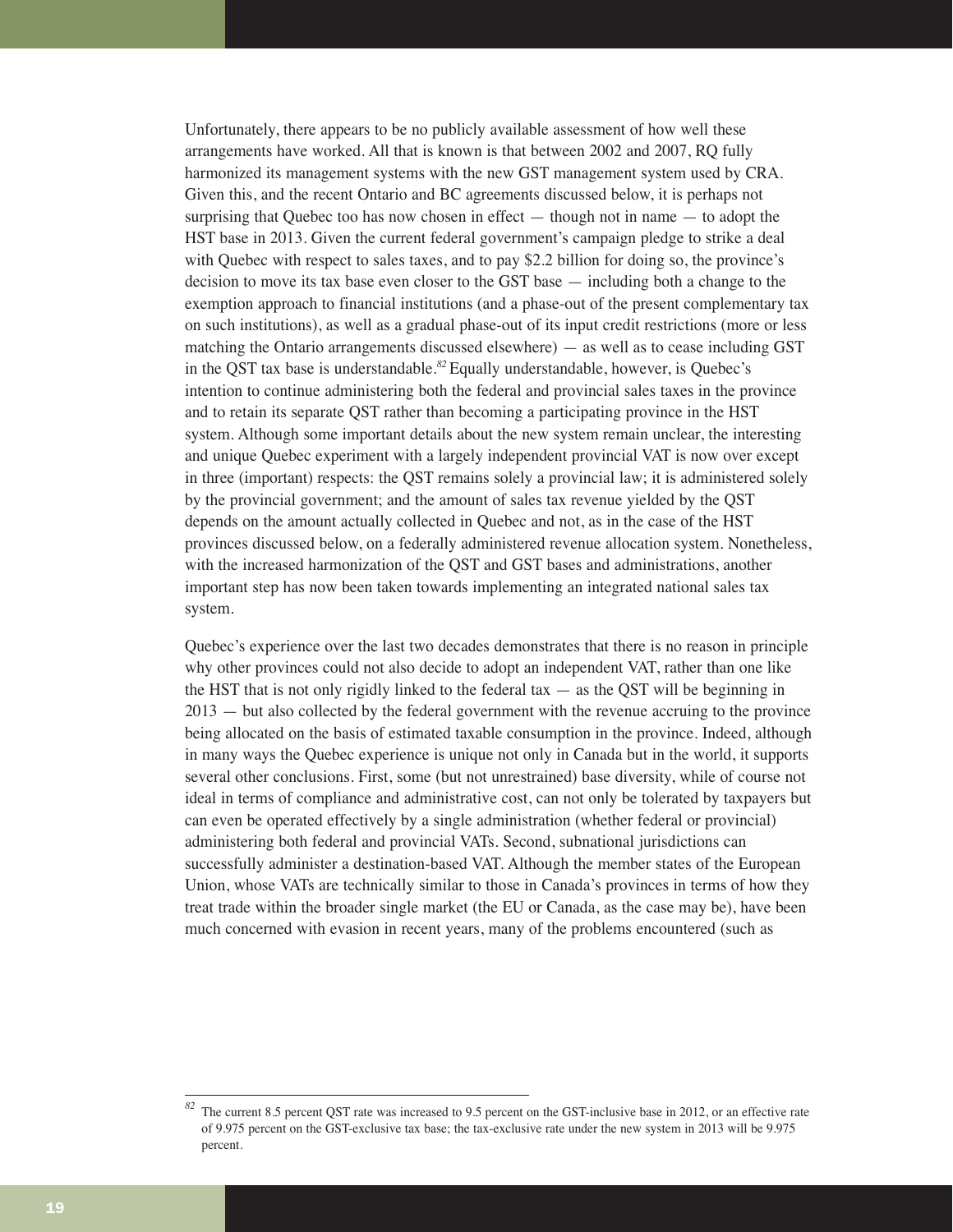carousel fraud) are less likely to arise to the same degree with respect to provincial VATs, precisely because there is an overriding federal GST.*<sup>83</sup>* In short, although the Quebec experience definitely needs more detailed study than it seems to have received, and the QST was far from ideal in a number of ways, at the very least the last 20 years have demonstrated conclusively that, at least in the presence of an over-riding federal VAT, a relatively independent provincial VAT can co-exist with other provincial sales taxes, whether such taxes take the form of VATs or RSTs, without encountering insuperable problems.

# B. The Harmonized Sales Tax

Interesting as Quebec always is in comparative context, the QST has in the end turned out to be a deviation from the main storyline in provincial sales taxation since the introduction of the GST. Following the election of a Liberal government in 1993, the House of Commons Standing Committee on Finance, in line with a campaign promise of the winners, began to consider alternatives to the GST. The resulting report*<sup>84</sup>* proposed full integration of the federal and provincial sales taxes through a 10 percent VAT with distinct federal (four percent) and provincial (six percent) components. However, it shortly became evident that such an integrated tax was unwelcome to the provinces, essentially for two reasons — the expected revenue loss and the increased visible provincial tax burden that would be imposed on consumers. Although discussions continued, nothing happened until 1996 when, after characteristically prolonged and convoluted federal-provincial negotiations, three Atlantic provinces (New Brunswick, Nova Scotia, and Newfoundland and Labrador) agreed to replace their RSTs by provincial VATs levied at a uniform rate of eight percent.

Why the federal government insisted that all HST provinces apply the same rate is unclear, since there is no technical necessity for such uniformity. Indeed, the original federal proposal was based on the assumption that the HST rate would be 15 percent in the four Atlantic provinces, but only 14 percent elsewhere in the country. It was thus clear from the beginning that, despite the uniform eight percent rate initially agreed by the initial HST provinces, the integrated GST/HST did not require uniform provincial sales tax rates either technically or legally. Nonetheless, the original HST agreement bound the three provinces to maintain a uniform rate, although it also made it clear that the rate was determined by them and not by the

*<sup>83</sup>* A full discussion of the EU situation may be found in European Commission (2011) *A Retrospective Evaluation of Elements of the EU VAT System*, Report prepared by Institute for Fiscal Studies, December. For an interesting discussion of the kind of fraud that has been observed in Canada, see Ainsworth, Richard T. (2007) "Tackling VAT Fraud: Car Flipping and Computer Chips on a Carousel," *Tax Notes International*, 46 (3): 267-80. Although Ainsworth draws some parallels between some Canadian fraud cases and the EU carousel fraud cases, it is noteworthy that the cases he highlights have little to do with subnational VATs as such. Rather, they essentially exploited two problematic aspects of the federal GST, one related to the fact that a new registrant is not required to file a GST return for 18 months, and the other hinging in part on the fact that treaty Indians are entitled to purchase free of GST. (Incidentally, Canada's treatment of aboriginal groups under the GST is both a major administrative and compliance — complication and yet another unique feature of its GST.) The main connection of these frauds to the existence of the HST is that, by locating one fictitious vendor in the chain in an HST province, the refund claimed from the federal government was higher than it otherwise would have been. The amounts involved appear to be small.

*<sup>84</sup>* Standing Committee on Finance (1994) op. cit.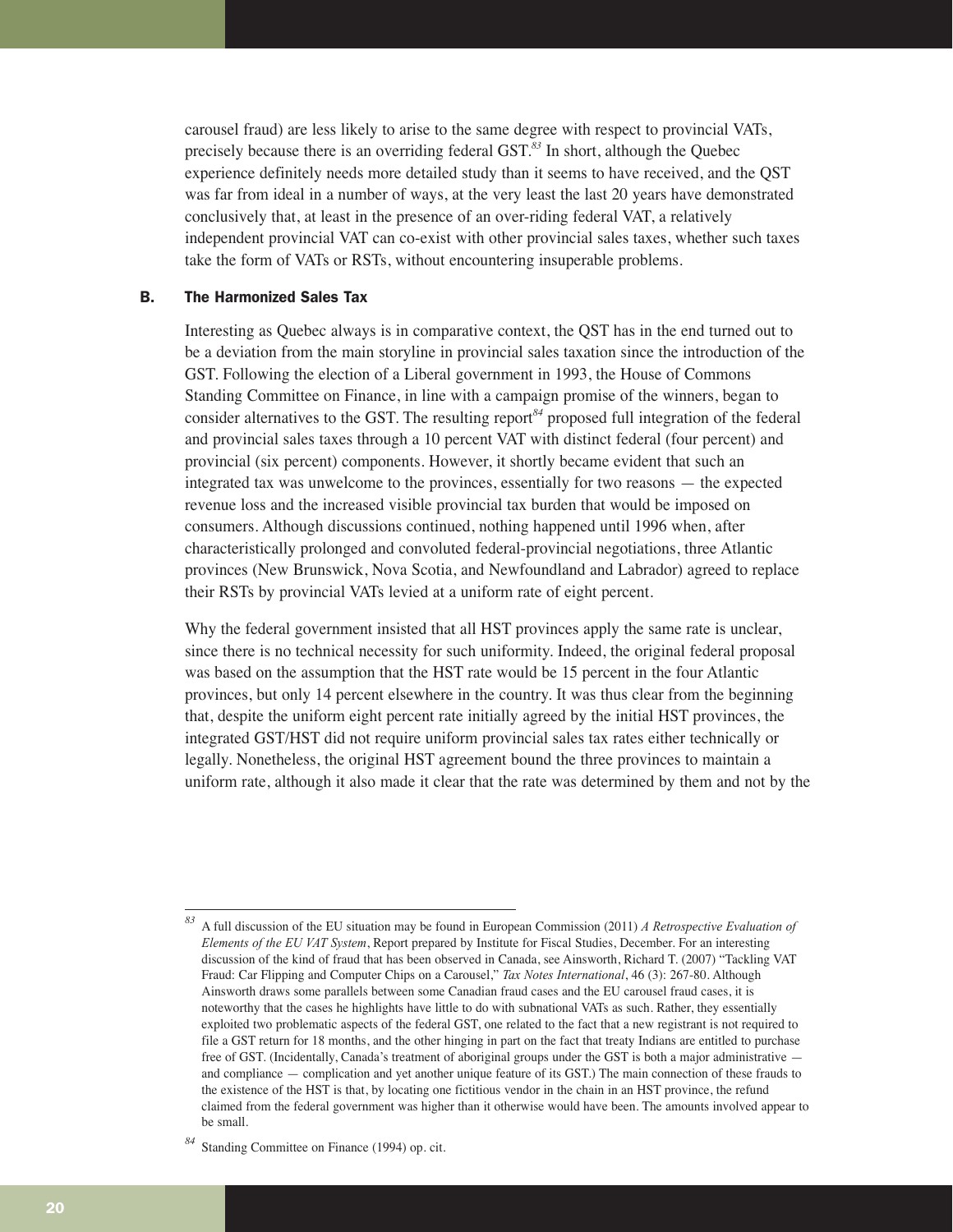federal government.*<sup>85</sup>* All three provinces had to agree before the rate could be lowered, presumably in order to reduce the possibility of tax competition between these relatively small neighbouring jurisdictions in the form of cross-border shopping. On the other hand, and perhaps somewhat surprisingly, only two out of three provinces had to agree in order to raise the rate. In 2008 New Brunswick considered raising the rate to 10 percent to offset the recent reduction in the federal GST rate.*<sup>86</sup>* However, it hesitated to do so, in part because it appeared that it would have to negotiate a new sales tax agreement with the federal government.

One reason for the initial federal concern with provincial HST rates may have been the possible danger for federal revenue if explicit vertical-rate competition between the two levels of government was permitted.*<sup>87</sup>* On the other hand, the three original HST provinces in Atlantic Canada are provinces of below-average per capita income, which receive equalization grants from the federal government. Although the calculation of consumption tax capacities under equalization is different than the calculation of revenue shares under the HST, the fact is that the resulting transfers are largely offsetting. The consequence is that if the revenues allocated to a province under the HST allocation formula increased as a result of a rate increase, then at least some of this gain would be offset by a reduction in equalization grants, owing to the fact that there would also be at least some increase in its measured fiscal capacity, with this reduction being greater the larger the province. Although this offset would not amount to much in the case of small provinces (since fiscal capacity is measured using the national average provincial consumption tax rate), it is not insignificant for larger provinces like Ontario. This may be one reason why the federal government has been less concerned with the level of provincial rates in the recent expansion of the HST to large provinces.

Another aspect of the interconnection between the way HST revenue is allocated and the equalization system is that there is a larger direct offsetting impact on any province if its HST share increases as a result of an increase in its share of total national consumption.*<sup>88</sup>* This fact has perhaps made equalization-receiving provinces more content to accept that sales tax revenues are shared based on federal calculations rather than paid on a true derivation basis. It is therefore perhaps not a coincidence that Ontario negotiated its accession to the HST in 2009, the year after it qualified for equalization grants for the first time in history. On the other hand, British Columbia is the only HST province never to have received such grants. Again, it may not be a coincidence that it is also the only province to have pulled out of the HST after implementing it.

*<sup>85</sup>* Interestingly, in the initial 1996 agreement the federal government accepted some constraints on rate increases (not decreases) in the federal portion of the combined tax. For example, the federal GST rate could be increased by no more than one half of one percent at a time, and if two such increases were made, it would not be further increased unless the rate of the provincial component of the HST had also been increased. The federal government also agreed that it would not make any base change that would reduce the revenues to the HST provinces by more than one percent without their unanimous agreement. Similarly, if any province did not accept a federal base change that would have increased such revenues by more than one percent, the federal government agreed to administer (at no cost) a rebate offsetting such increase.

*<sup>86</sup>* New Brunswick Department of Finance (2008) *A Discussion Paper on New Brunswick's Tax System* (Fredericton: Government of New Brunswick).

*<sup>87</sup>* The following arguments are based largely on Smart, Michael and Richard M. Bird (2012) ""VAT in a Federal System: Lessons from Canada," Paper for UCLA School of Law/Tax Policy Center of Urban Institute, Conference on Tax Reform Outside the Beltway, Los Angeles, February.

*<sup>88</sup>* Note, however, that since QST revenues are the actual revenues collected by the province and not determined by the revenue allocation formula, this factor does not come into play with respect to Quebec.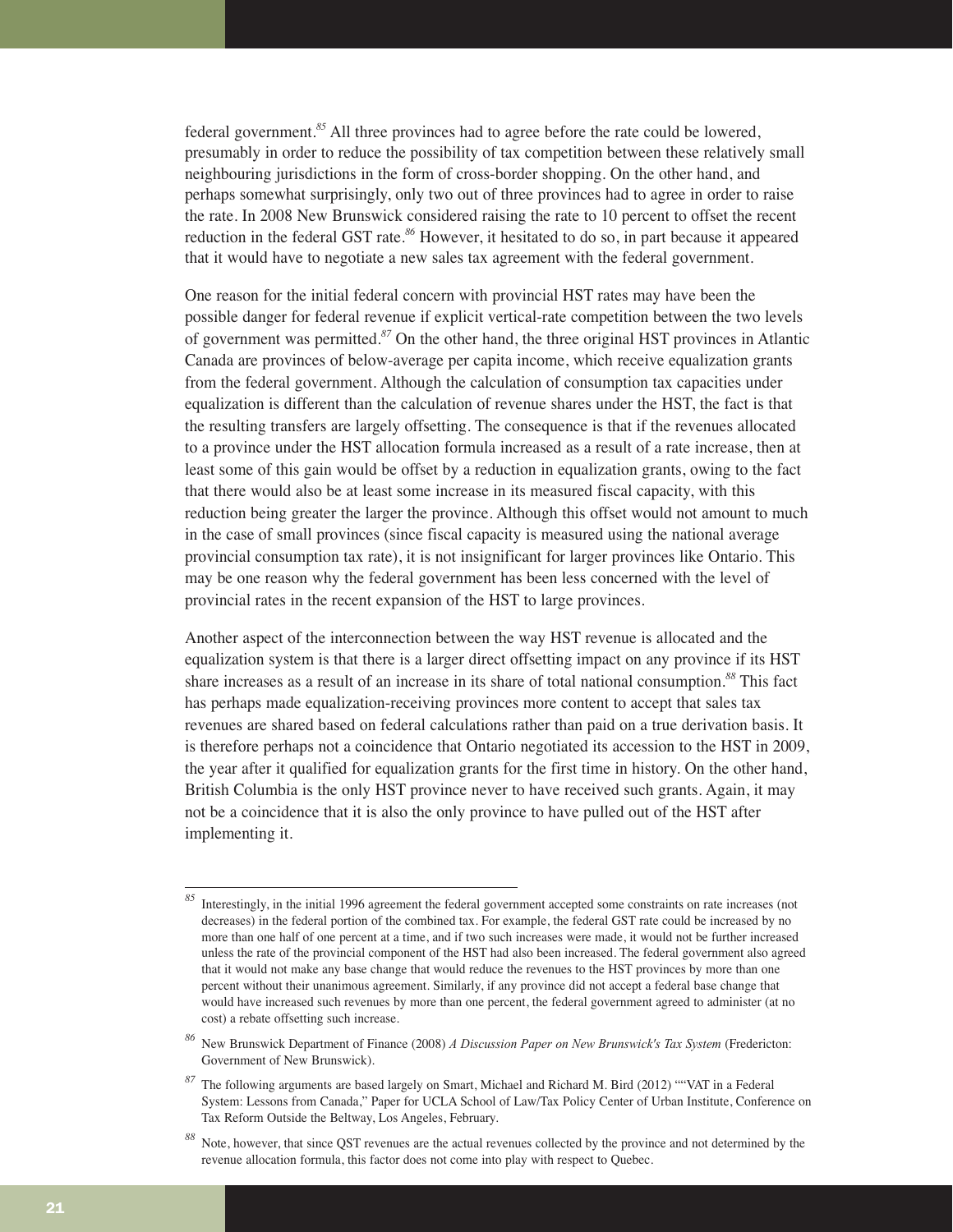Regardless of the weight one attaches to these arguments, the fact remains that, when the three provinces originally in the HST system initially agreed to set a uniform rate for the first four years — and maintained that same rate for the next 15 years — it was their choice to do so, as was the recent decision by Ontario to enter the HST system with the same rate. In fact, despite the concerns expressed as recently as 2008 by New Brunswick, it is now clear that, like any intergovernmental arrangement, the sales tax agreements with the federal government can be renegotiated by any province, as Ontario, British Columbia and Nova Scotia have all recently demonstrated. Of course, as with any agreement, both sides — the federal government and the province — must agree, but as discussed earlier, and as events in 2010 clearly demonstrated, contrary to what some had suggested,*<sup>89</sup>* there is no obstacle to imposing different rates in HST provinces nor (or so it seems) even in exiting from the HST system, provided agreement can be reached between the federal and provincial governments.

Of course, that it is possible to do such things does not mean that they are sensible. Recently, for example, Boadway has expressed concern that one result of the current HST rate differentiation might be increased tax evasion along the lines seen in the European Union.*<sup>90</sup>* However, he noted that (as Bird and Gendron had argued*<sup>91</sup>*) the existence of an overriding federal tax in Canada reduced this danger.*<sup>92</sup>* Actually, as Cnossen and others have emphasized,<sup>93</sup> since almost exactly the same problems arise with differential RSTs, it is not clear why the increased uniformity of bases under the HST, even if some minor rate differences persist, will exacerbate rather than reduce them.

In any case, unlike the QST, the new provincial portion of the HST was from the beginning levied on the same base as the federal GST. Moreover, the federal government collected both federal and, at no cost to the provinces, provincial VATs under the HST. Combined with the initial compensation payment and the economic benefits of moving to the HST,*<sup>94</sup>* this seems like a pretty good deal. Until 2009, however, no other province proved willing to accept the restrictions of the HST agreement.*<sup>95</sup>* Nor did any province choose to take sales tax reform in its own hands in the more independent Quebec-style, that is, by adopting a provincial VAT that is less closely tied to the federal GST system.

*<sup>89</sup>* McLure, Charles E. (2007) "Harmonizing the RSTs and GST: Lessons for Canada from the Canadian Experience," *Tax Notes International*, 45 (5): 439-45.

*<sup>90</sup>* Boadway, Robin (2011) "Rethinking Tax-Transfer Policy for 21st Century Canada," in Fred Gorbet and Andrew Sharpe, eds., *New Directions for Intelligent Government in Canada* (Ottawa: Centre for the Study of Living Standards), 163-204.

*<sup>91</sup>* Bird, Richard M. and Pierre-Pascal Gendron (1998) "Dual VATs and Cross-Border Trade: Two Problems, One Solution?" *International Tax and Public Finance*, 5 (3): 429-42.

*<sup>92</sup>* Boadway (2011) op. cit.

*<sup>93</sup>* Cnossen, Sjibren (2011) "Commentary" in Institute for Fiscal Studies, *Dimensions of Tax Design: The Mirrlees Review* (London: Oxford University Press), 370-386.

*<sup>94</sup>* Smart, Michael and Richard M. Bird (2009a) "The Impact on Investment of Replacing a Retail Sales Tax by a Value-Added Tax: Evidence from Canadian Experience," *National Tax Journal*, 62 (4): 591-609.

*<sup>95</sup>* An official report in Saskatchewan ((2005) *Final Report of the Saskatchewan Business Tax Review Committee* (Regina)) recommended that, provided it received adequate compensation, the province should essentially sign up for the HST — although at a lower rate (five percent). However, nothing came of this.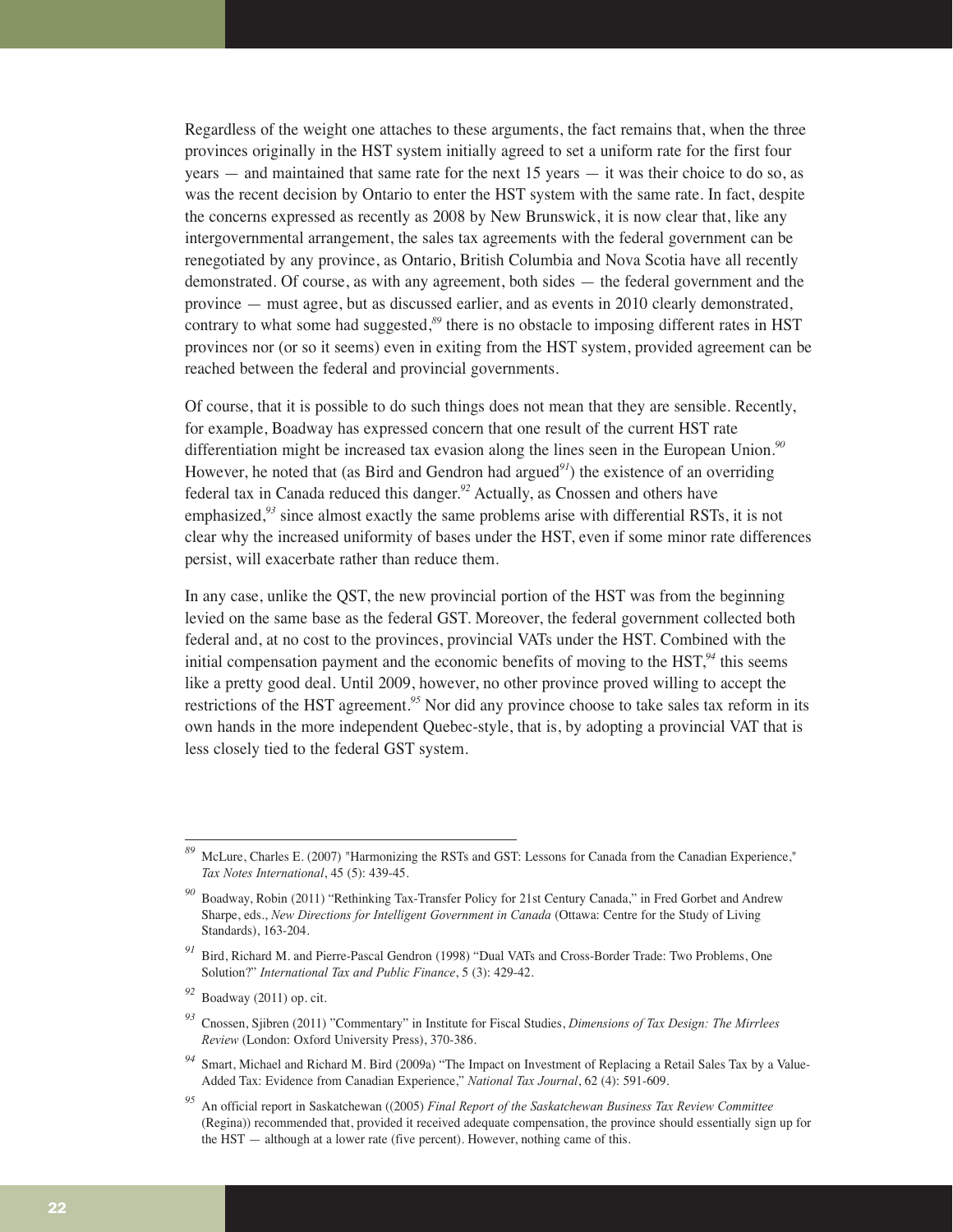It thus came as somewhat of a surprise to many when Ontario announced in March 2009 that it intended in 2010 to replace its existing eight percent RST by an eight percent provincial HST imposed on essentially the same base as the federal GST.*<sup>96</sup>* There appear to have been at least three reasons for the provincial decision. First, the province appears to have been persuaded by earlier empirical studies of the HST experience that the shift in sales taxation would benefit it economically, perhaps quite substantially.*<sup>97</sup>*

Second, for (unclear) reasons of its own, the federal government gave Ontario what looks to be a very good deal. Not only did Ontario receive a special additional federal payment of \$4.3 billion (\$3 billion on introduction of the tax, and \$1.3 billion one year later), but the federal government will, as in the other HST provinces, cover all the costs of administering the tax. The formula used in 1996 was clearly not used in determining the payments made to British Columbia and Ontario when they agreed to join the HST, since in both cases the provincial sales tax rate under the HST remained the same as their previous RST rates, unlike the substantial reductions in rates that occurred in the original HST provinces. The Minister of Finance, Paul Martin, made it clear in 1996, when he rejected Quebec's request to receive a payment of C\$1.9 billion to compensate it for its earlier adoption — in a quite different way of a provincial VAT, that "the formula would not have given Quebec any right to a payment in 1990, nor does it do so today. Ontario, Alberta and British Columbia would also not qualify for adjustment assistance."*<sup>98</sup>* In politics as in life, however, time can change all things. Rate reduction and consequent revenue loss was the stated rationale for the compensatory payments to the original HST provinces in 1996, but neither rationale applied to Ontario (or BC) in 2010. Although no clear statement as to why these provinces deserved to be paid for doing something so clearly in their own economic (if not political!) interest appears to have been made public, perhaps the reasoning may have been along the following lines. First, although no one is likely to say so out loud given regional sensitivities, what is good for big provinces like Ontario and BC in terms of encouraging increased economic activity is, on the whole, likely to be good for Canada. Second, in the post-2008 period, giving a major boost to private investment through reforming provincial sales taxes, and hence reducing the cost of investment, may have been as good or better a way to use federal stimulus payments than, for example, refurbishing still more local libraries or arenas.

In any case, in order to seal the deal the federal government also accepted more base deviations from Ontario (for example, zero-rating for children's clothing and other items) as well as BC than it had done for the original (much smaller) HST provinces. Moreover, the new HST provinces were also allowed (for five years, followed by a three-year phase-out) to impose restrictions on input credits provided they are similar to and no greater than those already in place in the QST. Third, in the case of Ontario at least, by imposing the eight percent rate of its existing RST, the province received more revenues than from its previous RST rate of eight percent.*<sup>99</sup>* More money, less administrative outlay, better economic outcomes; what's not to like?

*<sup>96</sup>* Of course, numerous outside reports had suggested earlier that Ontario should convert its existing RST to a VAT with the same base as the federal GST. See, for example, Dungan, Peter, Jack Mintz, Finn Poschmann and Thomas Wilson (2008) *Growth-Oriented Sales Tax Reform for Ontario: Replacing the Retail Sales Tax with a 7.5 Percent Value-Added Tax*, Commentary 273 (Toronto: C. D. Howe Institute, September).

*<sup>97</sup>* Smart, Michael (2007) *Lessons in Harmony: What Experience in the Atlantic Provinces Shows about the Benefits of the Harmonized Sales Tax*, Commentary 253 (Toronto: C.D. Howe Institute).

*<sup>98</sup>* Can. Dep't of Fin., News Release 1996-039, available at http://www.collectionscanada.gc.ca/ webarchives/20071122073253/http://www.fin.gc.ca/news96/96-039e.html.

*<sup>99</sup>* Dungan et al. (2008) op. cit.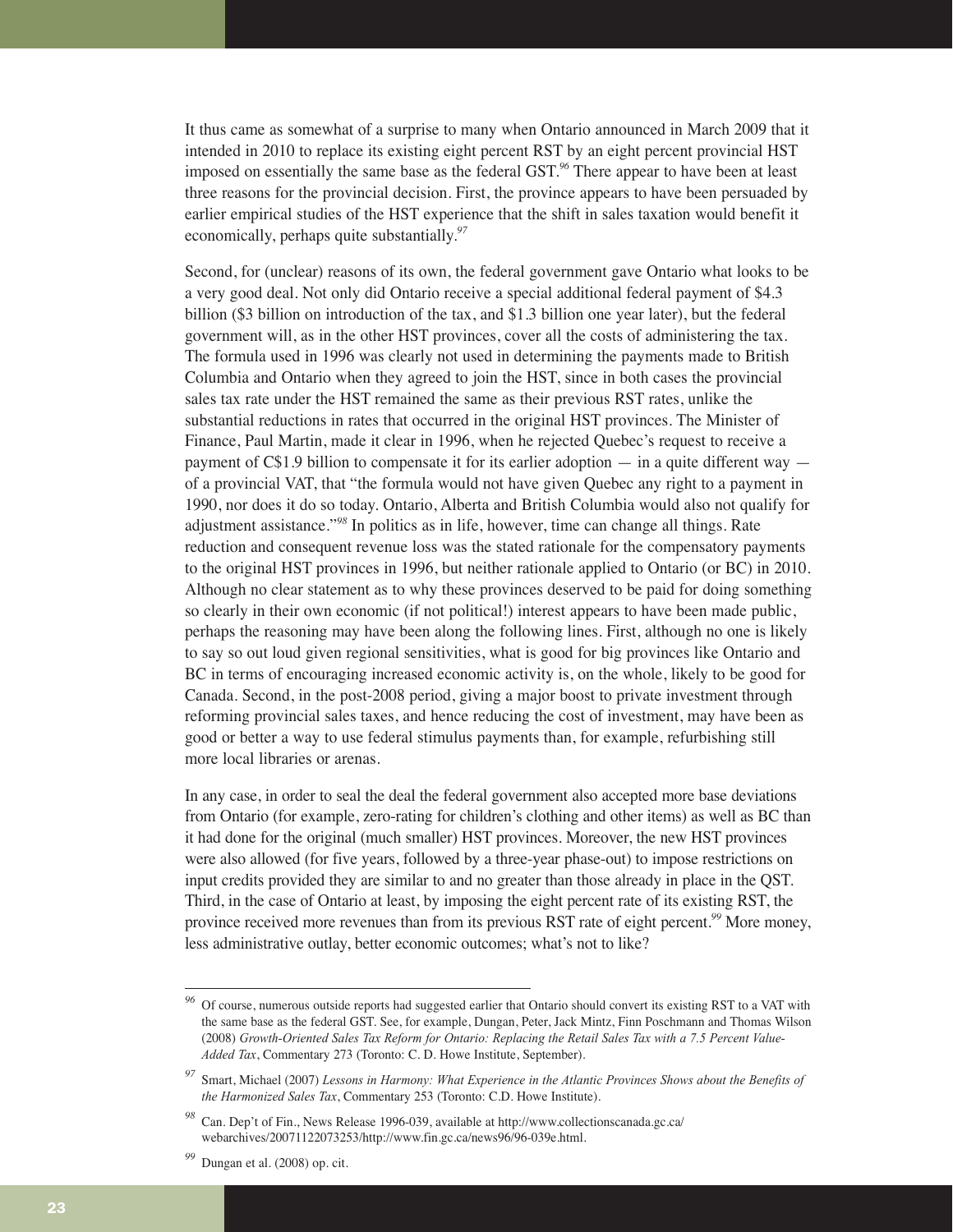Like Ontario, BC converted its existing seven percent RST to a seven percent VAT in 2010 in exchange for much the same package  $-$  a payment  $(\$1.6$  billion), free federal administration, and considerable freedom to design its own consumer rebates, as well as limited authority to restrict ITCs. However, unlike Ontario, the introduction of the HST in BC led to major political problems and, in the end, the resignation of the provincial premier, Gordon Campbell. His successor then, as promised, held a referendum in 2011 in which 55 percent of those voting favoured scrapping the HST. Subsequently, the government announced its intention to reinstate essentially the previous RST in 2013. This decision was both economically damaging and has created an administrative nightmare. Nonetheless, it appears BC is about to join the very short list of those who have tried the VAT and then dropped it. Whether it will subsequently see the VAT light and try it again  $-$  as has almost every other jurisdiction that abolished it  $-$  remains to be seen.

Canada is one of only three countries with subnational VATs — the others, also federal countries, are Brazil and India — and the only one in which subnational governments have the choice of whether or not to impose their own VATs. As of 2011, six provinces had chosen to do so, albeit in slightly different ways. Three (New Brunswick, Newfoundland and Labrador, and Ontario) impose the provincial component of the HST at a uniform rate of eight percent. Two (Nova Scotia and British Columbia) impose provincial HST rates of 10 percent and seven percent, respectively. And Quebec levies an independent VAT, the QST, which includes the federal GST in its base and is administered, together with the federal GST, by the province. However, this picture is scheduled to change again in 2013, with British Columbia reverting to the RST and Quebec essentially unifying its base with that of the GST.

Quebec was understandably upset by the federal agreements with Ontario and British Columbia, both of which received substantial compensatory payments although neither unlike the Atlantic HST provinces in 1996 — reduced their tax rates. As mentioned earlier, Quebec received no such payment when it introduced the QST (although it does receive compensation for its costs in administering the GST) and moreover, unlike the HST provinces, it also bears all the costs of administering its own sales tax. The federal government bears all such costs in the HST provinces so long as they adhere to the GST base, although it has always covered the costs of administering some provincial rebate schemes in the Atlantic provinces.*100, 101* In the recent agreements with Ontario and British Columbia, however, the federal government has gone much further by agreeing to administer all the deviant provincial provisions, both zero-rating (up to an overall level of five percent of the estimated tax base) and ITC restrictions. Although not all details are yet clear, the new federal-Quebec arrangements are likely to follow much the same pattern, including perhaps some adjustment in the compensation paid to the province for administering the federal GST.

*<sup>100</sup>*Bird and Gendron (2010) op. cit.

<sup>&</sup>lt;sup>101</sup>The Canada Revenue Agency (CRA) administers some of the provincial rebate schemes. However, some — such as New Brunswick's refund for the provincial tax on property and services used directly in research and development by a university, or Nova Scotia's rebate for the provincial tax on emergency vehicles (up to C\$185,000) purchased by volunteer fire departments — are administered directly by the provinces.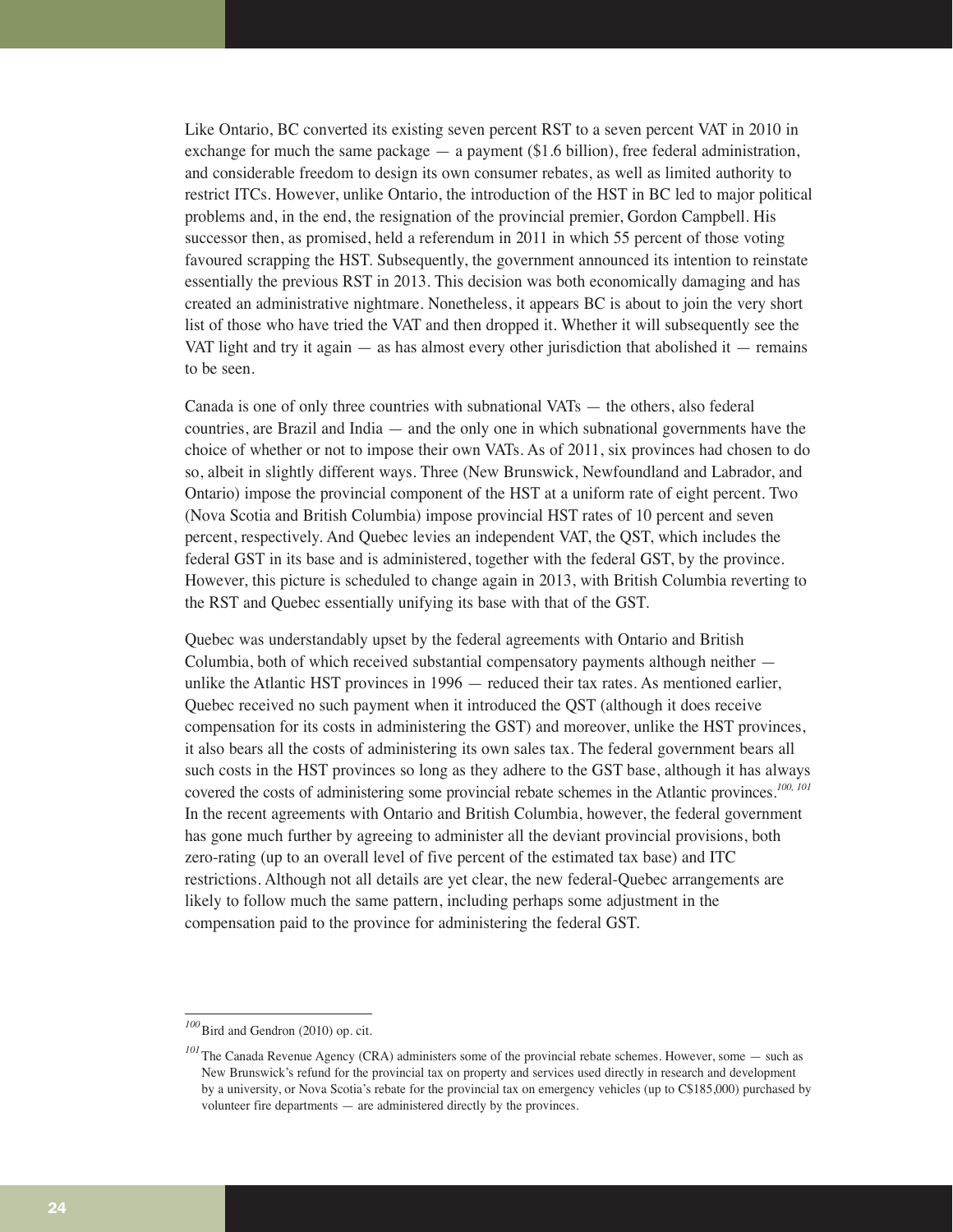On the whole, however, what is clear is that the GST/HST (including the Quebec variant) is now, in effect, clearly an integrated federal-provincial sales tax, in the sense that both the federal and provincial components are applied on the same base by the same administration at the same time. Quebec's impending changes will, in fact if not in name, mean that it, like Ontario, will effectively constitute an important part of this system, in which provincial rates will vary in 2013 from eight percent in Ontario, New Brunswick and Newfoundland and Labrador to 9.975 percent in Quebec and 10 percent in Nova Scotia. Even if the statutory rates in every province were identical, the effective rates of the provincial components of this integrated sales tax imposed on different activities are neither necessarily the same as those of the federal component, nor entirely identical in all provinces in the system. The reason is simply because the rebates that pervade the Canadian VAT system do not always apply in the same way in different provinces. The differences between the initial HST provinces described in detail by Bird and Gendron*<sup>102</sup>* have become even more important under the new arrangements with Ontario, Quebec and (temporarily at least) British Columbia.

Unlike the federal GST, for example, all three original HST provinces (like Quebec) zero-rate books.*<sup>103</sup>* All three also follow the GST by providing a 50 percent rebate for charity, but only Nova Scotia follows the federal model of similar rebates to the MASH sector, and even that province did not follow the 2004 federal increase in the rebate to municipalities. New Brunswick gives a similar rebate to municipalities, but Newfoundland gives none. Only Nova Scotia (like Quebec) gives any rebates at all on new housing and, again like Quebec, it does so in a different way to the federal GST. All HST provinces provide (federally legislated) rebates for certain financial services (for administrative services subject to tax), to the extent such services are considered to provide services to residents of other provinces and exports from HST provinces, but in addition, each province has its own specific rebate provisions. For example, Newfoundland and Labrador effectively zero-rates residential building materials used in the sparsely settled Labrador region; Nova Scotia similarly zero-rates material used for heritage properties and fire departments; and New Brunswick does so for certain research and development activities at universities. Interestingly, only Newfoundland (like Quebec) offers a low-income credit like the federal GST credit. This provision, like the book rebates, is provincially legislated but federally administered.*<sup>104</sup>*

*<sup>102</sup>*Bird and Gendron (2010) op. cit

<sup>&</sup>lt;sup>103</sup>To clarify a possible point of confusion, zero-rate is the accepted terminology for allowing full ITCs for a good or service that is not subject to any positive VAT rate on final sale. In Canada, such zero-rating is accomplished in three different ways. First, as in the HST examples cited in the text, a province can zero-rate something from its provincial tax by rebating it — which actually means not collecting it — at the point of sale. In the case of the MASH sector, however, which for the most part does not in any case sell its output, the same objective — refunding VAT on inputs— is accomplished by actual rebates (payments from government budgets). In this instance, the rebate is the instrument used to achieve the zero-rating. To confuse matters further, there are also many other types of GST rebates, as well as actual zero-rating for basic groceries and exports. See Bird (2009) op. cit.

*<sup>104</sup>*Similar provincial credits for RSTs may also be administered by CRA as part of administering the provincial income tax on behalf of the province, as was the case of Ontario. As part of its move to the HST, Ontario increased its existing refundable sales tax credit to up to \$260 per person. In addition, the new credit, unlike the previous one, is indexed for inflation. As an additional sweetener, a special sales tax transition benefit of \$300 for single people and \$1000 for single parents and couples was paid in three instalments during the first two years of the tax. As with the sales tax credit, these payments are again reduced by (a more generous) income-related formula and, as with such credits in general, it is unlikely any citizens think about these things when they face the HST on consumer purchases.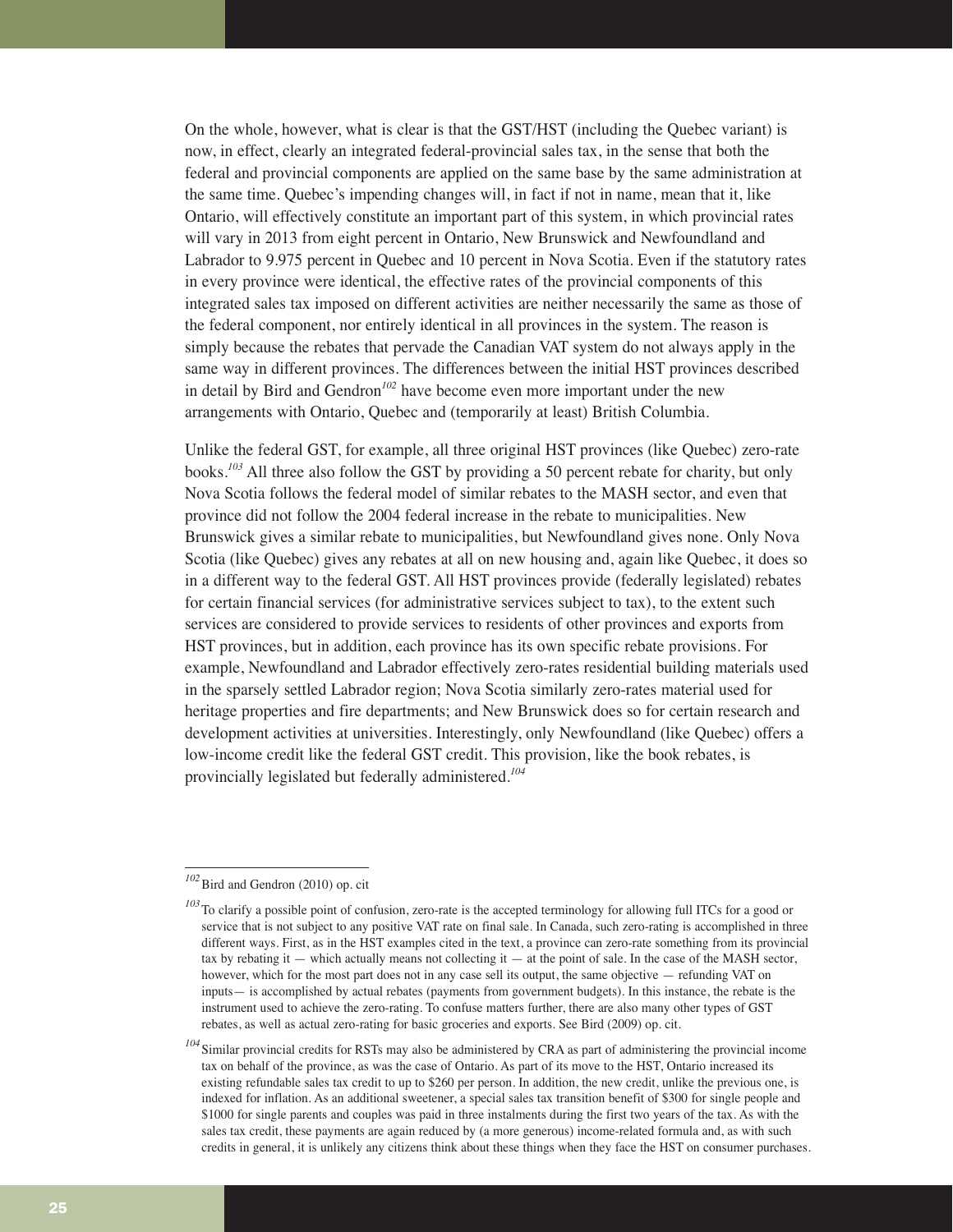The impending, greatly increased degree of integration between the QST and the GST is unlikely to reduce such interprovincial differences in effective tax rates, with the important exception of the resultant (gradual) elimination of the present QST input tax credit restrictions, which are to be phased out similarly to those in Ontario. It is likely that, as in the Ontario case, existing provincial variations from the GST norm with respect to matters such as housing will be carried over into the new system. In Ontario, for example, the public sector rebates are 78 percent for municipalities, 78 percent for universities and colleges, 87 percent for hospitals, and 82 percent for charities and non-profits. With the interesting exception of the GST rebate to municipalities,*<sup>105</sup>* these levels are considerably more generous than the existing rebates under the GST or those in the original HST provinces. The housing rebate will also be more generous, apparently reflecting the higher house prices, particularly in the Toronto area; 75 percent of the provincial tax on houses under \$400,000 will be rebated, with the rebate being reduced for houses between \$400,000 and \$500,000. Ontario also has more point-of-sale zero-rating — not just for books as in the other HST provinces, but also for children's clothing and footwear, children's car seats and car booster seats, and feminine hygiene products. On the other hand, unlike the original HST provinces, but like the QST, Ontario restricts ITCs for businesses with taxable sales of over \$10 million and financial institutions on energy (not used by farms or to produce goods for sale), telecommunications services (other than internet access or toll-free numbers), food, beverages and entertainment, and road vehicles less than 3,000 kilograms as well as fuel, parts, and certain services for such vehicles. All these deviations from the GST norm will be administered free of charge by the federal government. While details are not yet available, it would be astonishing if Quebec accepted anything less than a similar degree of freedom in base variation than that already agreed with Ontario (and BC).

Conceptually, of course, all such deviations may be considered undesirable. For example, Boadway cites in particular some of Ontario's sillier provisions with respect to end-point rebates for children's clothing and so on.*<sup>106</sup>* While the argument that all such distortionary deviations from a uniform base are undesirable has obvious merit, as Winer stresses there may be an important distinction between what is economically optimal and what is politically feasible.*<sup>107</sup>* There is no question that the opposition to the HST in Ontario would have been much stronger had these concessions not been carried over to the HST. In effect, the relevant question is thus whether a five percent base deviation at some cost is better or worse than the 30 percent or more deviation implicit in the previous RST base at, in all likelihood, an even higher cost. To the extent that provincial governments consider base deviations in existing sales taxes as necessary politically, they are unlikely to be willing to give them up as part of the price for a better sales tax. On the other hand, since the absolute value of such deviations from the GST base is, by agreement, restricted to no more than five percent of the estimated tax base, the federal government is presumably willing to pay this price in terms of increased

<sup>&</sup>lt;sup>105</sup>When the GST was introduced, the federal rebate for municipalities was 57.14 percent of the otherwise unrecoverable GST paid by municipalities. The rebate rate was increased to 100 percent in 2004. Interestingly, Quebec agreed in 2005 to increase its QST reimbursement to municipalities, reaching 100 percent by 2014.

<sup>&</sup>lt;sup>106</sup> Boadway (2011) op. cit.

*<sup>107</sup>*Winer, Stanley L. (2011) "Reflections on the Role of Optimal Design in the Tax Policy Process," in Fred Gorbet and Andrew Sharpe, eds., *New Directions for Intelligent Government in Canada* (Ottawa: Centre for the Study of Living Standards), 205-10.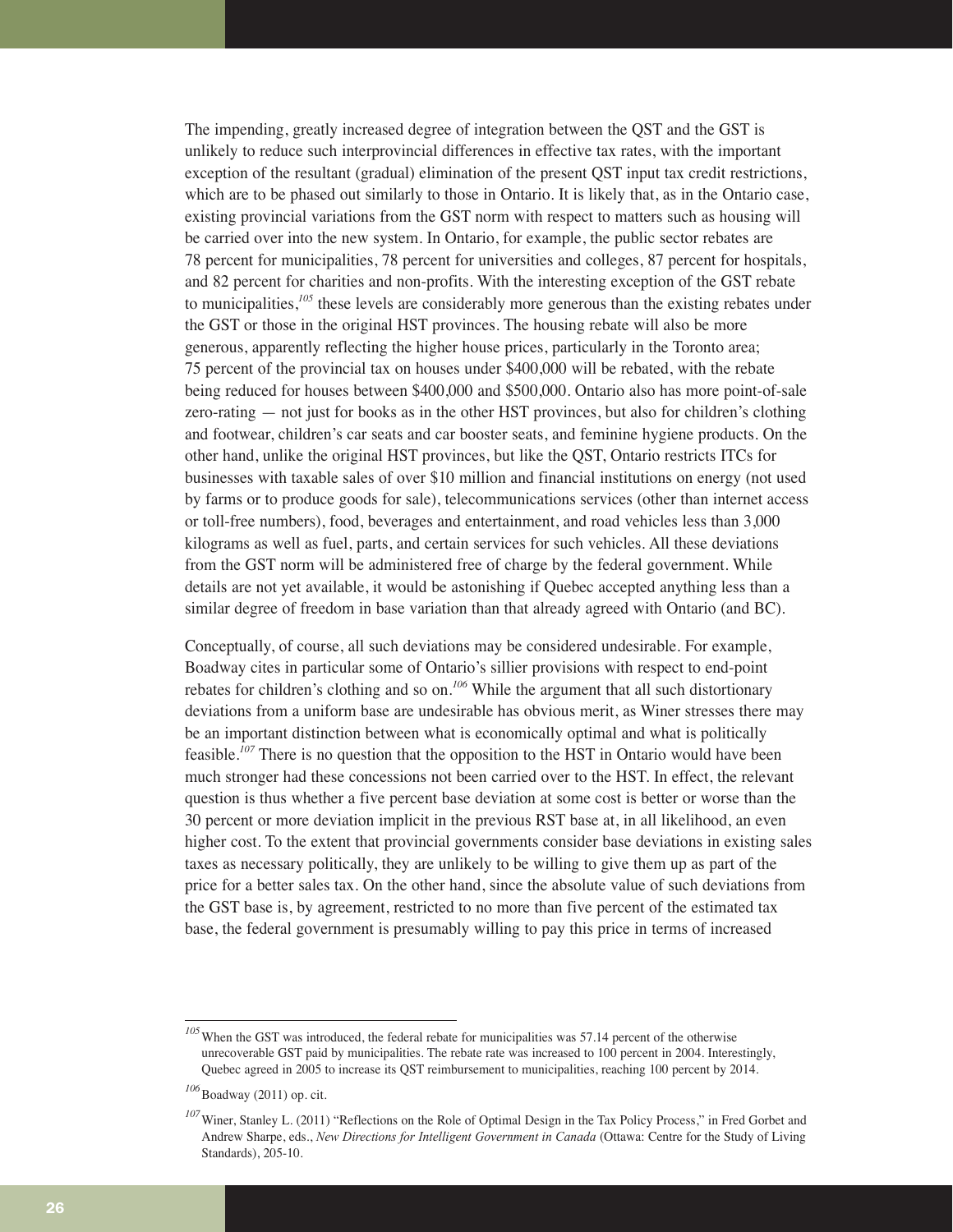administrative complexity and reduced economic efficiency, in order to achieve the benefits of improving Canada's tax system by moving to a better form of sales tax than the RST. On the other hand, it is impossible to think of any good reason for the limitation on ITCs in Ontario, BC or the impending Quebec agreements, although in all cases the provinces have already agreed to phase out this especially undesirable base deviation.*<sup>108</sup>*

A final important technical issue with provincial VATs deserves mention — the question of how to determine the place of supply (where tax liability accrues). In principle, there is perhaps no great reason why this rule should be different for interprovincial than for international supplies. In fact, however, the rules did differ in Canada until recently in one important respect. The primary criterion used at the provincial level with respect to the place of supply of services was the place of performance of a service. In other words, if all (or substantially all) of a service is performed in a province, then the place of supply is that province, regardless of whether the service is performed for a registered business or a final consumer, and regardless of where it is used or enjoyed. If a supplementary rule was needed to apply this criterion, the main one employed is the place of negotiation of the supply, unless all (or substantially all) of the service is performed outside that province. What this meant in practice was that the subnational tax on interprovincial services was, in fact, often applied on an origin and not a destination basis.

Apparently, this definition was adopted in part because sometimes it is exceptionally difficult to define any unique location for the supplier (or recipient) at the subnational level when both may have establishments located in more than one province that are engaged on one side or the other of particular services. Although the income tax rules used to allocate tax base with respect to financial institutions are utilized in the process of allocating HST revenue to provinces,<sup>109</sup> these rules are not used to define place of supply. This issue also comes up with respect to input tax credits. Since such credits can be claimed under the HST for taxable activities no matter where the business is located, the place-of-supply rule applied has the considerable advantage of ensuring no adverse consequences arise from collecting the HST on services rendered to businesses in other provinces. The credits generated against such HST may be offset against GST, exactly like the input credits that arise from the (federal) GST imposed along with the (provincial) HST. In this important sense, the HST has thus always been a national rather than a provincial tax.

In short, in some respects, the supply rule on services applied until 2010 made the provincial component of the HST easier to administer. At the same time, however, this rule to some extent turned the VAT into an origin-based tax, in part because it applies equally to business-tobusiness and business-to-consumer sales. When Ontario and BC joined the HST in 2010, the place-of-supply rules were therefore changed with the intention of treating goods and services

*<sup>108</sup>*Some justifiable reasons for limiting input credits may perhaps be either as a practical matter (to restrain such consumption through the business with respect to private transportation, alcoholic beverages and the like) or as a way to achieve such policy objectives as restraining the use of fossil fuels. In the latter case, however, a more direct and transparent approach, such as increasing fuel excises would clearly be preferable. Similarly, the existing provincial credit restrictions are clearly not designed to achieve the first objective mentioned, since they are imposed not on smaller businesses where such abuses are more likely, but only on larger businesses.

*<sup>109</sup>*Bird and Gendron (2010) op. cit.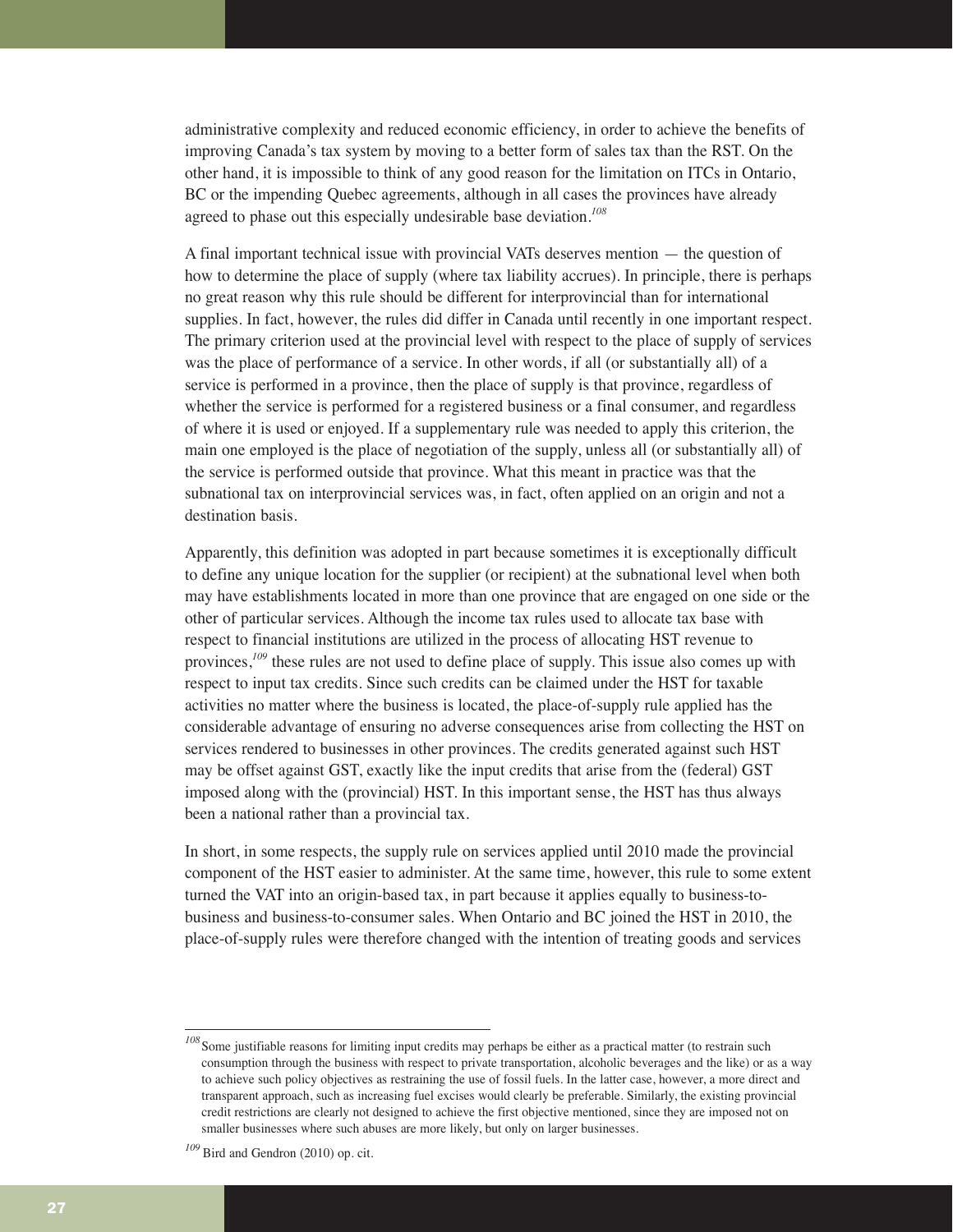more symmetrically, by shifting the place of supply with respect to services to a considerable extent from an origin to a destination basis. As Ruffalo notes, however, in some respects the new rules raise questions with respect to some aspects of both implementation and fairness, and many details remain to be worked out.*<sup>110</sup>*

The basic idea of moving to a destination basis, to the extent possible, is clearly desirable from a neutrality perspective, as well as to put suppliers in different provinces on as equal a footing as possible with respect to interprovincial exports. However, the prior system may not have been a major source of distortion (or evasion) for two reasons. First, as Bird and Gendron noted, the existence of the overriding federal GST provides an audit control on the reporting of interprovincial supplies for purposes of provincial HST (and QST).*<sup>111</sup>* Of course, such control would be even more effective if all provinces applied HST, since the total tax base reported for federal GST should then be the same as that reported for all provinces combined, and any discrepancy quickly would be apparent. Second, perhaps the main reason no serious distortionary problems seem to have arisen is because, as Bird and Gendron discuss in detail,*<sup>112</sup>* HST revenues are allocated on the basis of destination, not origin. The revenue collected in any particular province (or with respect to any particular transaction) is not tracked, but is instead defined as the total GST/HST payable in any particular year, with the annual revenue entitlement — the share — that any province receives being calculated by a formula that, in effect, allocates the national GST taxable base among all provinces — not just the HST provinces — and then applies the tax rate applicable to that province to its calculated share of the base. The approach taken to revenue allocation is highly pragmatic. For example, taxes paid by federal departments and agencies (like those paid by provincial departments and agencies) are excluded from the revenue pool thus allocated, as are specified refunds and rebates, as well as any interest and penalties. Nor is any allowance made to account for the facts that some reported GST is not paid, and that collection efforts may produce further revenue subsequent to the closing date for adjustments. The federal government simply keeps such later gains, as well as any interest and penalties attributable to GST/HST accounts; on the other hand, it also has to eat any unpaid GST/HST in determining the HST allocations.

The allocation of revenues to the HST provinces is thus a statistical estimate of the destination basis, essentially driven by estimated taxable consumption in each HST province. This system can easily accommodate revenue autonomy, since if any HST province changes its rate, all that would change is the rate applied in calculating the provincial share of the tax base. With very minor exceptions, how the revenue is allocated is completely unrelated to how the HST actually functions. However, it is conceivable that this system may change. A provision of the Ontario sales tax agreement provides for a joint federal-Ontario panel to be appointed within six months of the implementation of the new tax to examine, among other issues, an alternative revenue allocation framework that would base the distribution of revenues to the HST provinces on the actual sales in such provinces. Although such a system would make questions like the place-of-supply rule much more important and, perhaps, concerns about interprovincial tax evasion more serious, nothing has yet been made public about such discussions.

*<sup>110</sup>*Ruffalo, Anthony M. (2011) "The Hardly Simple Tax: Problems in Implementing the New Place-of-Supply Rules," *Canadian Tax Focus* (Canadian Tax Foundation), 1 (2): 9.

 $111$  Bird and Gendron (1998) op. cit.

 $^{112}$  Bird and Gendron (2010) op. cit.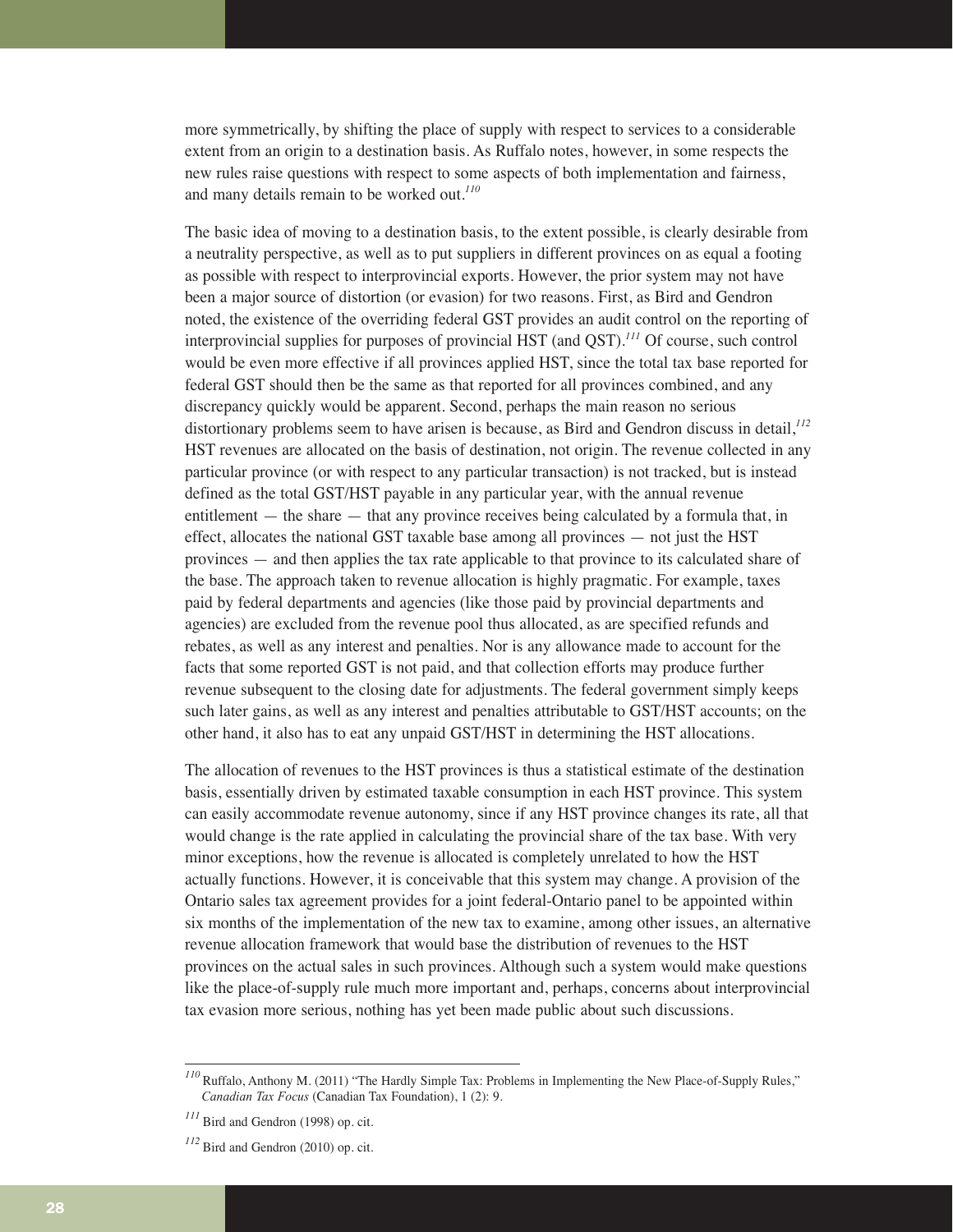# 4. LOOKING BACK… AND FORWARD

Viewed as a whole, Canada's sales tax system at both the federal and especially the provincial level is still far from perfect. However, Canada's experience with the GST/HST, as well as the QST, has conclusively demonstrated that three previously much-doubted propositions appear to be correct. The *first proposition* is that from the point of view of a federal VAT, it does not really matter what form provincial sales taxes take. Whether such taxes are technically independent VATs (the QST), subordinate VATs (the HST), independent RSTs, or there is no provincial sales tax at all, it simply does not matter with respect to designing or operating the GST. Of course, the less coordination there is between federal and provincial sales taxes, the higher the administrative costs for governments and the higher the compliance costs for businesses. Nothing is free, however, and a certain degree of less-than-complete harmony may be one of the many prices paid for federalism. Some provincial governments may choose, as Quebec did in 1991, and BC has just done, to impose still more costs on their businesses and residents in order to retain some desired degree of fiscal autonomy. However, the freedom to make choices that experts may think mistaken is an important aspect of political democracy in a federal setting.

In contrast, the *second proposition* that Canadian experience suggests is that the precise nature of provincial sales taxes matters a great deal to provinces and their residents. As many have long argued, from an economic perspective the key reform needed in provincial sales taxes is simply to move as close to a VAT-type base as possible. The easiest way to do so, of course, is to make the tax a VAT like the QST or, even better, the HST. However, two key questions need to be faced by any province that does this. The first is the effect on revenue, although Canadian experience suggests that this is not likely to be a big issue. The second and more difficult question, however, is political  $-$  how to sell the change. As British Columbia has recently demonstrated, this is not always an easy task. Canadian experience appears to demonstrate the economic advantages of provincial VATs fairly conclusively.*<sup>113</sup>* Nonetheless, if provinces want to continue to discourage economic activities by using an RST, they can, it seems, be allowed to do so without harming anyone much except themselves and their residents.

Even if a province decides to impose a VAT, as Quebec did in 1991, it is a quite separate decision whether such a tax should be administered jointly or separately with the federal VAT and by whom. The argument for a single administration is strong on cost grounds, but which level of government does what is largely a political choice with no important economic consequences. Of course, should provinces choose to compete by administering federal taxes less effectively, some economic consequences obviously would ensue, particularly when some of the costs of provincial actions are borne by non-residents.*<sup>114</sup>*

*<sup>113</sup>*Smart and Bird (2009a) op. cit.

*<sup>114</sup>*Baretti, Christian, Bernd Huber and Karl Lichtblau (2000) "A Tax on Tax Revenue: The Incentive Effects of Equalizing Transfers: Evidence from Germany," (*CESifo Working Paper Series*, Working Paper No. 333, September).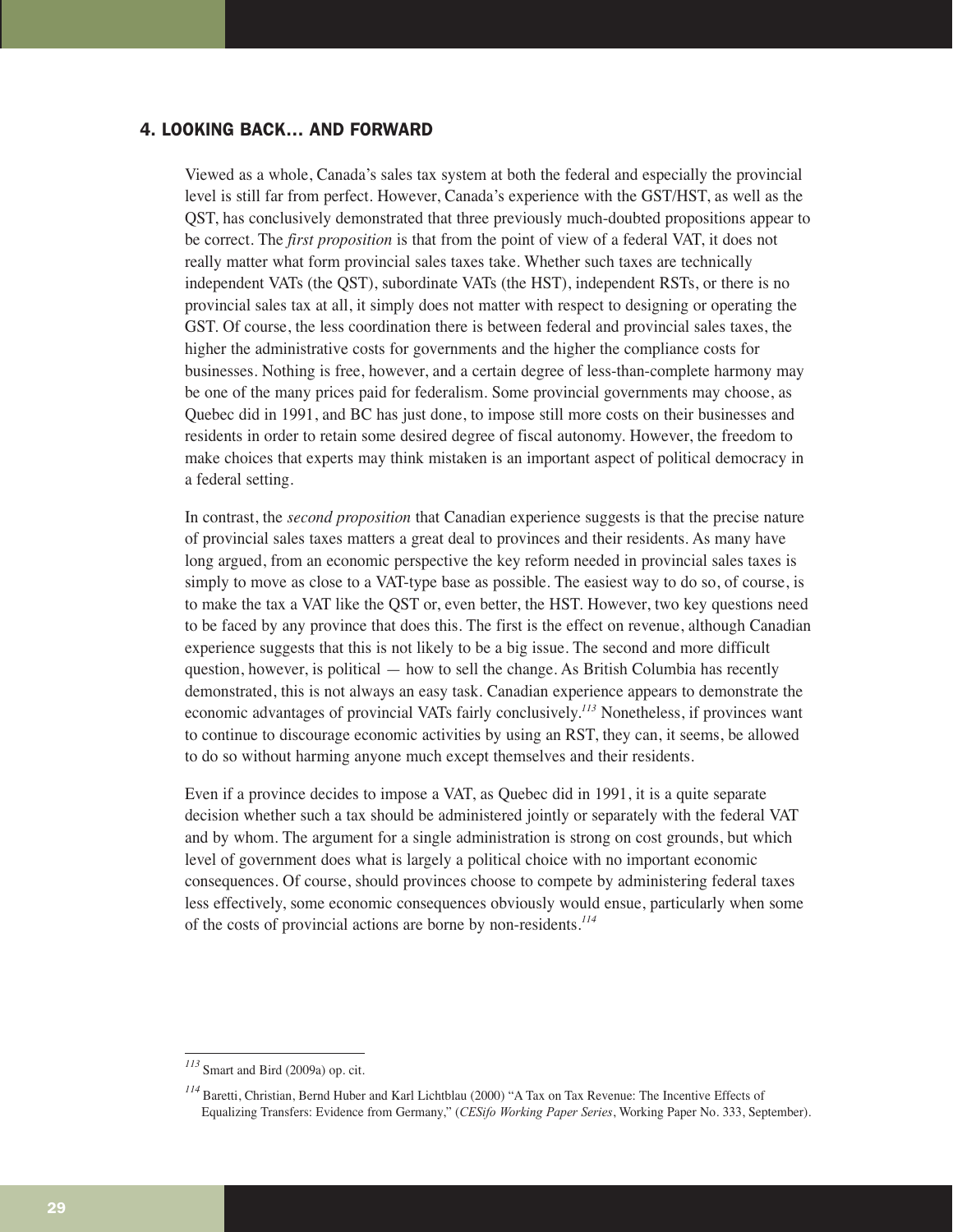Whatever provinces decide to do with respect to the tax base and tax administration, they have much to gain from developing mechanisms and institutional means of fostering close interprovincial and federal-provincial sales tax cooperation. Although it would likely be more effective and desirable for the federal government to take the lead in this respect, the key point is that those who have the most to gain or lose from such cooperation are the provincial governments, not the federal government.*<sup>115</sup>*

Indeed, the *third proposition* emerging from Canadian experience is simply that federal cooperation can provide critical support to provincial sales taxes and may perhaps also provide some encouragement to improve those taxes from both an economic and administrative perspective. Federal cooperation may supply two important supporting props to provincial sales taxes. First, the federal government controls the international border. Hence, if provinces want to tax imported goods flowing to their residents, they need federal cooperation to do so. Note, however, that this is unaffected by what kind of provincial sales tax is imposed. At present, for example, the federal government collects provincial sales taxes of all varieties at the border (for non-commercial imports) under certain conditions. Second, and more importantly, the existence of sales taxes at a higher level of government in principle (and to some extent in practice) makes it simpler for provinces to tax their own residents effectively in the face of extensive interprovincial trade in goods and services. Such federal-provincial cooperation is automatic in the case of the HST. It can be achieved to a substantial extent through close cooperation between the federal and provincial tax authorities, as the case of the QST demonstrates. It does not work, however, with respect to the remaining provincial RSTs, both because the bases of these taxes are totally different than the base of the GST and because there is no cooperative tax administration agreement in place.

A single uniform national sales tax, perhaps with all proceeds allocated to the provinces, would clearly be much simpler than the present Canadian system. Australia has such a system, although it allocates the revenues in accordance with an equalizing formula rather than attempting to do so on a destination basis, as Canada's HST revenue allocation approach does. As Bird and Smart discuss, in effect Australia has given a much higher priority to simplicity and central fiscal dominance than to attempting to develop more fiscally responsible and relatively autonomous state governments.

Canada has, perhaps more through necessity than choice, struck a different balance. Of course, achieving an acceptable degree of coordination in a two-level sales tax structure requires considerable effort. First, basic political agreement has to be secured between governments with different interests and, in some cases, very different circumstances. Second, an appropriate legal framework to implement that agreement has to be worked out. Third, an appropriate administrative structure must be agreed on. Fourth, to make the system work over time, appropriate oversight and cooperation systems between governments need to be developed and put into place.

<sup>&</sup>lt;sup>115</sup> Bird, Richard M. and Michael Smart (2010) "Assigning State Taxes in a Federal Country: The Case of Australia," in Melbourne Institute, *Australia's Future Tax and Transfer Policy Conferenc*e (Melbourne: Melbourne Institute of Applied Economic and Social Research), pp. 72-94.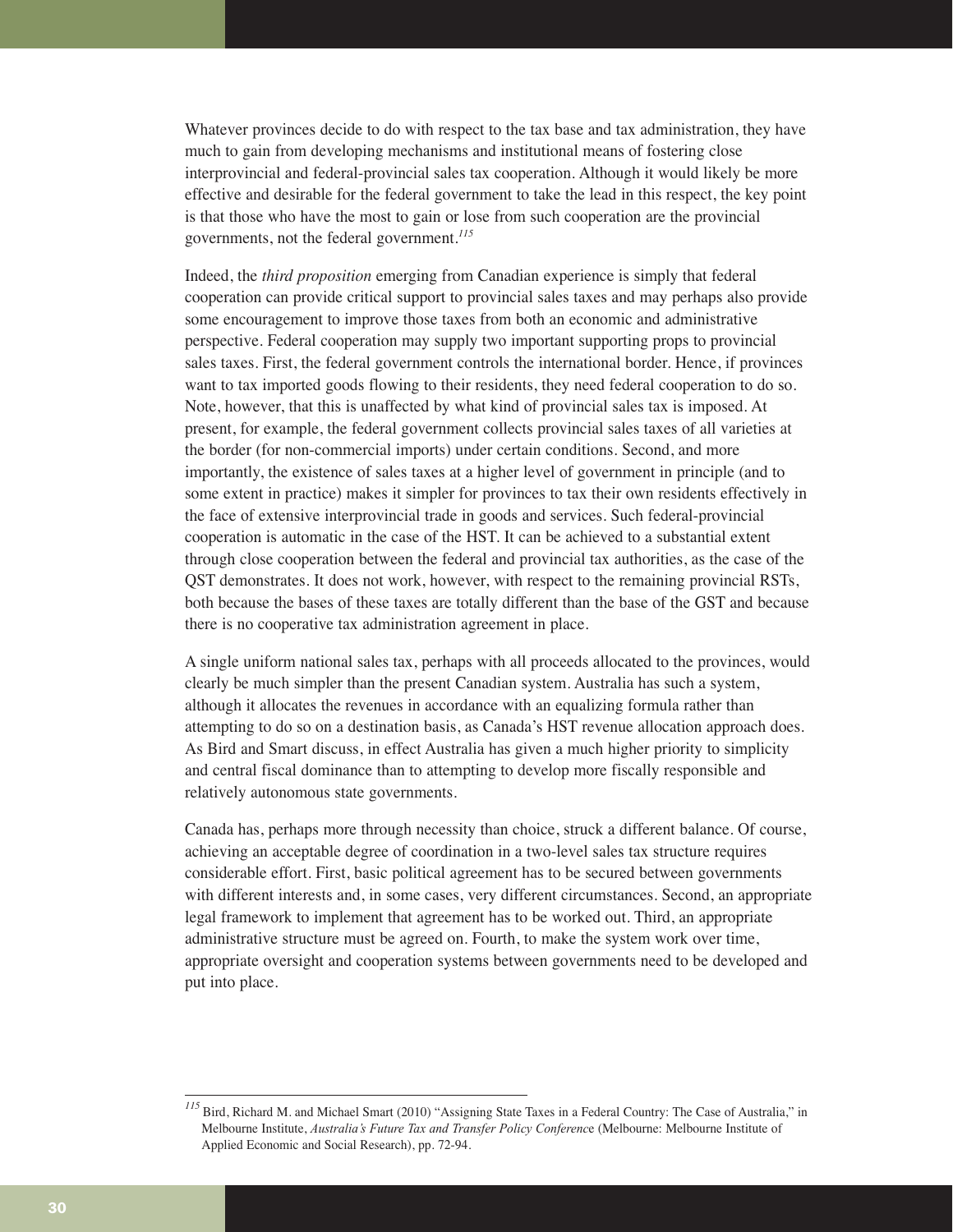The first decade of discussion of these matters in Canada produced the quite different QST and HST approaches. Another decade has resulted in three more provinces, Ontario, Quebec and at least temporarily — British Columbia, deciding to adopt the HST tax base, albeit, within limits, more or less on their own terms. Step by step, Canada has thus moved slowly, but perhaps inexorably, toward the kind of (roughly) integrated federal-provincial sales tax system envisaged long ago in some of the earliest studies of this question. Looking forward, it seems likely that this progress will continue, with every province with an RST — even perhaps British Columbia once the current political scars heal — at some point deciding to join the HST system. Of course, if some provinces choose to stick with the tried, true and defective RST, the world will not come to an end. Instead, because the main harm will be borne by their own residents, those residents can, if they wish, change the system, or move — which is more or less how a federal system is supposed to work in any case.

To conclude, it may be worth mentioning that Canada's unique two-level VAT system might be more easily integrated and improved (from an economic and technical perspective), and perhaps even more readily accepted politically if another unique feature of that system — the separate quotation of the tax  $-$  were to be replaced by the normal tax-inclusive pricing structure of most VATs in the world. While no one seems to be talking about it, this important change is by no means impossible. While from some perspectives there are, as Bird argues, good political economy reasons to favour the present highly visible GST/HST system,*<sup>116</sup>* governments — and perhaps even most citizens — might nonetheless for various reasons prefer to move to tax-inclusive pricing.*<sup>117</sup>* As Sherman discusses in detail, the present GST/HST law provides that tax-inclusive pricing may be made mandatory in the HST provinces by a simple federal order-in-council, once 51 percent of the population in provinces with sales taxes is in HST provinces.*<sup>118</sup>* When Ontario and British Columbia joined the HST in 2010 that option became open, and it remains viable even with BC's impending departure from the HST system. Although no reference to tax-inclusive pricing appears in the recent provincial sales tax agreements, those interested in the future of sales taxation, both federal and provincial, in Canada would seem well advised to keep a close eye on this issue.*<sup>119</sup>*

*<sup>116</sup>*Bird, Richard M. (2010) op. cit.

*<sup>117</sup>*Millar, W. Jack (2010) "The Case for Maintaining Tax-Exclusive Pricing," *Canadian Tax Journal*, 58 (1): 77-86.

*<sup>118</sup>*Sherman, David M. (2009) op. cit.

<sup>&</sup>lt;sup>119</sup> Parenthetically, the issue of GST visibility has recently been raised in a quite different context in connection with a proposal for an optional local GST earmarked for specific projects. See Vander Ploeg, Casey G. (2011) *The Penny Tax: A Timely Tax Innovation to Boost Our Civic Investments* (Calgary: Canada West Foundation). Although Dalhby's critical discussion of this option makes many good points, it does not comment on the interesting way in which this so-called penny tax in effect turns the visibility of the GST into a political virtue, rather than a barrier to sensible tax policy. See Dahlby, Bev (2011) *Reforming the Tax Mix in Canada*, Paper prepared for the 2nd Symposium on Tax and Economic Growth, The School of Public Policy, University of Calgary, November.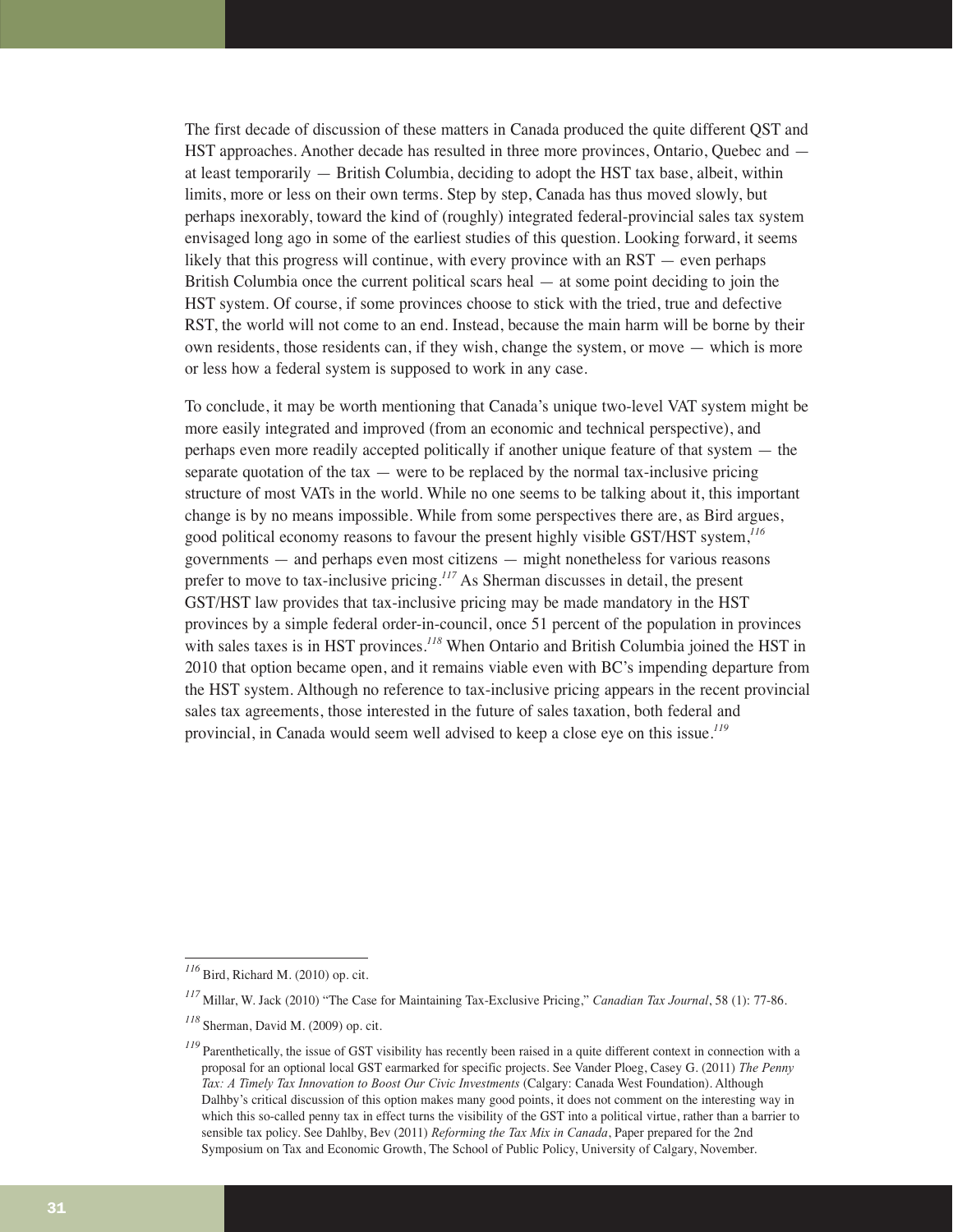#### **REFERENCES**

Ainsworth, Richard T. (2007) "Tackling VAT Fraud: Car Flipping and Computer Chips on a Carousel," *Tax Notes International*, 46 (3): 267-80.

Alarie, Benjamin and Richard Bird (2011) "Tax Aspects of Canadian Fiscal Federalism," in G. Bizioli and C. Sacchetto, eds., *Tax Aspects of Fiscal Federalism: A Comparative Analysis* (Amsterdam: IBFD), pp. 77-134.

Auditor General of Canada (1999) Report of the Auditor General of Canada (Ottawa: Government of Canada).

Baretti, Christian, Bernd Huber and Karl Lichtblau (2000) A Tax on Tax Revenue: The Incentive Effects of Equalizing Transfers: Evidence from Germany (CESifo Working Paper Series, Working Paper No. 333, September).

Bass, Neil E. and Pierre-Pascal Gendron (forthcoming) "Sales Taxation," in Heather Kerr, Ken McKenzie and Jack Mintz, eds., *Tax Policy in Canada* (Toronto: Canadian Tax Foundation).

Battle, Ken (1999) *Credit Corrosion: Bracket Creep's Evil Twin* (Caledon Inst. of Social Policy).

Bird, Richard M. (1993) "Federal-Provincial Taxation in Turbulent Times," *Canadian Public Administration*, 36 (4): 479-96.

Bird, Richard M. (1994) *Where Do We Go From Here? Alternatives to the GST* (Toronto: KPMG Centre for Government).

Bird, Richard M. (1994a) "The Cost and Complexity of Canada's VAT: the GST in International Perspective," *Tax Notes International* 8 (1): 37-47.

Bird, Richard M. (2009) "The GST in Canada: Plus Ça Change, Plus C'est la Même Chose?," *Bulletin for International Taxation*, 63 (8/9, August-September 2009): 414-23.

Bird, Richard M. (2010) "Visibility and Accountability — Is Tax-Inclusive Pricing a Good Thing?," *Canadian Tax Journal*, 58 (1): 63-76.

Bird, Richard M. (2010a) "Central and Subnational VATs in Federal Countries," in Ehtisham Ahmad and Abdulrazak Al Faris, eds., *Fiscal Reforms in the Middle East: The VAT in the Gulf Cooperation Council* (Cheltenham UK: Edward Elgar), pp. 38-75.

Bird, Richard M. and Pierre-Pascal Gendron (1998) "Dual VATs and Cross-Border Trade: Two Problems, One Solution?," *International Tax and Public Finance*, 5 (3): 429-42.

Bird, Richard M. and Pierre-Pascal Gendron (2007) *The VAT in Developing and Transitional Countries* (New York: Cambridge University Press).

Bird, Richard M. and Pierre-Pascal Gendron (2010) "Sales Taxes in Canada: The GST-HST-QST-RST 'System,'" *Tax Law Review* 63 (3): 517-582.

Bird, Richard M. and Michael Smart (2010) "Assigning State Taxes in a Federal Country: The Case of Australia," in Melbourne Institute, *Australia's Future Tax and Transfer Policy Conference* (Melbourne: Melbourne Institute of Applied Economic and Social Research), pp. 72-94.

Bird, Richard M. and François Vaillancourt (2006) "Changing With the Times: Success, Failure and Inertia in Canadian Federal Arrangements, 1945-2002," in Jessica S. Wallack and T. N. Srinivasan, eds., *Federalism and Economic Reform: International Perspectives* (Cambridge: Cambridge University Press), pp. 189-248.

Bird, Richard M., Jorge Martinez-Vazquez and Benno Torgler (2008) "Tax Effort in Developing Countries and High Income Countries: The Impact of Corruption, Voice and Accountability," *Economic Analysis & Policy*, 38 (1, 2008): 55-71.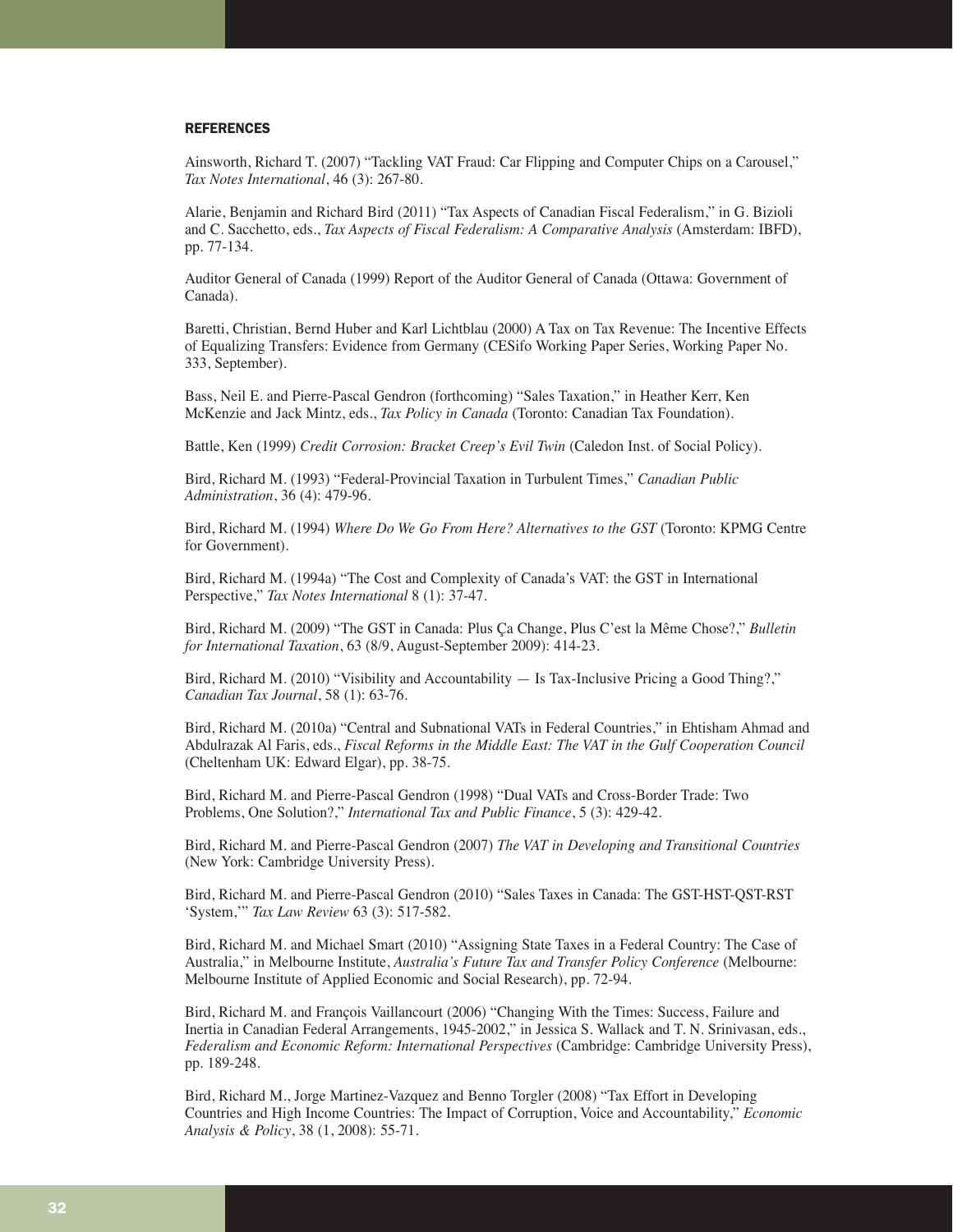Bird, Richard M., Jack M. Mintz and Thomas A. Wilson (2006) "Coordinating Federal and Provincial Sales Taxes: Lessons from the Canadian Experience," *National Tax Journal* 59 (4): 889-903.

Boadway, Robin (2011) "Rethinking Tax-Transfer Policy for 21st Century Canada," in Fred Gorbet and Andrew Sharpe, eds., *New Directions for Intelligent Government in Canada* (Ottawa: Centre for the Study of Living Standards), 163-204.

Boisvert, Michelle and Wayne R. Thirsk (1994), "Border Taxes, Cross-Border Shopping,and the Differential Incidence of the GST," *Canadian Tax Journal* 42: 1276-1293.

Brennan, Geoffrey and James M. Buchanan (1980) *The Power to Tax: Analytical Foundations of a Fiscal Constitution* (New York: Cambridge University Press)

Canada Border Services Agency (CBSA) (2010) *Non-commercial Provincial Tax Collection Programs, Memorandum* D2-3-6, Ottawa, July.

Canada Border Services Agency (CBSA) (2010a) *Accounting for the Harmonized Sales Tax, Provincial Sales Tax, Provincial Tobacco Tax and Alcohol Markup/Fee on Casual Importations in the Courier and Commercial Streams*, Memorandum D17-1-22, Ottawa, July.

Canada Revenue Agency (2004) *Compendium of GST/HST Statistics 2004 Edition* (2002 Tax Year).

Canada Revenue Agency (2006) "Audit of GST/HST Visitor and Domestic Rebate Programs," available at www.cra-arc.gc.ca/gncy/ntrnl/2006/rbts-eng.html.

Canadian Tax Foundation (2011) *Finances of the Nation 2010* (Toronto).

Chetty, Raj, Adam Looney, and Kory Kroft (2009) "Salience and Taxation: Theory and Evidence," *American Economic Review*, 99 (4): 1145-77.

Cnossen, Sjibren (1983) "Harmonization of Indirect Taxes in the EEC," in Charles E. McLure, Jr., ed., *Tax Assignment in Federal Countries* (Canberra: ANU Press).

Cnossen, Sjibren (2011) "Commentary" in Institute for Fiscal Studies, *Dimensions of Tax Design: The Mirrlees Review* (London: Oxford University Press), 370-386.

Dahlby, Bev (2011) "Reforming the Tax Mix in Canada," Paper prepared for the 2nd Symposium on Tax and Economic Growth, The School of Public Policy, University of Calgary, November.

Department of Finance (1975) *Federal Sales and Excise Taxation,* Discussion Paper (Ottawa: Government of Canada, June).

Department of Finance (1977) *Report of the Commodity Tax Review Group* (Ottawa: Government of Canada, June).

Department of Finance (1982) *Proposal to Shift the Federal Sales Tax to the Wholesale Trade Level* (Ottawa: Government of Canada, April).

Department of Finance (1983) *Report of the Federal Sales Tax Review Committee* (Ottawa: Government of Canada, May).

Department of Finance (1987) *Tax Reform in 1987: Sales Tax Reform* (Ottawa: Department of Finance, June).

Department of Finance (1989) *The Goods and Services Tax* (Ottawa: Department of Finance, April).

Department of Finance (2011) *Fiscal Reference Tables.*

Department of Finance (2011a) *Tax Expenditures and Evaluations 2009*.

Domingue, Richard and Jean Soucy (2000) *The Goods and Services Tax: 10 Years Later* (Ottawa: Library of Parliament).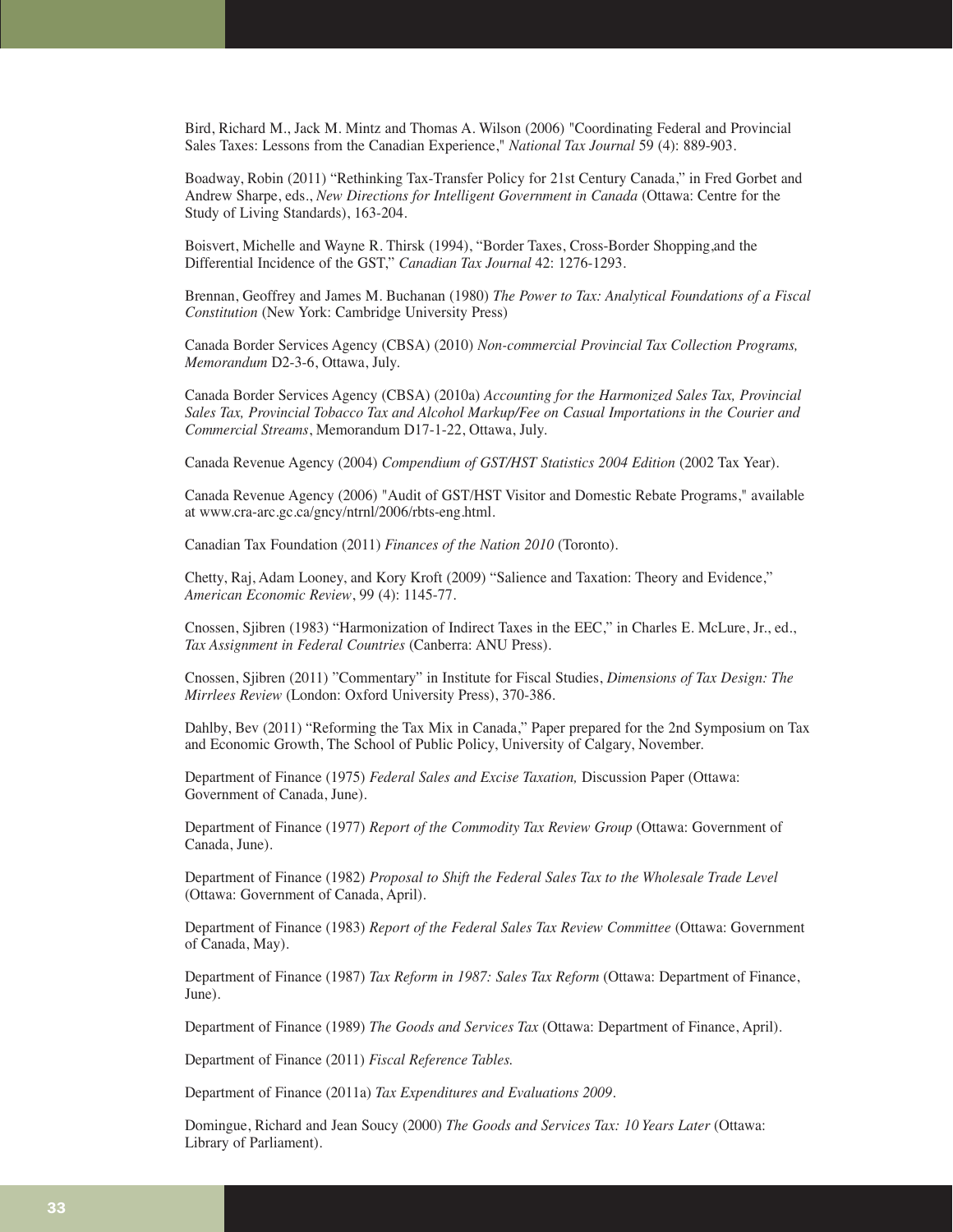Due, John F. (1957) *Sales Taxation* (Urbana: University of Illinois Press).

Dungan, Peter, Jack Mintz, Finn Poschmann and Thomas Wilson (2008) *Growth-Oriented Sales Tax Reform for Ontario: Replacing the Retail Sales Tax with a 7.5 Percent Value-Added Tax*, Commentary 273 (Toronto: C. D. Howe Institute, September).

Eccleston, Richard (2007) *Taxing Reforms: The Politics of the Consumption Tax in Japan, the United States, Canada and Australia* (Cheltenham, United Kingdom: Edward Elgar).

European Commission (2011) A Retrospective Evaluation of Elements of the EU VAT System, Report prepared by Institute for Fiscal Studies, December.

Firth, Michael and Ken McKenzie (2011) The GST and Financial Services: Pausing for Perspective, Paper prepared for the 2nd Symposium on Tax and Economic Growth, The School of Public Policy, University of Calgary, November.

Gendron, Pierre-Pascal (2008) "VAT Treatment of Financial Services: Assessment and Policy Proposal for Developing Countries", *Bulletin for International Taxation* 62 (11): 494-506.

Gendron, Pierre-Pascal (2010) "How Should the United States Treat Government Entities, Nonprofit Organizations, and Other Tax-Exempt Bodies Under a VAT?" *Tax Law Review* 63 (2): 477-508.

Gillespie, W. Irwin (1991) *Tax, Borrow and Spend: Financing Federal Spending in Canada, 1867-1990* (Ottawa: Carleton University Press).

Gillespie, W. Irwin (1991a) "How to Create a Tax Burden Where No Tax Burden Exists: A Critical Examination of Grady's "An Analysis of the Distributional Impact of the Goods and Services Tax," *Canadian Tax Journal* 39 (4): 925-36.

Gillis, Malcolm (1985) "Federal Sales Taxation: a Survey of Six Decades of Experience, Critiques, and Reform Proposals," *Canadian Tax Journal*, 33 (1): 68-98.

Godbout, Luc and Suzie St-Cerny (2011) "Are Consumption Taxes Regressive in Quebec?," *Canadian Tax Journal*, 59 (3): 463-93.

Government Accountability Office (GAO) (2008) *Value-Added Taxes: Lessons Learned from Other Countries on Compliance Risks, Administrative Costs, Compliance Burden, and Transition* (GAO-08- 0566, Washington, April).

Grady, Patrick (1990) "An Analysis of the Distributional Impact of the Goods and Services Tax," 38(5/6) *Canadian Tax Journal* 38 (5/6): 632-643.

Johnson, James A. (1974) "New Tax Sources and Tax-Sharing for Canadian Municipalities," in Canadian Tax Foundation, 1973 *Conference Report* (Toronto), pp. 591-612.

Keen, Michael and Ben Lockwood (2006) "Is the VAT a Money Machine?," *National Tax Journal* 59 (4): 905-928.

Kenney, Lawrence W. and Stanley L. Winer (2006) "Tax Systems in the World: An Empirical Investigation into the Importance of Tax Bases, Administration Costs, Scale and Political Regime," *International Tax and Public Finance*, 13: 181–215.

Kesselman, Jonathan R. (1997) *General Payroll Taxes: Economics, Politics, and Design* (Toronto: Canadian Tax Foundation).

Krever, Richard and David White, eds. (2007) *GST in Retrospect and Prospect* (Wellington: Thomson Brookers Ltd.).

Kuo, Chun-Yan, Thomas C. McGirr, and Satya N. Poddar (1988) "Measuring the Non-Neutralities of Sales and Excise Taxes in Canada," *Canadian Tax Journal*, 36: 655-70.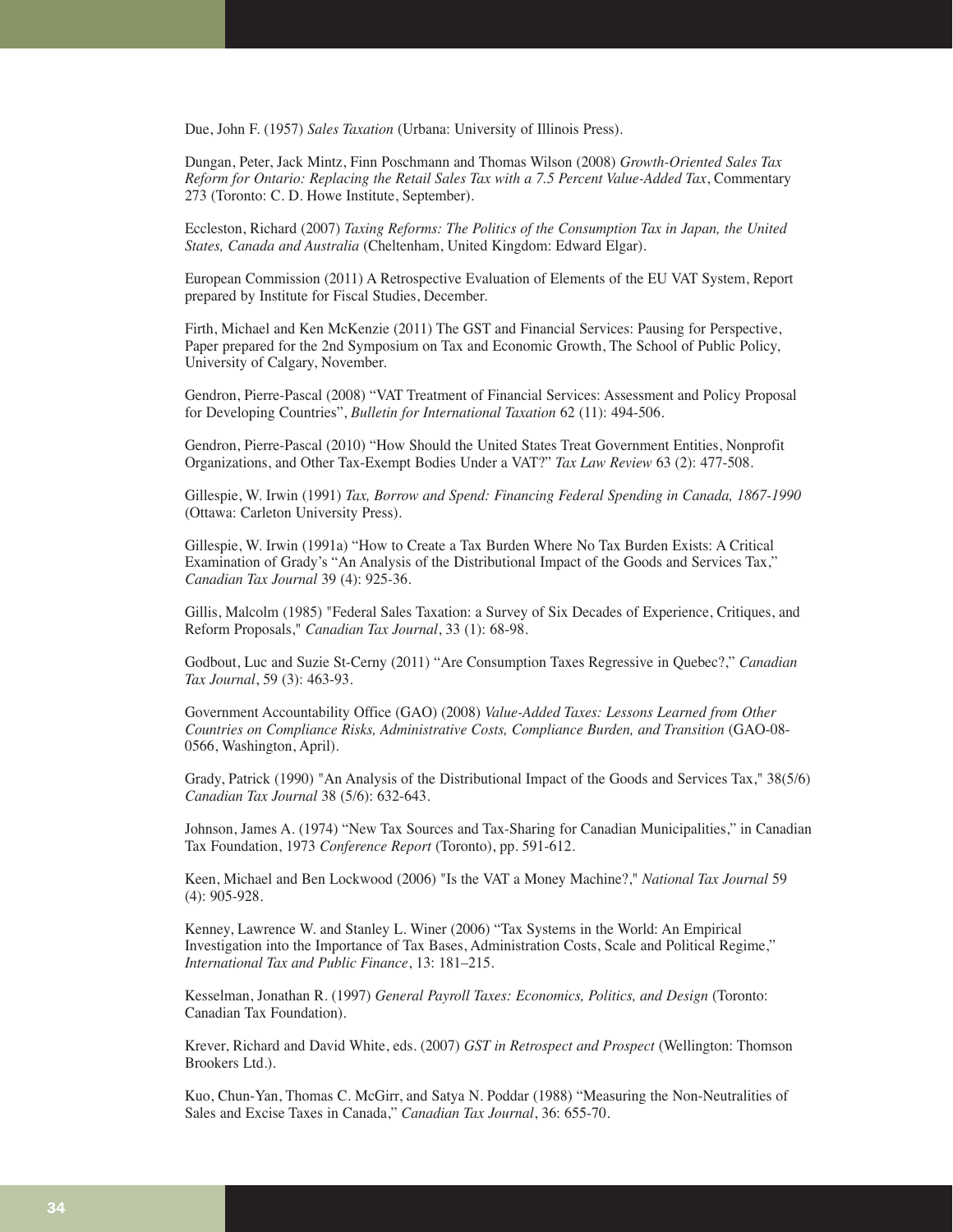Maynard, Hugh and Jacques Nault (2005) B*ig Farms, Small Farms: Strategies and Sustainable Agriculture to Fit All Sizes* (Ottawa: Agricultural Institute of Canada, September).

McLure, Charles E. (2007) "Harmonizing the RSTs and GST: Lessons for Canada from the Canadian Experience," *Tax Notes International,* 45 (5): 439-45.

Millar, W. Jack (2010) "The Case for Maintaining Tax-Exclusive Pricing," *Canadian Tax Journal*, 58  $(1): 77-86.$ 

Mintz, Jack M. (1995) "The Business Transfer Tax as a Consumption Tax," *Tax Notes International*, 10  $(1)$ : 75-86.

Mintz, Jack M., Thomas A. Wilson and Pierre-Pascal Gendron (1994) "Canada's GST: Sales Tax Harmonization Is the Key to Simplification," *Tax Notes International,* 8: 661-78.

Murrell, David and Weiqui Yu (2000) "The Effect of the Harmonized Sales Tax on Consumer Prices in Atlantic Canada," *Canadian Public Policy* 26 (4): 451-460.

New Brunswick Department of Finance (2008) *A Discussion Paper on New Brunswick's Tax System* (Fredericton: Government of New Brunswick).

OECD (1988) *Taxing Consumption* (Paris: OECD).

Perry, J. Harvey Perry (1955) T*axes, Tariffs and Subsidies: A History of Canadian Fiscal Development* (2 vols.; Toronto: University of Toronto Press).

Poddar, Satya (2010) "Treatment of Housing under VAT," *Tax Law Review* 63 (2): 443-70.

Report (1940) *Report of the Royal Commission on Dominion-Provincial Relations* (Ottawa: King's Printer).

Report (1956) *Report of the Sales Tax Committee to the Minister of Finance* (Ottawa: Queen's Printer).

Report (1966) *Report of the Royal Commission on Taxation* (Ottawa: Queen's Printer).

Robinson, A.J. (1986) *The Retail Sales Tax in Canada* (Toronto: Canadian Tax Foundation).

Ruffalo, Anthony M. (2011) "The Hardly Simple Tax: Problems in Implementing the New Place-of-Supply Rules," *Canadian Tax Focus* (Canadian Tax Foundation), 1 (2): 9.

Saskatchewan (2005) *Final Report of the Saskatchewan Business Tax Review Committee* (Regina).

Sherman, David M. (2009) "Tax-Included Pricing for HST – Are We There Yet?," *Canadian Tax Journal*, 57 (4) 839-56.

Smart, Michael (2007) *Lessons in Harmony: What Experience in the Atlantic Provinces Shows about the Benefits of the Harmonized Sales Tax*, Commentary 253 (Toronto: C.D. Howe Institute).

Smart, Michael (2011) Departures from Neutrality in Canada's Goods and Services Tax, Paper prepared for the 2nd Symposium on Tax and Economic Growth, The School of Public Policy, University of Calgary, November.

Smart, Michael and Richard M. Bird (2009) "The Economic Incidence of Replacing a Retail Sales Tax by a Value-Added Tax: Evidence from Canadian Experience," *Canadian Public Policy* 35 (1): 85-97.

Smart, Michael and Richard M. Bird (2009a) "The Impact on Investment of Replacing a Retail Sales Tax by a Value-Added Tax: Evidence from Canadian Experience," *National Tax Journal,* 62 (4): 591- 609.

Smart, Michael and Richard M. Bird (2012) "VAT in a Federal System: Lessons from Canada," Paper for UCLA School of Law/Tax Policy Center of Urban Institute, Conference on Tax Reform Outside the Beltway, Los Angeles, February.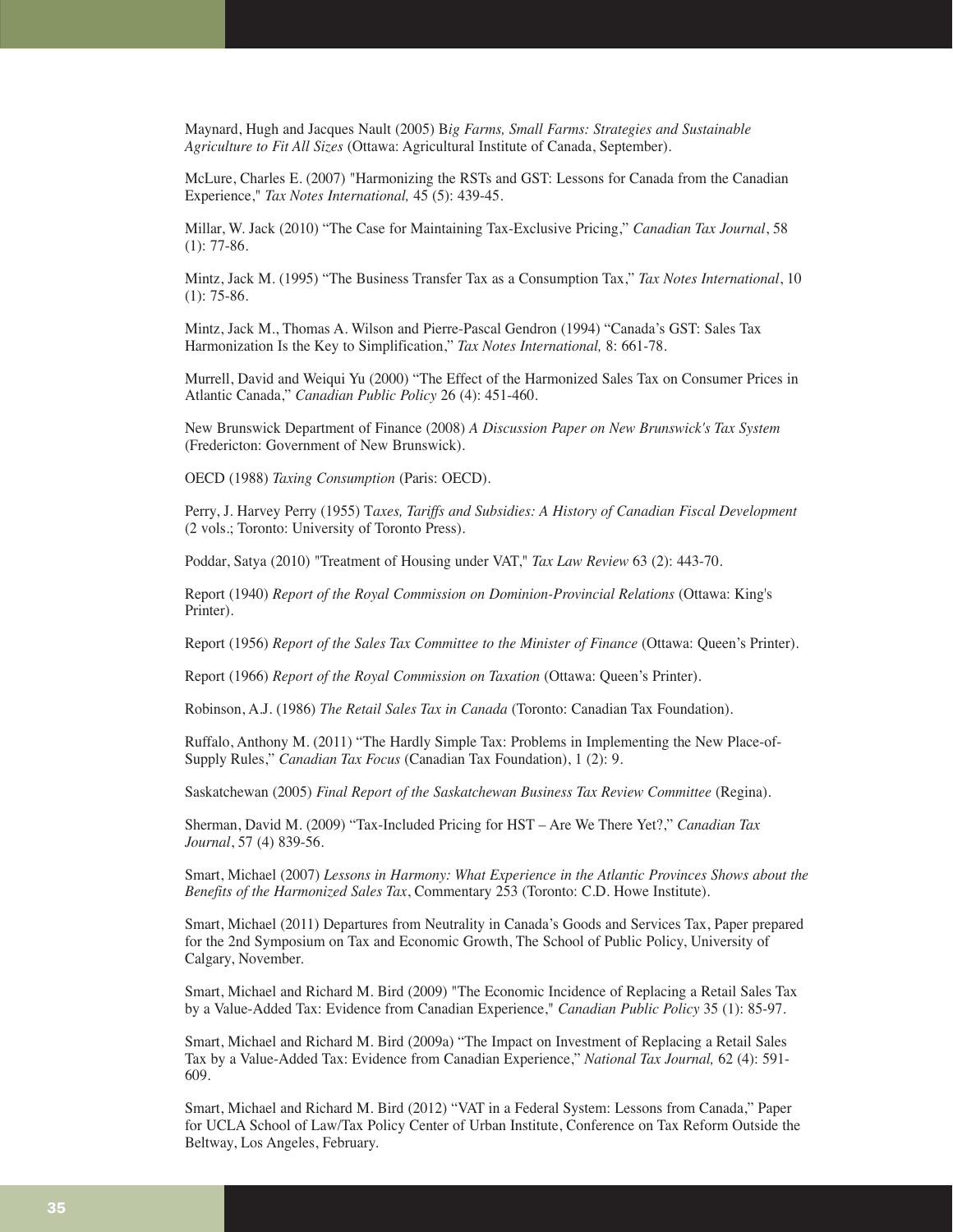Smith, Michael (1992) *The Clean Launch: How Revenue Canada, Customs and Excise Implemented the GST* (Ottawa: Canadian Centre for Management Development).

Spiro, Peter S. (1993) "Evidence of a Post-GST Increase in the Underground Economy," *Canadian Tax Journal* 41: 247-258.

Standing Committee on Finance and Economic Affairs (1988) Eleventh Report. *Minutes of Proceedings and Testimony*, Issue Number 147 (Ottawa: House of Commons, March 15).

Standing Committee on Finance (1994) *Replacing the GST: Options for Canada* (Ottawa: House of Commons, June).

Statistics Canada (1992) *Public Finance Historical Data 1965/66-1991/92* (Ottawa: Minister of Industry, Science and Technology).

Tait, Alan A. (1988) *Value-Added Tax: International Practice and Problems* (Washington: International Monetary Fund).

Vander Ploeg, Casey G. (2011) *The Penny Tax: A Timely Tax Innovation to Boost Our Civic Investments* (Calgary: Canada West Foundation).

Whalley, John and Deborah Fretz (1990) *The Economics of the Goods and Services Tax* (Toronto: Canadian Tax Foundation).

Winer, Stanley L. (2011) "Reflections on the Role of Optimal Design in the Tax Policy Process," in Fred Gorbet and Andrew Sharpe, eds., *New Directions for Intelligent Government in Canada* (Ottawa: Centre for the Study of Living Standards), 205-10.

#### About the Author:

Richard M. Bird is Professor Emeritus of Economics, Rotman School of Management, and Adjunct Professor and Associate of the Institute for Municipal Governance and Finance, Munk School of Global Affairs, University of Toronto. He is also Distinguished Visiting Professor, Andrew Young School of Public Policy at Georgia State University in Atlanta, and Adjunct Professor of the Australian School of Taxation and Business Law of the University of New South Wales, Australia. He has served with the Fiscal Affairs Department of the IMF, and has been a visiting professor in the United States, the Netherlands, Australia, Japan, and India as well as a frequent consultant to the World Bank and other national and international organizations. He has published extensively on tax and public finance issues, with special emphasis on the fiscal problems of developing and transitional countries, and is currently Chair of the Central Advisory Group of the new International Centre for Tax and Development at the Institute for Development Studies in the UK.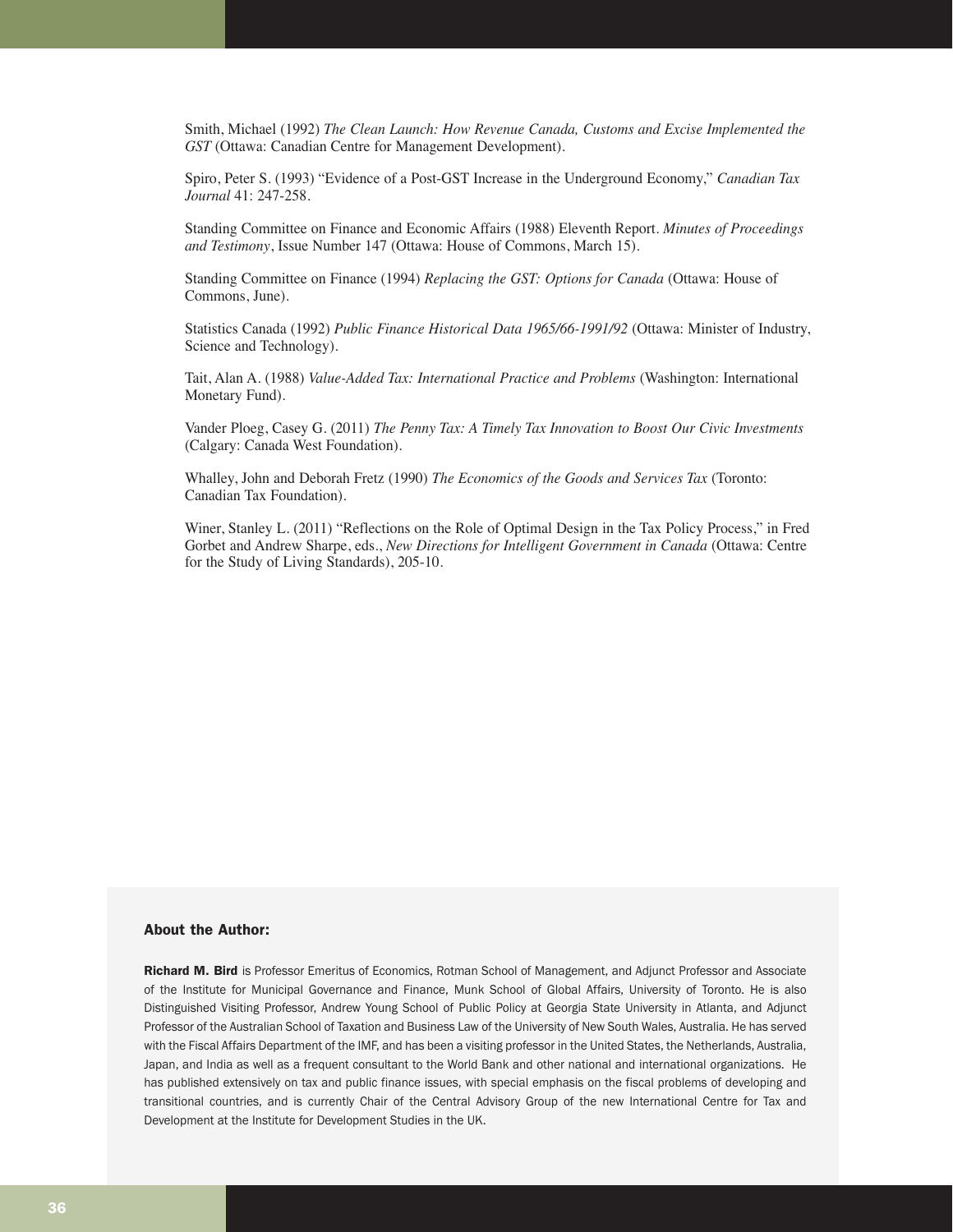# ABOUT THIS PUBLICATION

The School of Public Policy Research Papers provide in-depth, evidence-based assessments and recommendations on a range of public policy issues. Research Papers are put through a stringent peer review process prior to being made available to academics, policy makers, the media and the public at large. Views expressed in The School of Public Policy Research Papers are the opinions of the author(s) and do not necessarily represent the view of *The School of Public Policy*.

#### OUR MANDATE

The University of Calgary is home to scholars in 16 faculties (offering more than 80 academic programs) and 36 Research Institutes and Centres including The School of Public Policy. Under the direction of Jack Mintz, Palmer Chair in Public Policy, and supported by more than 100 academics and researchers, the work of The School of Public Policy and its students contributes to a more meaningful and informed public debate on fiscal, social, energy, environmental and international issues to improve Canada's and Alberta's economic and social performance.

The School of Public Policy achieves its objectives through fostering ongoing partnerships with federal, provincial, state and municipal governments, industry associations, NGOs, and leading academic institutions internationally. Foreign Investment Advisory Committee of the World Bank, International Monetary Fund, Finance Canada, Department of Foreign Affairs and International Trade Canada, and Government of Alberta, are just some of the partners already engaged with the School's activities.

For those in government, The School of Public Policy helps to build capacity and assists in the training of public servants through degree and non-degree programs that are critical for an effective public service in Canada. For those outside of the public sector, its programs enhance the effectiveness of public policy, providing a better understanding of the objectives and limitations faced by governments in the application of legislation.

#### **DISTRIBUTION**

Our publications are available online at www.policyschool.ca.

#### DISCLAIMER

The opinions expressed in these publications are the authors' alone and therefore do not necessarily reflect the opinions of the supporters, staff, or boards of The School of Public Policy.

#### COPYRIGHT

Copyright © 2012 by The School of Public Policy.

All rights reserved. No part of this publication may be reproduced in any manner whatsoever without written permission except in the case of brief passages quoted in critical articles and reviews.

#### ISSN

1919-112x SPP Research Papers (Print) 1919-1138 SPP Research Papers (Online)

#### DATE OF ISSUE

March 2012

#### MEDIA INQUIRIES AND INFORMATION

For media inquiries, please contact Morten Paulsen at 403-453-0062.

Our web site, www.policyschool.ca, contains more information about The School's events, publications, and staff.

#### DEVELOPMENT

For information about contributing to The School of Public Policy, please contact Courtney Murphy by telephone at 403-210-7201 or by e-mail at cmurphy@ucalgary.ca.

#### EDITOR

Timothy Giannuzzi